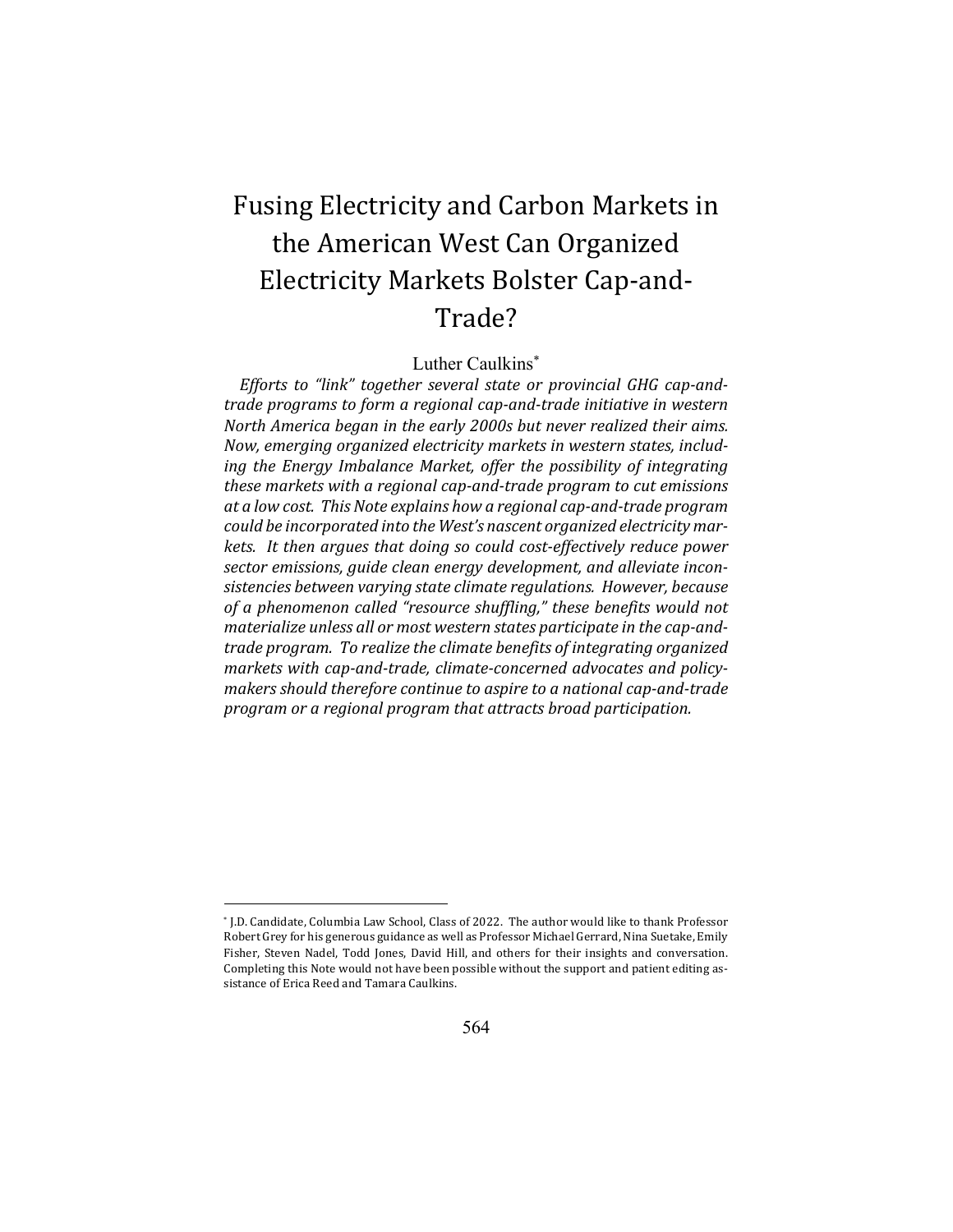| I.                                                                |  |
|-------------------------------------------------------------------|--|
| Regional Markets and Climate Policy in the West: Stitching<br>II. |  |
| Together the Grid Over a Patchwork of Policy 567                  |  |
| A. The Configuration of the Grid and Wholesale Markets in the     |  |
|                                                                   |  |
|                                                                   |  |
| The Development of Organized Wholesale Markets in the<br>C.       |  |
|                                                                   |  |
| The Western Energy Imbalance Market 574<br>i.                     |  |
| ii. The Effort to Regionalize the California ISO  575             |  |
| iii. The Effort to Expand the California ISO's Day-Ahead          |  |
|                                                                   |  |
| iv. Implications of Organized Wholesale Market Development        |  |
|                                                                   |  |
|                                                                   |  |
| Renewable Portfolio and Clean Energy Standards579<br>i.           |  |
| ii.                                                               |  |
| Incorporating California's Cap-and-Trade into EIM 587<br>Е.       |  |
| F.                                                                |  |
| III. Structure and Implementation of Regional Cap-and-Trade 593   |  |
| Incorporating Regional Cap-and-Trade into Organized Market<br>А.  |  |
|                                                                   |  |
| California's Requirements for Linkage with Cap-and-Trade<br>B.    |  |
|                                                                   |  |
| IV. Assessing Regional Cap-and-Trade in the Context of Expanded   |  |
|                                                                   |  |
| Greenhouse Gas Optimized Dispatch and Efficient Price<br>А.       |  |
|                                                                   |  |
| Alleviating Inconsistency in Greenhouse Gas Accounting 601<br>B.  |  |
|                                                                   |  |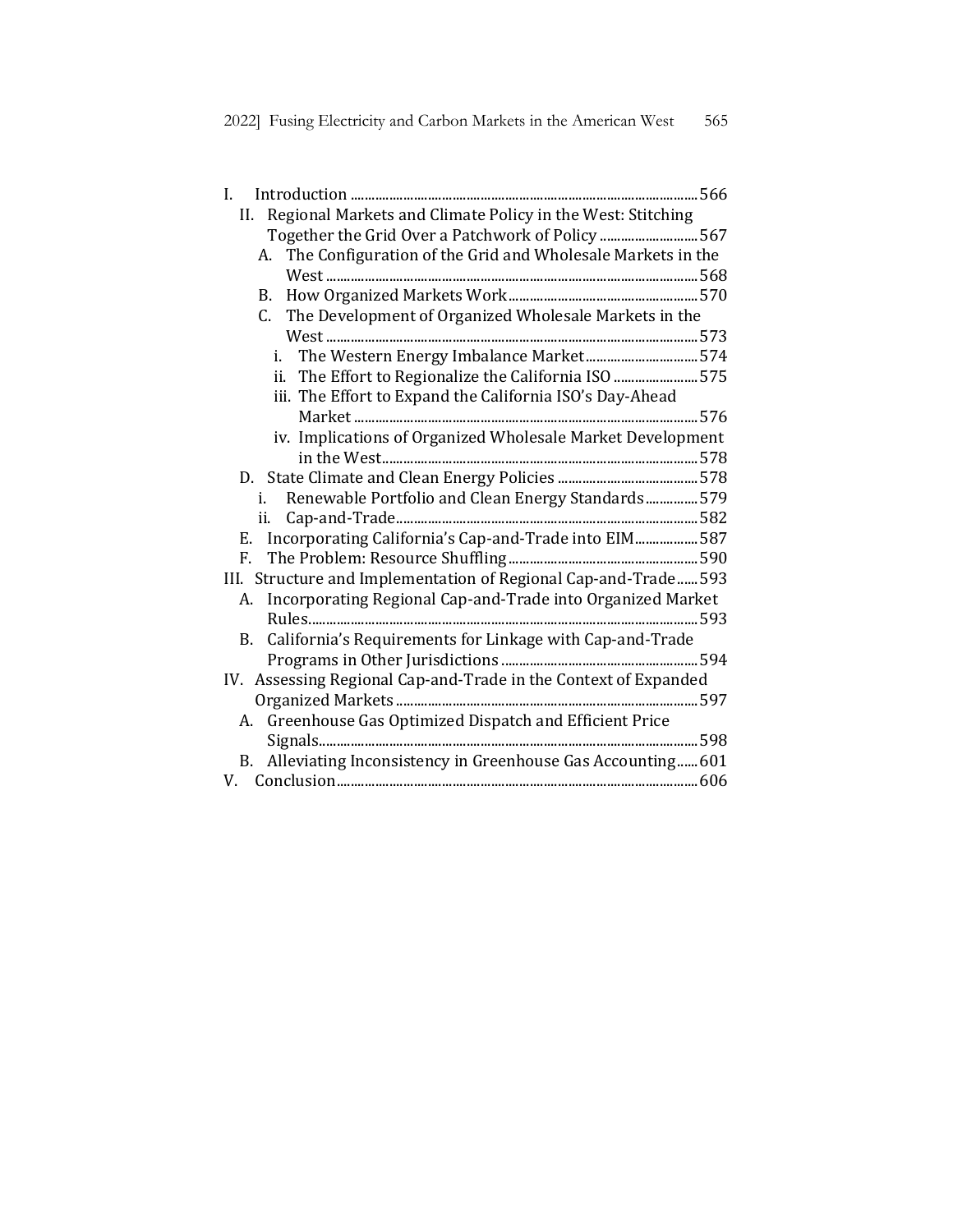#### I. INTRODUCTION

This Note explores the interaction between emerging organized electricity markets in the American West and a still aspirational movement to form a regional cap-and-trade initiative for greenhouse gases (GHGs). Both developments aim to use markets to spur desired activities at the lowest cost—the generation of electricity and the reduction of GHG emissions, respectively. The sections that follow address how organized markets could be integrated with cap-and-trade to cost-effectively generate electricity and cut emissions, the challenges and shortcomings of doing so, and recommendations for maximizing the potential climate benefits of such an approach.

Cap-and-trade (CAT) programs control pollution by requiring emitters to obtain permits for each unit of pollutant they emit, capping the number of permits in circulation, and enabling emitters to buy and sell permits. In a program with large geographic boundaries and broad coverage across the economy, the buying and selling of permits between emitters should naturally channel the bulk of reductions to sectors or locales that are cheapest to depollute.<sup>1</sup> Consequently, the idea of "linking" several state or provincial CAT programs together to establish a broad, multi-jurisdictional CAT region has a long history in the West.<sup>2</sup> In 2021, that vision came a step closer to reality when Washington enacted legislation authorizing a CAT program that could be linked with California's existing program.<sup>3</sup> At the federal level, efforts to enact CAT nationally came to a head in 2009, when the American Clean Energy and Security Act—dubbed Waxman-Markey passed in the House.<sup>4</sup> But after the bill failed to attract sufficient support in the Senate,<sup>5</sup> no major federal CAT legislation has been introduced since.

Still, there remains durable interest in using carbon pricing programs like CAT to reduce GHG emissions from the electricity sector. The Federal Energy Regulatory Commission (FERC) recently showcased how carbon pricing could be integrated with organized wholesale electricity markets—markets that algorithmically select the

<sup>&</sup>lt;sup>1</sup> W. CLIMATE INITIATIVE, DESIGN FOR THE WCI REGIONAL PROGRAM 5-6 (2010).

<sup>&</sup>lt;sup>2</sup> See infra Part II(D)(ii).

<sup>&</sup>lt;sup>3</sup> See infra Part II(D)(ii)(c).

<sup>&</sup>lt;sup>4</sup> See American Clean Energy and Security Act of 2009, H.R. 2454, 111th Cong. (2009).

<sup>&</sup>lt;sup>5</sup> See Bryan Walsh, *Why the Climate Bill Died*, TIME (July 26, 2010), https://science.time.com/2010/07/26/why-the-climate-bill-died/ [https://perma.cc/XH84-D8VB].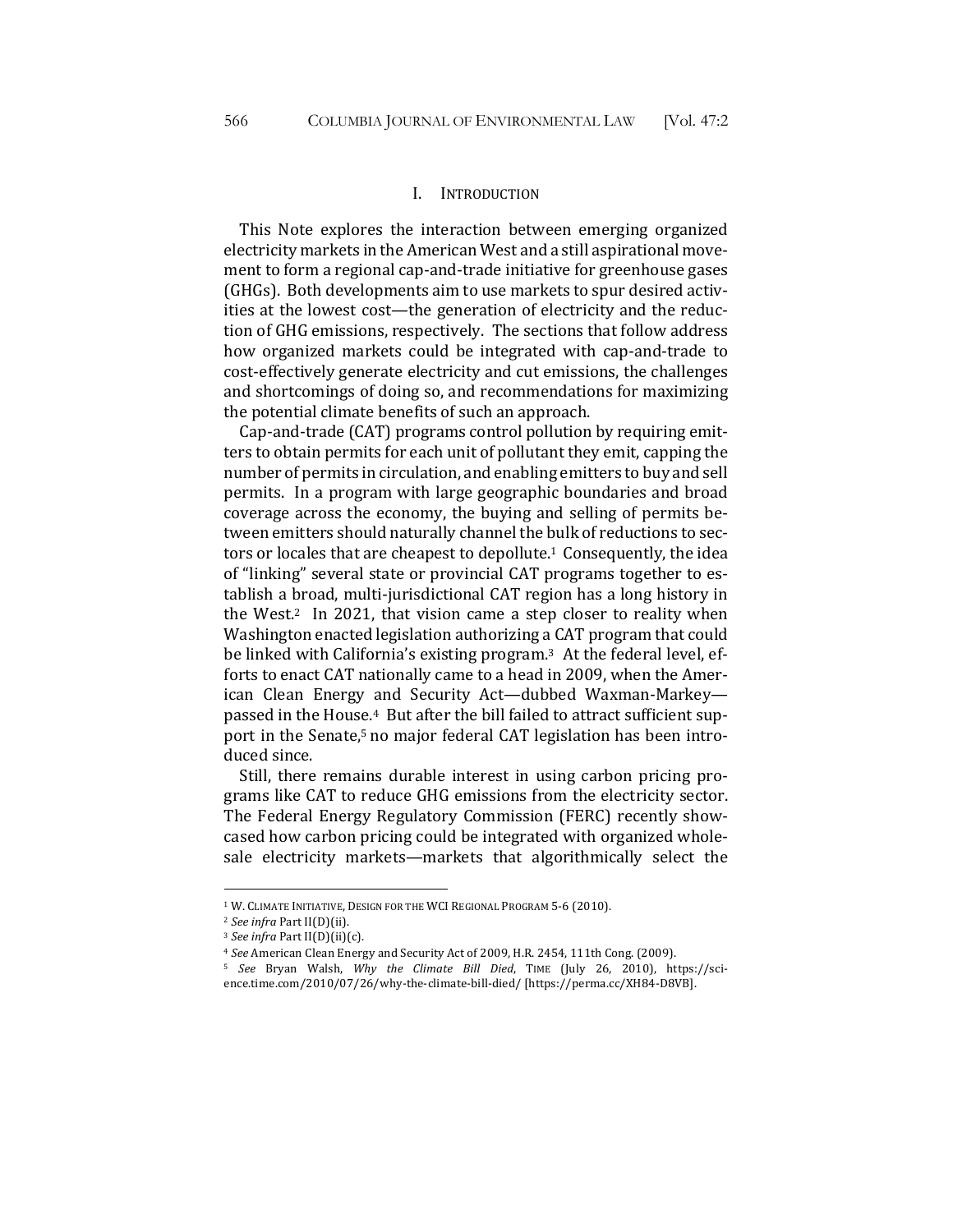lowest-cost mix of power generators to run at a given moment—to cost-effectively reduce GHGs.<sup>6</sup> The possibility of integrating CAT and organized markets to cut emissions at the lowest cost is a reason for federal and state lawmakers to look at CAT again—as some are already doing.<sup>7</sup>

This Note argues that incorporating CAT into the American West's nascent organized electricity markets could generate substantial climate benefits. But these benefits will only be realized if the CAT program includes all or most states in the region—an outcome that would likely require federal legislation. In Part II, this Note introduces the basic landscape of electricity markets and climate policy in the West, including the physical grid and existing markets; the concept of organized electricity markets and their regional history; and the patchwork of emerging state climate policies that bear on electric power. Part II also reviews California's efforts to incorporate CAT into its organized markets and introduces a problem called "resource shuffling" that has plagued those efforts. Part III explains how integrating CAT into organized markets would work, using California's experience as an example. Part III also explains how several state CAT programs could be linked together to form a regional CAT initiative—again, focusing on linkage with California's CAT program. Part IV describes how incorporating regional CAT into organized electricity markets could cost-effectively reduce the sector's GHG emissions, guide clean energy development, and alleviate inconsistencies that result from different types of state climate regulations. However, Part IV argues that a CAT initiative that includes only a handful of western states would fail to achieve these benefits due in large part to resource shuffling. This Note concludes by suggesting that climate-concerned policymakers and advocates continue to aspire to a national CAT program—or at least one spanning the entire West—given the substantial benefits that could result from integrating such a program with organized electricity markets in the West. In the meantime, states should continue strengthening non-CAT climate programs and expanding organized markets—driving emissions down in the near term and laying the foundation for market-integrated regional CAT in the future.

II. REGIONAL MARKETS AND CLIMATE POLICY IN THE WEST: STITCHING

<sup>&</sup>lt;sup>6</sup> See Carbon Pricing in Organized Wholesale Electricity Markets, 173 FERC ¶ 61,062 (2020) (notice of proposed policy statement).

<sup>7</sup> See, e.g., S.B. 5126, 67th Leg., Reg. Sess. (Wash. 2021); S.B. 1530, 80th Leg., Reg. Sess. (Or. 2020).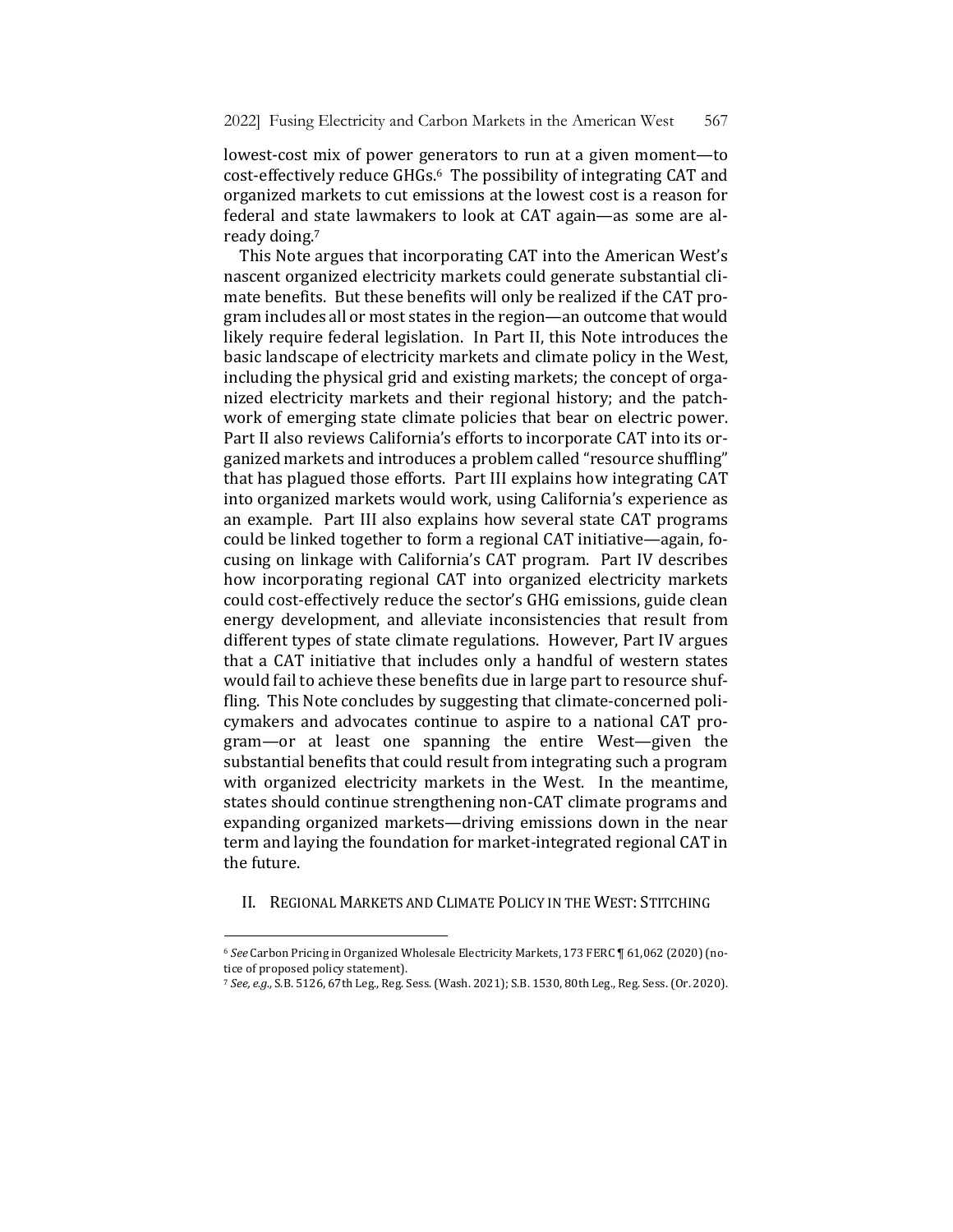#### TOGETHER THE GRID OVER A PATCHWORK OF POLICY

Electric power in the West is increasingly regionally integrated. Growing volumes of electricity are generated for out-of-state consumption, and more aspects of the grid are managed through interstate cooperation. This interconnectedness creates opportunities for addressing power sector GHG emissions on a regional basis as well as serious challenges for the prospect of agreeing on and implementing a common approach. This Part introduces the evolving wholesale electricity landscape in the West—including the development of organized wholesale electricity markets and how they work—and describes several approaches western states have taken to address power sector GHG emissions. It then turns to the question animating this Note—how CAT can be incorporated into organized markets—by reviewing California's effort to graft its CAT program onto the largest existing organized electricity markets in the West. The last section of this Part introduces the problem of resource shuffling, which threatens to greatly curtail the effectiveness of regional CAT if the program's coverage does not extend to high-emitting power plants in states that have historically resisted strong environmental regulation.

#### A. The Configuration of the Grid and Wholesale Markets in the West

The physical network of transmission lines covering roughly the western third of North America, called the Western Interconnection, spans the region between the Great Plains and the Pacific coast, reaching from Alberta and British Columbia in the north, to Arizona, New Mexico, and the northernmost tip of Baja California in the south.<sup>8</sup> In contrast with other parts of North America's grid, where a handful of entities—described further below—called Regional Transmission Organizations (RTOs) or Independent System Operators (ISOs) manage swaths of the bulk power system spanning most of a state or more, the Western Interconnection is divided into thirty-eight Balancing Authority Areas (BAAs).<sup>9</sup> Like energy fiefdoms, grid operations within these BAAs are controlled by balancing authorities responsible for,

<sup>&</sup>lt;sup>8</sup> U.S. DEP'T OF ENERGY, UNITED STATES ELECTRICITY INDUSTRY PRIMER 11 (2015) https://www.energy.gov/sites/prod/files/2015/12/f28/united-states-electricity-industry-primer.pdf [https://perma.cc/JJT2-5CHY]. 

<sup>&</sup>lt;sup>9</sup> Electric Power Markets, FED. ENERGY REGUL. COMM'N (last updated Oct. 23, 2020), https://www.ferc.gov/industries-data/market-assessments/electric-power-markets [https://perma.cc/39Y2-GWVV].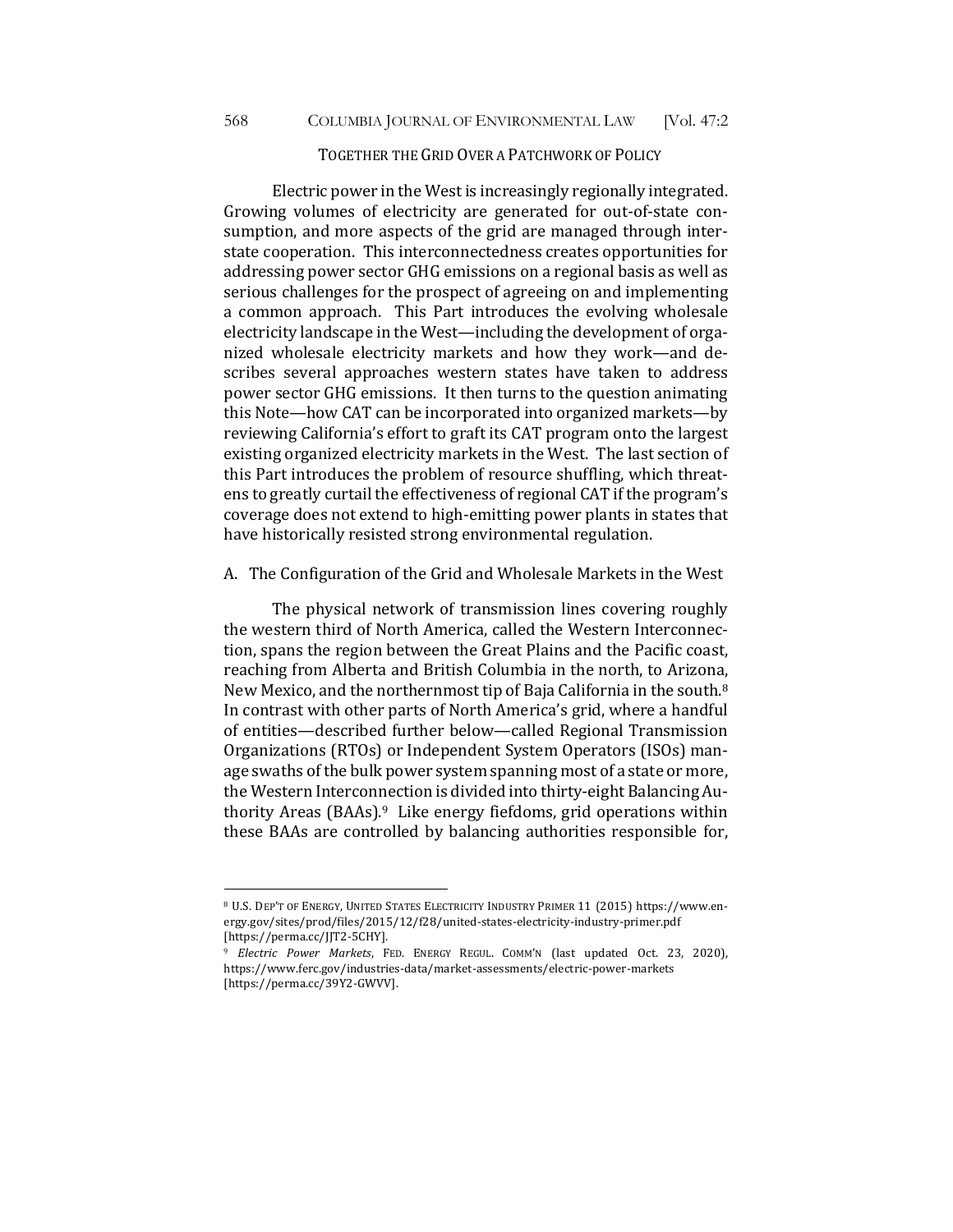among other things, dispatching power generation within the BAA and managing transfers to and from other BAAs.<sup>10</sup>

A range of entities serve as balancing authorities, including investor-owned utilities, municipal utilities, electric power cooperatives, and federal power marketing administrations such as the Bonneville Power Administration.<sup>11</sup> BAAs may be contiguous with the service territory of retail electric utilities<sup>12</sup> or may contain multiple retail utilities or portions of a utility's service territory.<sup>13</sup>

Mirroring the balkanized nature of grid management in the West, wholesale power markets, with the exception of California, are not centrally organized by an RTO or ISO. Rather, wholesale trade besides that occurring entirely within California-is conducted mainly through bilateral contracts between retail utilities and generation owners.<sup>14</sup> The patchwork arrangement of BAAs complicates bilateral transactions because transmission access must be arranged with every BAA through which the electricity travels.<sup>15</sup> Besides purchasing wholesale electricity on the bilateral market, many retail utilities in the West are fully vertically integrated, meaning they own their own generation and transmission assets. These vertically integrated utilities generate power to serve their customers and

<sup>&</sup>lt;sup>10</sup> N. AM. ELECTRIC RELIABILITY CORP., GLOSSARY OF TERMS USED IN NERC RELIABILITY STANDARDS 4 (2021) (defining "Balancing Authority Area" as "[t]he collection of generation, transmission, and loads within the metered boundaries of the Balancing Authority. The Balancing Authority maintains load-resource balance within this area."), https://www.nerc.com/files/glossary\_of\_terms.pdf [https://perma.cc/VXW3-AMQ6].

<sup>&</sup>lt;sup>11</sup> See W. ELECTRICITY COORDINATING COUNCIL, WESTERN INTERCONNECTION BALANCING AUTHORITIES (2017),

https://www.wecc.org/Administrative/Balancing\_Authorities\_JAN17.pdf [https://perma.cc/QYS5-5GHC]. 

 $12$  Entities that purchase electricity and transmission service to serve the electricity demands of end-use customers are referred to formally as "load-serving entities." N.AM. ELECTRIC RELIABILITY CORP., *supra* note 10, at 16. For simplicity, this Note refers to these entities as simply "retail utilities."

<sup>13</sup> *Compare id., with* WASH, UTIL. & TRANSP, COMM'N, ELECTRIC UTILITY SERVICE

TERRITORIES, https://www.utc.wa.gov/sites/default/files/2021-02/Electric%20Utility%20Service%20Territories.pdf [https://perma.cc/47AC-2926] (last viewed Ma7 11, 2022).

<sup>&</sup>lt;sup>14</sup> Stephanie Lenhart et al., *Electricity Governance and the Western Energy Imbalance Market in* the United States: The Necessity of Interorganizational Collaboration, 19 ENERGY RSCH. & Soc. ScI. 94, 95 (2016). 

<sup>&</sup>lt;sup>15</sup> JOSEPH CAVICCHI & TODD SCHATZKI, ANALYSIS GRP., ACHIEVING WESTERN STATES GREENHOUSE GAS (GHG) REDUCTION OBJECTIVES: LEAST-COST COMPLIANCE IN A CONSTANTLY EVOLVING POLICY ENVIRONMENT 11 (2020).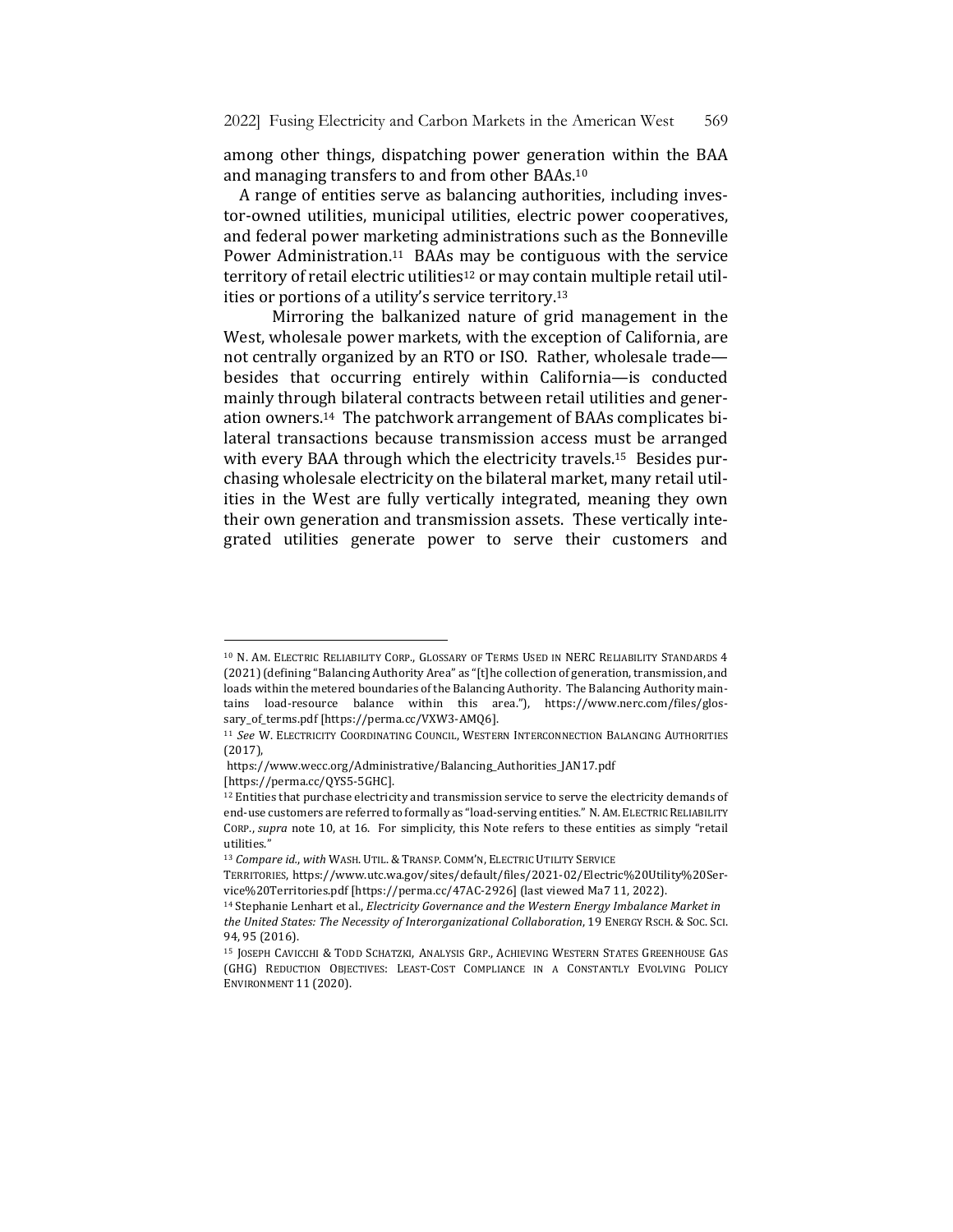participate in the bilateral market to sell excess power or procure additional long- or short-term supply.<sup>16</sup>

#### B. How Organized Markets Work

In contrast to the complex overlay of BAAs and bilateral transactions found in much of the West, RTOs or ISOs—which dominate most of the eastern grid—balance supply and demand through "organized markets" that select and dispatch the most cost-effective resources available across a region based on the price of electricity at locations within their systems.<sup>17</sup> Although organized markets remain somewhat peripheral in the West, they are poised—as we will see in the next section—to play a larger role in the region's electricity trade. To understand the implications of this development and, ultimately, how organized markets and CAT could be integrated, this section introduces what organized markets are and how they work. But first, because organized markets usually—though not necessarily—are operated by RTOs or ISOs, we should understand what those are.

RTOs and ISOs are generally structured as non-profit organizations that operate, but do not own, the physical transmission grid (which their member utilities own) within a region or large state.<sup>18</sup> Typically, RTOs and ISOs run both day-ahead and real-time markets, allowing buyers to procure commitments from generators a day in advance of dispatch and then correct for differences between their day-ahead forecast and actual demand by transacting in the real-time market.<sup>19</sup>

<sup>&</sup>lt;sup>16</sup> See PUGET SOUND ENERGY, 2017 PSE INTEGRATED RESOURCE PLAN ch. 1, at 14-15 (2017) (explaining that PSE owns sufficient generation resources to meet load but nonetheless procures energy in the wholesale market when cost-effective).

<sup>&</sup>lt;sup>17</sup> Strictly speaking, the primary function of ISO/RTO "markets" is to coordinate reliability by matching supply with demand. Because these systems operate by selecting the least-cost resources to meet demand, they resemble and have the practical effect of markets. Whether they are precisely characterized as markets depends upon whether the participating utilities are subject to cost-of-service regulation or are deregulated. James Bushnell, Univ. of Cal. Davis, Presentation at EIM Regional Issues Forum Carbon Workshop, YOUTUBE, 3:37-5:06 (June 18, 2019), https://www.youtube.com/watch?v=KhZ-QP0AluU&feature=youtu.be [https://perma.cc/3TKK-8SUH]. 

<sup>&</sup>lt;sup>18</sup> See PJM History, PJM, https://www.pjm.com/about-pjm/who-we-are/pjm-history [https://perma.cc/F9MZ-Y6EY] (last visited Mar. 4, 2021); *ISO History*, CAL. INDEP. SYS. OPERATOR, http://www.caiso.com/about/Pages/OurBusiness/ISO-history.aspx [https://perma.cc/4RB6- HYJL] (last visited Mar. 4, 2021); About Us, Sw. Powen Pool, https://spp.org/about-us/. [https://perma.cc/SCL9-8NRZ] (last visited May 11, 2022).

<sup>&</sup>lt;sup>19</sup> *Wholesale Electricity Markets and Regional Transmission Organizations*, AM. PUB. POWER ASS'N, https://www.publicpower.org/policy/wholesale-electricity-markets-and-regional-transmission-organizations [https://perma.cc/9W3Q-NYU2] (last viewed May 11, 2022).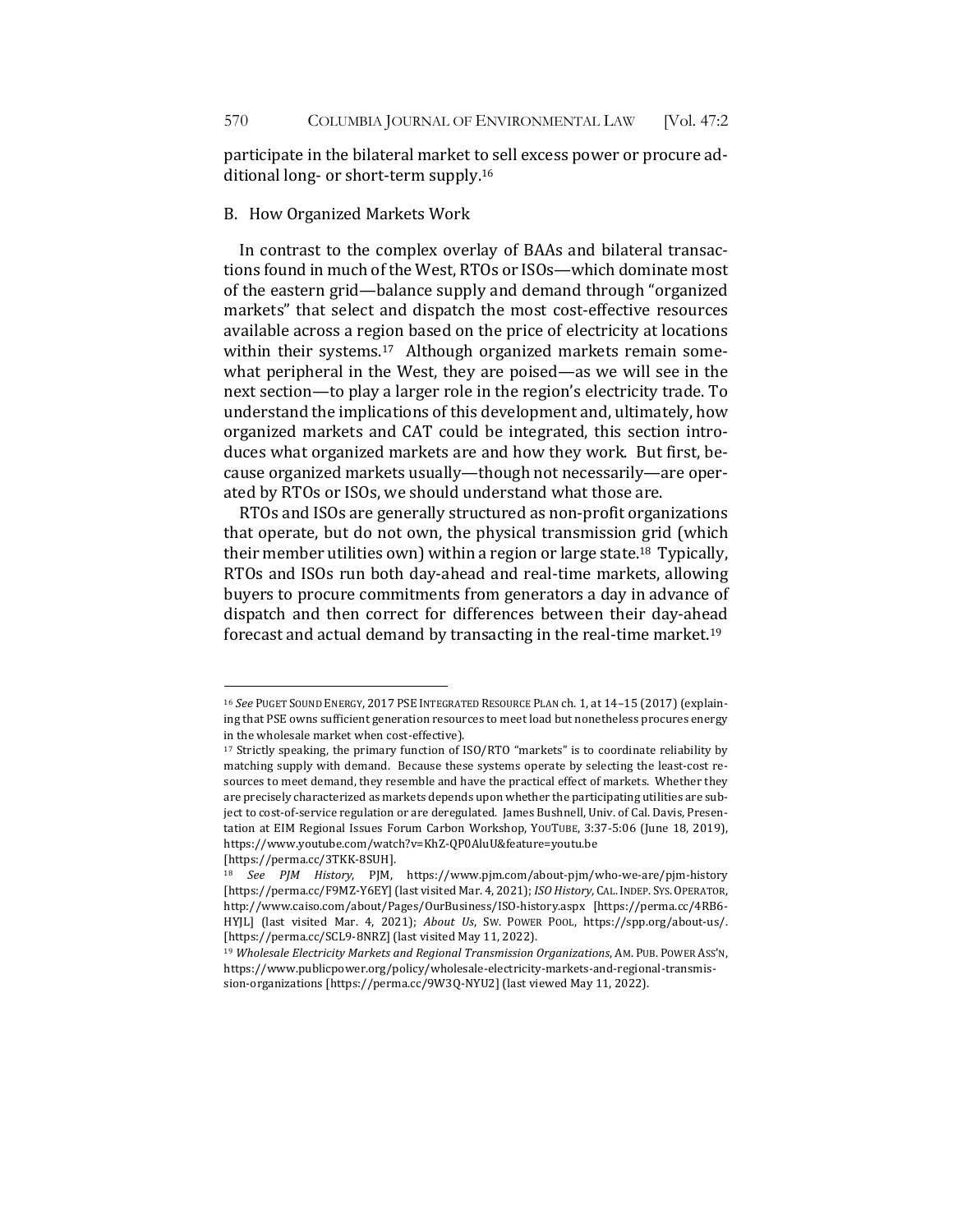Both day-ahead and real-time markets are forms of organized markets. And although organized markets are generally contained within an RTO or ISO, this need not be the case. In the West, an organized market called the Energy Imbalance Market—which currently accounts for a relatively small portion of the West's wholesale trade-is operated by the California ISO, but includes participating areas across the region that are not ISO members.<sup>20</sup> Another western organized market that is still in the design process, called the Extended Day-Ahead Market, will follow roughly the same model.<sup>21</sup> Because organized markets in the U.S. are generally operated by RTOs or ISOs, this Note will refer to them accordingly.

The basic operation of organized markets resembles a large and complex automated auction that generates a price of electricity at many different locations within the market's footprint.<sup>22</sup> In both dayahead and real-time markets, power generators submit "supply bids" reflecting the amount of electricity they can produce and the price per megawatt-hour (MWh) at which they are willing to do so over an increment of time.<sup>23</sup> The organized market then determines demand at locations across the grid and selects the least expensive configuration of resources to meet that demand based on the bids submitted and other system constraints.<sup>24</sup> The highest bid among all resources selected to be dispatched at each node, or set of nodes, becomes the "market clearing price," which becomes part of the total price earned by all generators selected to be dispatched at that location.<sup>25</sup> In

<sup>&</sup>lt;sup>20</sup> See infra Part II(C)(i).

<sup>&</sup>lt;sup>21</sup> See infra Part II(C)(iii).

<sup>&</sup>lt;sup>22</sup> See How Resources Are Selected and Prices Are Set in the Wholesale Energy Markets, INDEP. SYS. OPERATOR OF NEW ENGLAND, https://www.iso-ne.com/about/what-we-do/in-depth/how-resources-are-selected-and-prices-are-set [https://perma.cc/EX55-EC9F] (last viewed May 11, 2022), for an exceptionally clear explanation, with diagrams, of RTO/ISO market operations, including unit dispatch and marginal pricing. See also FRANCISCO FLORES-ESPINO ET AL., NAT'L RENEWABLE ENERGY LAB'Y, COMPETITIVE ELECTRICITY MARKET REGULATION IN THE UNITED STATES: A PRIMER 12-14 (2016), https://www.nrel.gov/docs/fy17osti/67106.pdf [https://perma.cc/U32K-544K], for another helpful overview of RTO/ISO market operations, including locational marginal pricing.

<sup>&</sup>lt;sup>23</sup> For example, a generator could offer to supply 40 MW of capacity for one hour for \$40 at a particular time. See CYNTHIA HINMAN, CAISO, DAY-AHEAD MARKET OVERVIEW 20 (Dec. 2, 2019), http://www.caiso.com/Documents/Presentation-Existing-Day-Ahead-Market-Overview.pdf 

<sup>[</sup>https://perma.cc/D5EE-C5MU]. Energy is generally bought or sold in one-hour increments in the day-ahead market and fifteen- or five-minute increments in the real-time market. FLORES-ESPINO, *supra* note 22, at 13.

<sup>&</sup>lt;sup>24</sup> INDEP. SYS. OPERATOR OF NEW ENGLAND, *supra* note 22; FLORES-ESPINO, *supra* note 22, at 13.

<sup>&</sup>lt;sup>25</sup> INDEP. SYS. OPERATOR OF NEW ENGLAND, *supra* note 22; FLORES-ESPINO, *supra* note 22, at 13. Importantly, resources that are selected to be dispatched earn the market clearing price, not the price they actually bid (unless their bid becomes the market clearing price). Thus, if the most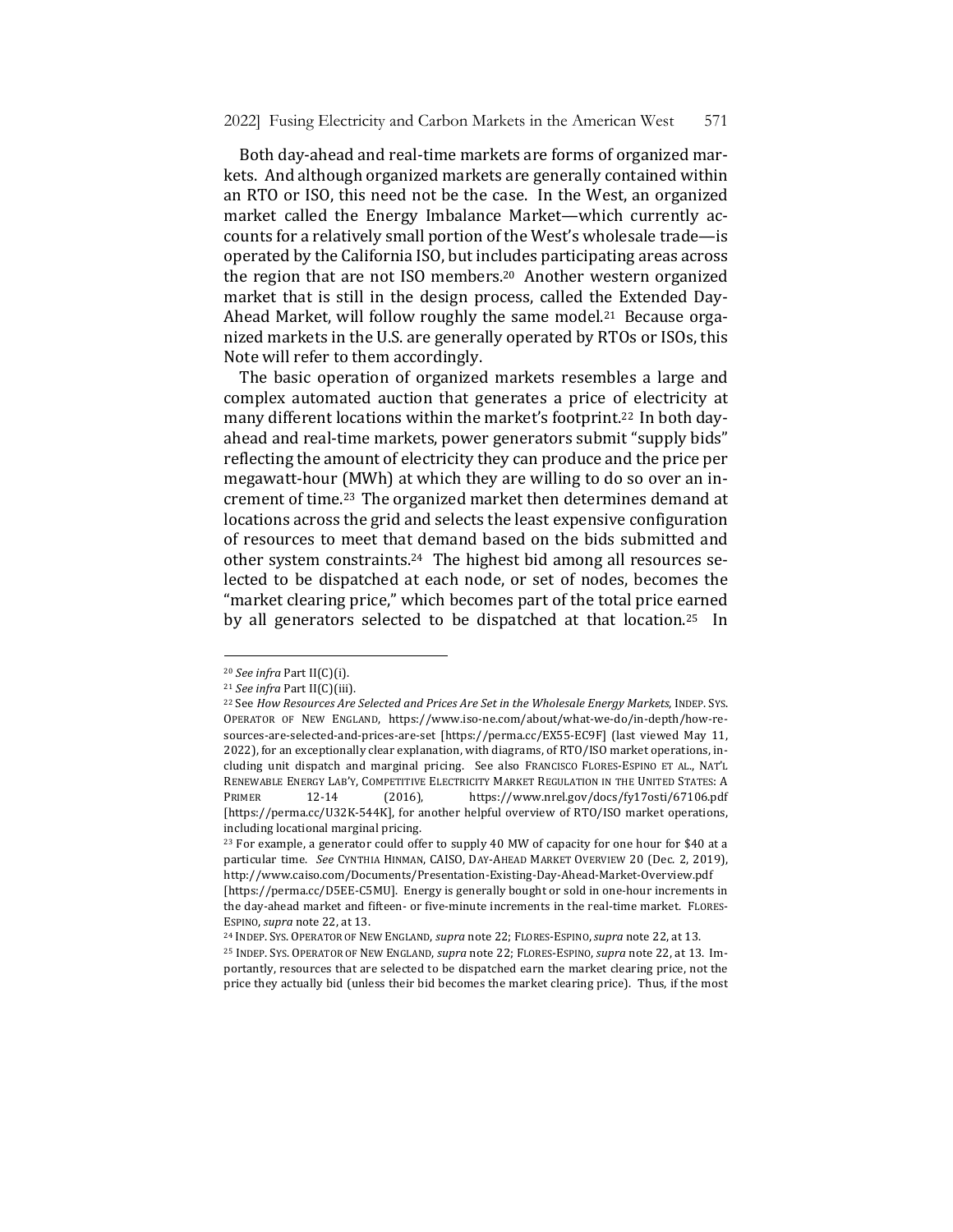addition to the market clearing price, costs associated with transmission congestion and line loss are added to calculate the total price of electricity at each location on the grid.<sup>26</sup> This price, called the locational marginal price (LMP), plays an important role in guiding investment in energy development because it reflects the value of energy at particular locations on the grid.<sup>27</sup> The promise of earning a high LMP for the electricity they produce encourages developers to build energy resources in locations where high demand, congestion, or line loss are driving the LMP upward. Notably, organized markets do not match particular buyers of electricity with particular generators.<sup>28</sup> Instead, they dispatch sufficient generation in the aggregate to balance supply and demand across the whole system, $29$  a concept we will revisit in a later section.<sup>30</sup>

come, called a "resource stack." All resources that bid into the market are arranged left to right from cheapest to most expensive, with the thickness of each bar representing the amount of capacity the generator offers to produce. The market selects the least expensive mix of resources adequate to meet demand, and pays all selected resources the bid price of the most expensive generator to clear the market (plus additional charges—line loss and conges $tion$ —that go into LMP). Keep the



concepts of supply bids and LMP in mind, as they will be the key

expensive resource to be dispatched bid \$40/MWh, a resource that bid \$0/MWh would also earn the market clearing price of \$40/MWh. FLORES-ESPINO, supra note 22, at 13.

<sup>&</sup>lt;sup>26</sup> FLORES-ESPINO, supra note 22, at 13.

<sup>&</sup>lt;sup>27</sup> Joseph Wadsworth, Energy Trading Inst., Remarks at the Federal Energy Regulatory Commission Technical Conference Regarding Carbon Pricing in Organized Wholesale Electricity Markets 218:21-25 (Sept. 30, 2020), https://www.ferc.gov/sites/default/files/2020-11/AD20-14-000-Transcript.pdf [https://perma.cc/QW34-JKLN]. 

<sup>&</sup>lt;sup>28</sup> James Bushnell, Univ. of Cal. Davis, Presentation at EIM Regional Issues Forum Carbon Workshop, *supra* note 17, at 5:06-6:05 ("[ISOs] are not bilaterally matching one seller to one buyer, . .. everyone is ... pouring their power in and we are valuing it based on when and where they

are doing so and they are taking the power out based on when and where they are doing so ... .").

<sup>29</sup> *Id.*

 $^{\rm 30}$  See infra Part II.F.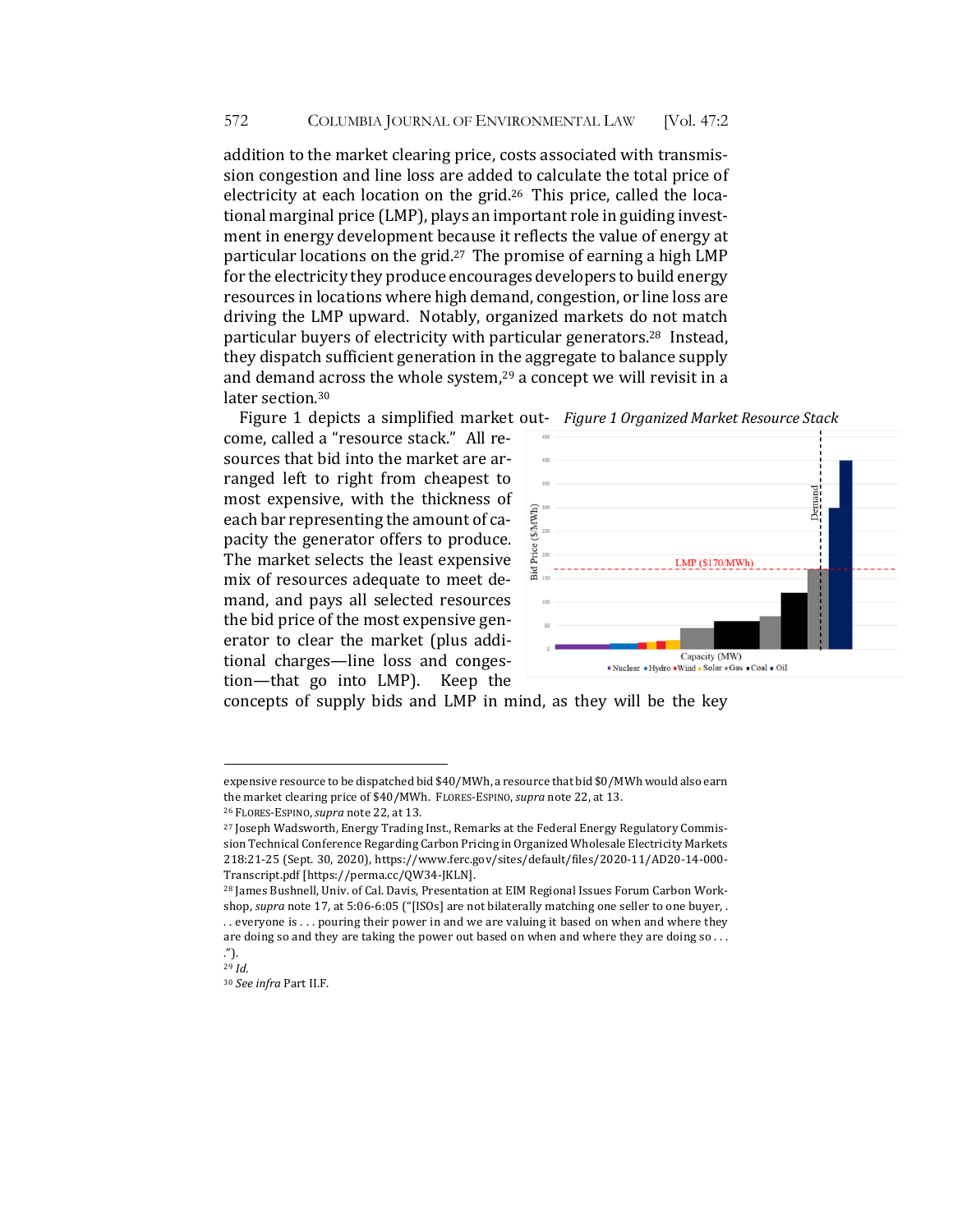mechanisms through which a regional CAT program might be incorporated into organized markets in the West (or elsewhere).<sup>31</sup>

The only RTO or ISO in the Western Interconnection is the California ISO (CAISO), which also serves as the balancing authority for most of California and a sliver of Nevada.<sup>32</sup> CAISO operates both a dayahead and real-time market. $33$  The day-ahead market, which currently operates only within CAISO's footprint, accounts for 75 to 90 percent of the electricity used to serve consumers in CAISO, while the real-time market, which has been expanded to include BAAs outside CAISO, facilitates approximately 5 percent of transactions in its footprint.34

## C. The Development of Organized Wholesale Markets in the West

Among the key developments affecting the electricity sector in the West has been the gradual emergence of voluntary organized markets that perform some of the functions of RTOs or ISOs without consolidating all BAAs into a single RTO or ISO. This section reviews the status of these organized markets and their implications, a foundation that later sections will build upon in describing how these markets might be integrated with a regional CAT program.

While efforts to organize a multi-state RTO or ISO have stalled,<sup>35</sup> an increasing volume of wholesale electricity is traded through a

<sup>&</sup>lt;sup>31</sup> See infra Parts II.D, III.A.

<sup>&</sup>lt;sup>32</sup> The ISO Grid, CAL. INDEP. SYS. OPERATOR, http://www.caiso.com/about/Pages/Our-Business/The-ISO-grid.aspx [https://perma.cc/9LU9-Q3KR] (last visited Mar. 4, 2021). All RTOs/ISOs also serve as the BA for a BAA with a similar or identical footprint to that of the RTO/ISO. See U.S. Electric System is Made up of Interconnections and Balancing Authorities, U.S. ENERGY INFO. ADMIN. (July 20, 2016) ("All of the regional transmission organizations in the United States also function as balancing authorities."), https://www.eia.gov/todayinenergy/detail.php?id=27152 [https://perma.cc/7JPS-YQAC]; compare N. AM. ELECTRIC RELIABILITY CORP., BALANCING AUTHORITY AREAS AS OF OCTOBER 2019 (2019), https://www.nerc.com/AboutNERC/keyplayers/Publish-

ingImages/BA%20Bubble%20Map%2020191106.tif (showing boundaries of BAAs), with FED. ENERGY REGUL. COMM'N, REGIONAL TRANSMISSION ORGANIZATIONS (2015), https://www.ferc.gov/sites/default/files/2020-05/elec-ovr-rto-map.pdf 

<sup>[</sup>https://perma.cc/JYH4-TTSS] (showing similar or identical boundaries of RTOs/ISOs).

<sup>33</sup> Market Processes and Products, CAL. INDEP. SYS. OPERATOR, http://www.caiso.com/market/Pages/MarketProcesses.aspx [https://perma.cc/GYF4-S83A] (last visited Mar. 4, 2021). CAISO also operates markets for ancillary services and facilitates the use of congestion revenue rights. *Id.* 

<sup>&</sup>lt;sup>34</sup> W. AREA POWER ADMIN., COMMENTS ON EXTENDED DAY-AHEAD MARKET - BUNDLE 1 STRAW PROPOSAL (Nov. 12, 2020), https://stakeholdercenter.caiso.com/Comments/AllComments/45a5a15cc5c9-407a-9f59-4e7ce97a8544 [https://perma.cc/NE8Q-UTTE]. 

<sup>&</sup>lt;sup>35</sup> See infra Part II(C)(ii).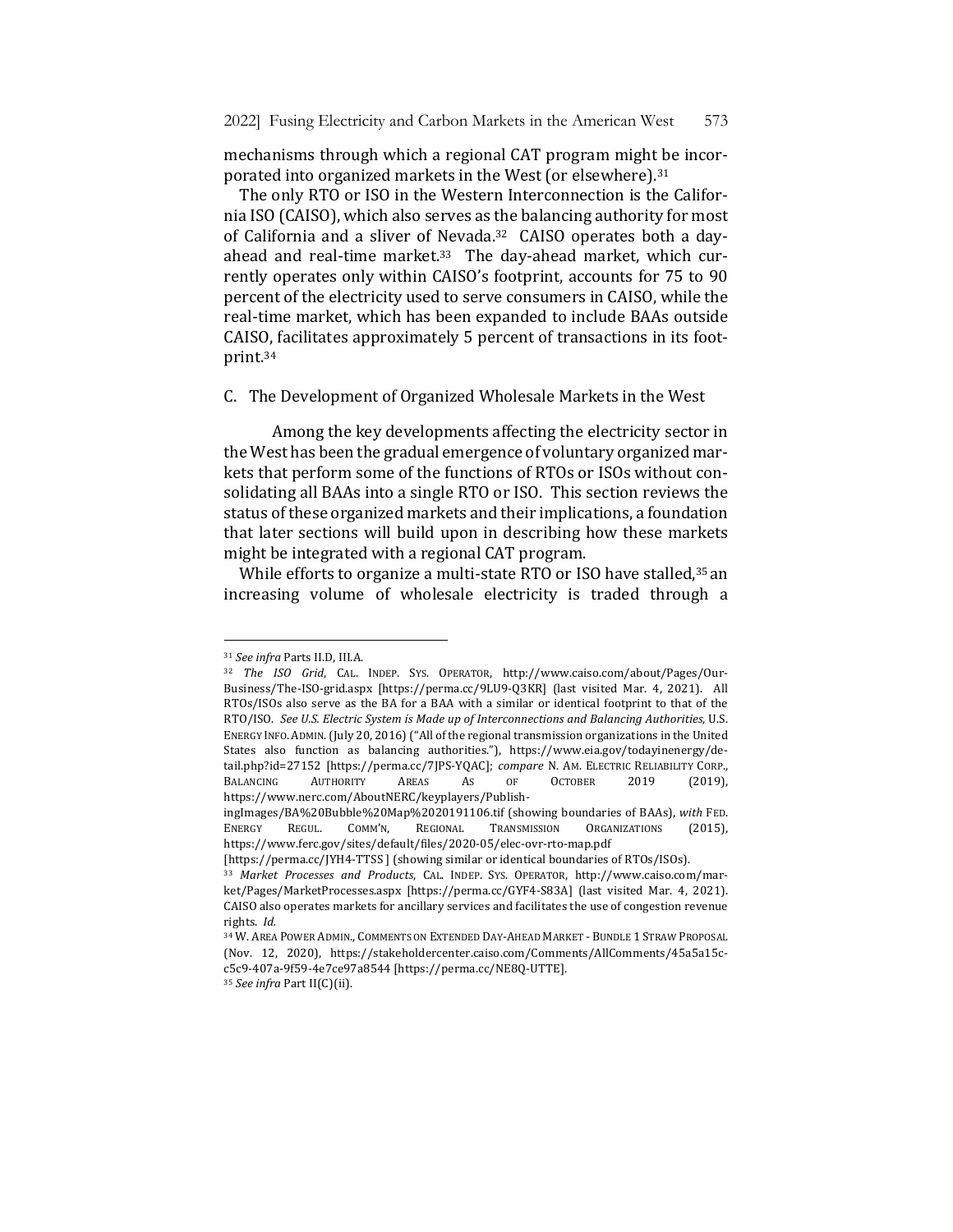voluntary real-time market known as the Energy Imbalance Market,<sup>36</sup> and an effort to expand CAISO's day-ahead market to participants outside California would dramatically elevate the prominence of organized markets in the region.<sup>37</sup> In addition to improving on the inefficiencies of the bilateral market, the development of organized wholesale markets in the West could make it possible to merge these new market structures with a regional CAT program.<sup>38</sup>

## i. The Western Energy Imbalance Market

The extension of CAISO's real-time market, now called the Energy Imbalance Market (EIM), to include participating BAAs outside the ISO was a major step toward integrating the western grid via a single organized market. EIM's development began in 2013, when CAISO and PacifiCorp—a power company with retail utility operations in several western states—agreed to negotiate the terms of an expanded real-time market that would include PacifiCorp's two BAAs.<sup>39</sup> While the volume of trade in EIM remains relatively modest, twenty-two BAAs that together serve 71% of load in the Western Interconnection have either joined or committed to joining EIM.<sup>40</sup>

EIM has largely been viewed as a success in delivering economic and environmental benefits to participating BAAs.<sup>41</sup> By automating and optimizing real-time energy trades, participants can save money by trading with their neighbors through EIM instead of procuring reserve resources needed to ensure reliability. Moreover, EIM enables participants to economically integrate more renewables into

<sup>&</sup>lt;sup>36</sup> See infra Part II(C)(i).

<sup>&</sup>lt;sup>37</sup> *See infra* Part II(C)(iii).

<sup>&</sup>lt;sup>38</sup> See infra Part III.

<sup>&</sup>lt;sup>39</sup> See generally Energy Imbalance Market Memorandum of Understanding between CAISO and PacifiCorp (Feb. 12, 2013) https://www.westerneim.com/Documents/ISO-PacifiCorpMOU\_Effective20130212.pdf [https://perma.cc/T6YP-5QLH].

<sup>&</sup>lt;sup>40</sup> EIM ENTITIES, EXTENDED DAY-AHEAD MARKET: FEASIBILITY ASSESSMENT UPDATE FROM EIM ENTITIES 4 (2019), http://www.caiso.com/InitiativeDocuments/Presentation-ExtendedDay-AheadMarketFeasibilityAssessmentUpdate-EIMEntities-Oct3-2019.pdf [https://perma.cc/6ESF-5NNF].

<sup>&</sup>lt;sup>41</sup> See, e.g., A RENEWABLE AM., THE GROWING WESTERN EIM (2017), https://acore.org/wp-content/uploads/2020/04/ARA-The-Growing-Western-EIM.pdf [https://perma.cc/JF8L-5LZ5]; Carl Zichella, *Energy Imbalance Market Progress and Why It Matters*, NAT. RES. DEF. COUNCIL (May 18, 2017), https://www.nrdc.org/experts/carl-zichella/energy-imbalance-market-progressand-why-it-matters [https://perma.cc/97LL-F4FQ]; Aaron Larson, *Minutes Matter in the Energy Imbalance Market*, POWER MAG. (July 1, 2020), https://www.powermag.com/minutes-matter-inthe-energy-imbalance-market/; Doug Karpa & Craig Lewis, *Expanding the Energy Imbalance Market Is the Right Way to Regionalize California's Grid*, GREENTECH MEDIA (Mar. 13, 2018), https://www.greentechmedia.com/articles/read/expanding-energy-imbalance-market-rightway-to-regionalize-california [https://perma.cc/D6VP-G2Z3].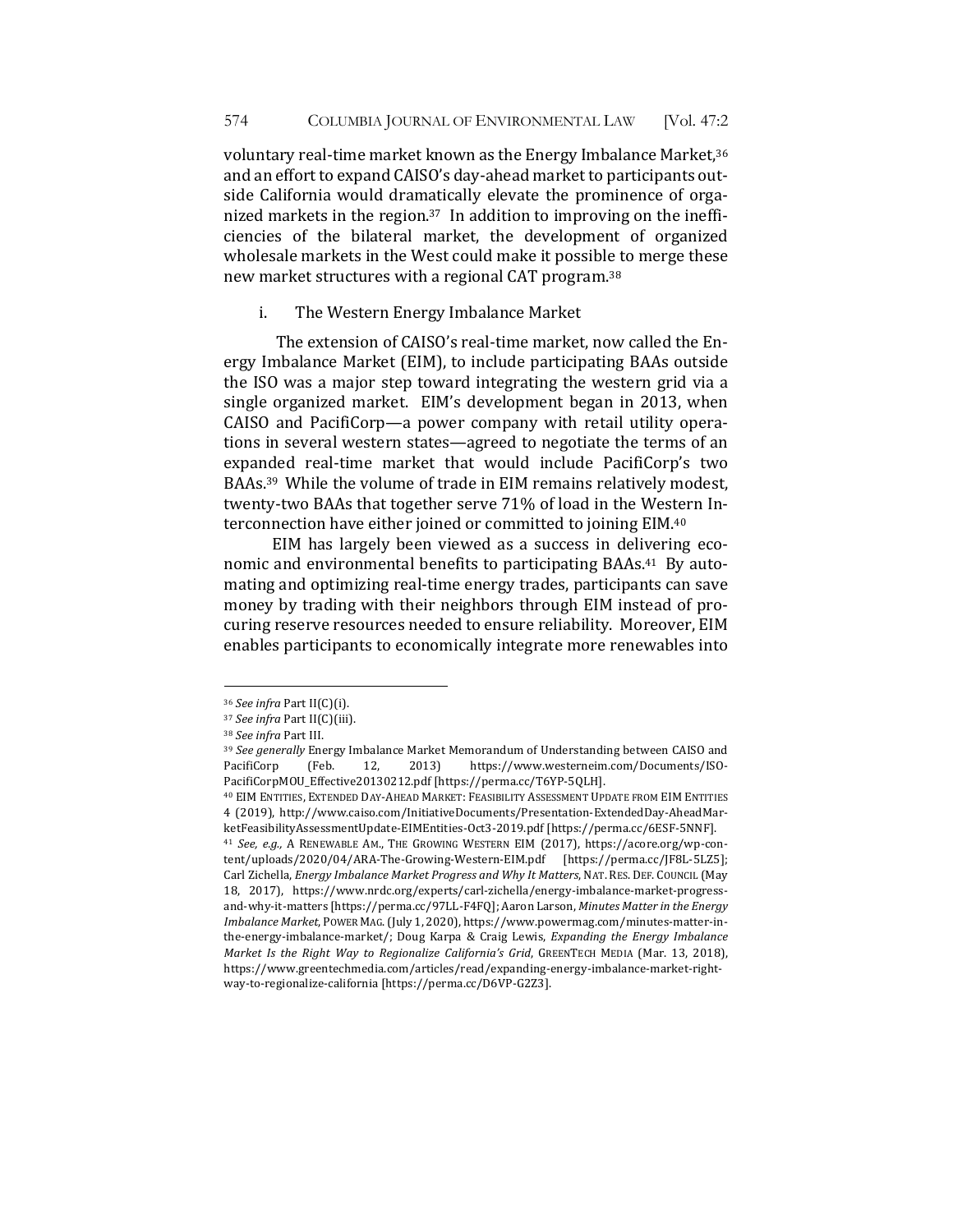their system by offering access to a flexible market in which they can sell excess wind and solar energy. The availability of a market in which to sell excess electricity from variable resources—those that depend on conditions outside human control like wind or solar rays improves the economies of those resources by avoiding the need to "curtail" generation when conditions produce more electricity than can be consumed.<sup>42</sup> At the time of this writing, EIM's most recent publication of quarterly benefits reports \$1.72 billion in gross economic benefits and reductions of  $655,683$  metric tons of  $CO<sub>2</sub>$  equivalent  $(CO<sub>2</sub>e)$  from avoided curtailment of renewable generation since EIM was officially launched in 2014.43

#### ii. The Effort to Regionalize the California ISO

Efforts to stitch together the West's BAAs into a multi-state RTO or ISO have proceeded in fits and starts. Advocates of an integrated western ISO have viewed integration as a means to lower consumer costs, improve reliability, and expand renewable energy penetration region-wide by reducing curtailments and taking advantage of geographic diversity in weather conditions.<sup>44</sup> In 2015, California's passage of S.B. 350 kicked off the most recent of these endeavors by authorizing CAISO to study the impacts of regional expansion and begin the process of designing a regional  $ISO^{45}$  Although the process that followed generated a framework governance proposal,<sup>46</sup> the effort

CAL. ISO, IMPACTS OF RENEWABLE ENERGY ON GRID OPERATIONS (2017), https://www.caiso.com/documents/curtailmentfastfacts.pdf [https://perma.cc/5YAF-YCL8]. <sup>43</sup> CAL. INDEP. SYS. OPERATOR, WESTERN EIM BENEFITS REPORT: THIRD QUARTER 2021 3, 22-23 (Oct. 29, 2021), https://www.westerneim.com/Documents/ISO-EIM-Benefits-Report-Q3-2021.pdf [https://perma.cc/5Q8G-NQUL]. EIM's estimate of CO<sub>2</sub> reductions assumes that avoided curtailments replace generation resources at the default emissions rate for unspecified system power under California's Mandatory Greenhouse Gas Reporting Regulation. *Id.* at 22; see also, Cal. Code Regs., tit.  $17$ , § 95111(b)(1) (2021) (providing default emissions factor for unspecified electricity imports of 0.428 MT of CO<sub>2</sub>e/MWh).

<sup>44</sup> See, e.g., Samuel Garrett-Pate & Rachele Huennekens, California Groups Call on State Leaders to Support Integration of Western Power Grid, SECURE CAL. ENERGY FUTURE (Mar. 28, 2017), https://www.securecaenergyfuture.org/news/california-groups-call-state-leaders-support-integration-western-power-grid/ [https://perma.cc/VE6V-GXD6]; Ralph Cavanagh, *Why We Need an Integrated Western Power Grid*, NAT. RES. DEF. COUNCIL (Mar. 28, 2017), https://www.nrdc.org/experts/ralph-cavanagh/why-we-need-integrated-western-power-grid [https://perma.cc/7E7Q-3MBE].

<sup>45</sup> Cal. Pub. Util. Code § 359.5(a), (d), (e)(1) (West 2021).

<sup>46</sup> CAL. INDEP. SYS. OPERATOR, SECOND REVISED PROPOSAL: PRINCIPLES FOR GOVERNANCE OF A REGIONAL ISO (2017). The final proposal envisioned, among other things, a Western States Committee organized separately from the ISO and comprised of representatives from participating states that would have had primary authority over matters of particular state concern, including transmission cost allocation and resource adequacy. *Id.* § 6. The proposal also required the ISO's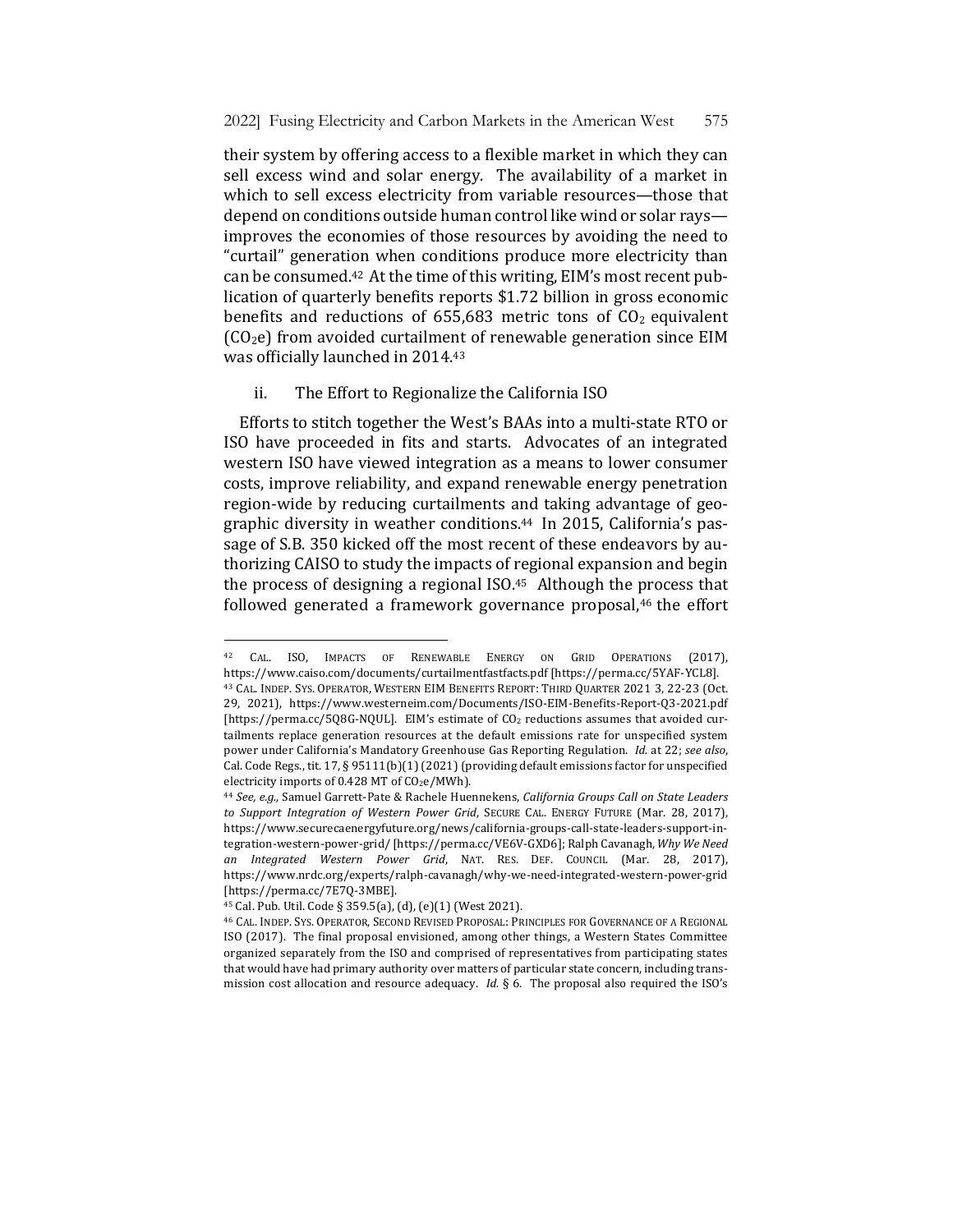failed when California's legislature rejected legislation requested by Governor Jerry Brown and CAISO<sup>47</sup> that would have authorized the next phase of governance design and implementation. In addition to a host of other criticisms, the measure failed to overcome concerns that a regional ISO would be less accountable to California's political leaders.48

## iii. The Effort to Expand the California ISO's Day-Ahead Market

Shortly after California's legislature rejected Governor Brown's plan, CAISO and EIM stakeholders shifted their focus to a more modest regionalization initiative—expanding CAISO's day-ahead market to permit voluntary participation by BAAs outside the ISO.<sup>49</sup> If enacted, the new market, called the Extended Day Ahead Market (EDAM), would likely account for the majority of energy transactions within its footprint, promising improved cost- and carbon-efficiency

governing documents to preserve state authority over procurement policy, resource planning, retail rate making, certifications of public convenience and necessity for regulated utilities, and generation and transmission siting. *Id.* § 1.

<sup>&</sup>lt;sup>47</sup> Assemb. B. 813, 2017-2018 Leg., Reg. Sess. (Cal. 2018). Assembly Bill 813 would have authorized CAISO to seat a transitional committee to finalize a governance plan and to regionalize the ISO upon approval of the plan by the California Energy Commission and the Governor. *Id.* § 4. Opposition to A.B. 813 coalesced around a number of concerns, including that a regional ISO would not be accountable to California's political structure, renewable energy jobs would migrate out of California, out-of-state fossil fuel interests could challenge the ISO's policies at FERC, and the ISO could be subjected to Trump administration initiatives to subsidize coal-fired generation through the wholesale markets. See Letter from Matthew Freedman, The Util. Reform Network et al., to Christopher Holden, Chair, Assemb. Comm. on Utils. and Energy (June 4, 2017), https://www.sierraclub.org/sites/www.sierraclub.org/files/sce/sierra-club-califor-

nia/PDFs/Jointoppose\_AB813\_TURN.pdf [https://perma.cc/J942-4E2E]. A.B. 813 garnered support from clean energy interests, chambers of commerce, the Natural Resources Defense Fund, and the Environmental Defense Fund, while a broad coalition of environmental groups, including the Sierra Club and Earthjustice, as well as labor organizations, many California cities, consumer advocates, and others opposed the Bill. S. COMM. ON ENERGY, UTILS., AND COMMC'NS, A.B. 813 ANALYSIS 13-15 (2018), https://leginfo.legislature.ca.gov/faces/billAnalysisClient.xhtml?bill\_id=201720180AB813# [https://perma.cc/A4ZD-B8FU].

<sup>&</sup>lt;sup>48</sup> Iulia Gheorghiu, *California Approves Bill to Limit Utility Liability for Wildfires, but not CAISO Expansion*, UTIL. DIVE (Sept. 4, 2018), https://www.utilitydive.com/news/california-approvesbill-to-limit-utility-liability-for-wildfires-but-not/531483/ [https://perma.cc/L26Z-BM8M]. CAISO is currently governed by a five-member board appointed by the Governor of California and confirmed by the state senate. Cal. Pub. Util. Code § 337(a) (West 2021).

<sup>&</sup>lt;sup>49</sup> Herman K. Trabish, *Western Regionalization Plan B: Utilities Take an Interim Step to Expand the Grid*, UTIL. DIVE (Oct. 30, 2018), https://www.utilitydive.com/news/western-regionalization-plan-b-utilities-take-an-interim-step-to-expand-th/540765/ [https://perma.cc/Q74H-5VB4].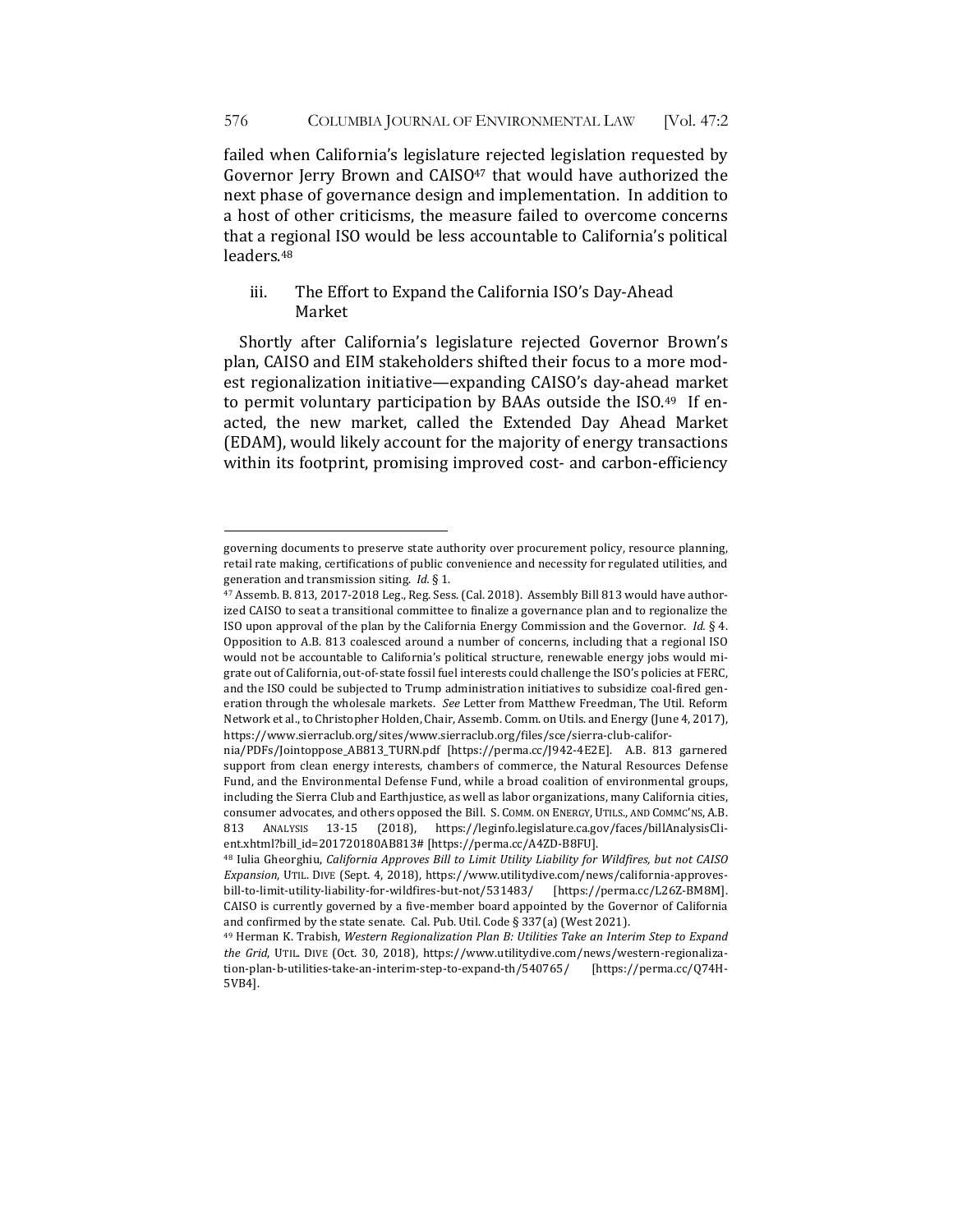2022] Fusing Electricity and Carbon Markets in the American West 577

to participating BAAs.<sup>50</sup> These potential benefits were substantiated in a feasibility study undertaken by EIM participants that modeled between \$119 and \$227 million in annual cost savings from EDAM due to more efficient day-ahead energy procurement across the Western Interconnection.51

The feasibility study also highlighted the potential environmental benefits of avoiding curtailment of wind and solar resources through EDAM.<sup>52</sup> A later study by Energy Strategies agreed, modeling that, as compared to a scenario in which EDAM is not expanded, expanding EDAM to include current and committed EIM participants would avoid 17 million metric tons of  $CO<sub>2</sub>$  emissions.<sup>53</sup> The Energy Strategies study also found that, in the no-expansion scenario, clean energy penetration would only reach 49% by 2035<sup>54</sup>—well below the targets set by several western states.<sup>55</sup>

EDAM has largely been welcomed by both opponents and supporters of CAISO regionalization as a way to achieve regional efficiencies without establishing a full-blown regional ISO.<sup>56</sup> Nonetheless, several issues remain to be resolved before EDAM can go live, including governance, transmission charges, resource adequacy, and tracking GHG emissions in the market.<sup>57</sup> A stakeholder process aimed at resolving

<sup>&</sup>lt;sup>50</sup> EIM ENTITIES, EXTENDED DAY-AHEAD MARKET PRINCIPLES AND ELEMENTS OF THE EIM ENTITIES 1, 7 (Sept. 16, 2019), http://www.caiso.com/InitiativeDocuments/PublicCommentLetter-EIMEntites-EDAM-Sep16-2019.pdf [https://perma.cc/ZKN8-MPYL].

<sup>&</sup>lt;sup>51</sup> EIM ENTITIES, *supra* note 40, at 18. The feasibility assessment assumed, among other things, that all balancing authorities currently participating in EIM would participate in an expanded day-ahead market. *Id.* 

<sup>52</sup> *Id*. at 5.

<sup>53</sup> BEN BROWNLEE ET AL., ENERGY STRATEGIES, WESTERN FLEXIBILITY ASSESSMENT FINAL REPORT 13 tbl. 2, 17 tbl. 3 (2019) (Table 2 shows that the "Limited Coordination" scenario assumed no expansion of EDAM and some other transmission limits, while the "Baseline" scenario shared the same assumptions except it assumed expanded day-ahead market coordination. Table 3 shows 151 million metric tons of  $CO<sub>2</sub>$  emissions resulting in the Limited Coordination scenario compared to 134 million metric tons in the Baseline Scenario.).

<sup>&</sup>lt;sup>54</sup> *Id.* at 17 tbl. 3. In comparison, the Baseline scenario achieved 52% renewable penetration and the Integrated Strategies scenario, which assumed additional grid flexibility measures, achieved 69%. *Id.*

<sup>55</sup> See, e.g., CAL. PUB. UTIL. CODE §§ 399.11(a), .30(c)(2) (West 2021) (setting a goal of 60% renewable electricity by 2030); WASH. REV. CODE §§ 19.405.040(1) (2020) (setting a goal of GHG neutral retail electricity sales by 2030).

<sup>56</sup> See Herman K. Trabish, Western Regionalization Plan B: Utilities Take an Interim Step to Expand *the Grid*, UTIL. DIVE (Oct. 30, 2018), https://www.utilitydive.com/news/western-regionalization-plan-b-utilities-take-an-interim-step-to-expand-th/540765/ [https://perma.cc/65JE-XENM] (quoting Matthew Freedman, The Utility Reform Network) ("[EDAM] would offer benefits of regionalization without requiring the governance change that could allow interference by [FERC] or out-of-state fossil fuel generators"); Letter from Matthew Freedman, *supra* note 47, at 12.

<sup>&</sup>lt;sup>57</sup> EIM ENTITIES, supra note 50 at 1.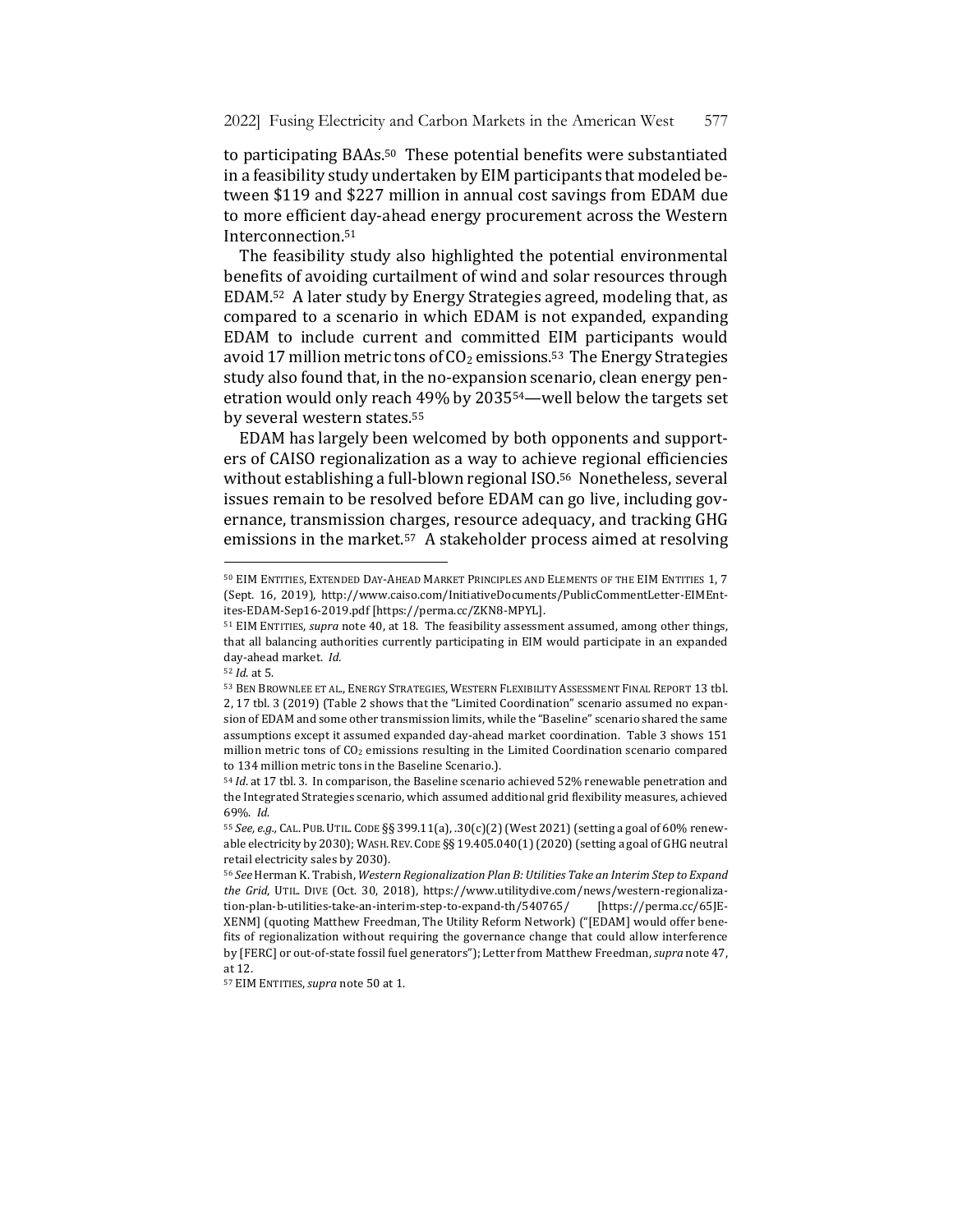these and other outstanding issues is underway.<sup>58</sup> CAISO hopes to roll out EDAM in 2022.<sup>59</sup>

iv. Implications of Organized Wholesale Market Development in the West

The expansion of EIM and EDAM has the potential to reduce energy costs, guide energy resource development, $60$  reduce the curtailment of renewable energy,<sup>61</sup> and create forums for further regional integration in the West.<sup>62</sup> Currently, the majority of resource commitment decisions and short-term energy transactions are made on a day ahead basis in the bilateral market. $63$  EIM participants predict that a substantial amount of this activity will shift to EDAM if the market is successfully implemented. $64$  As we will see in Part III, the expansion of organized markets may also facilitate the integration of carbon pricing regimes, such as a CAT, into the market's dispatch mechanism.

#### D. State Climate and Clean Energy Policies

As organized electricity markets take shape in the region, western states have been implementing a host of climate and clean energy policies. This raft of legislation and executive action reflects converging resolve among states to mitigate the threat of climate change and benefit from clean energy development. Two programs central to these efforts—renewable portfolio standards (RPS) and cap-and-trade

<sup>&</sup>lt;sup>58</sup> DON TRETHEWAY, CAL. INDEP. SYS. OPERATOR, EXTENDED DAY-AHEAD MARKET ISSUE PAPER 7 (2019), http://www.caiso.com/InitiativeDocuments/Presentation-ExtendedDay-AheadMarketEnhancements-Oct17-2019.pdf [https://perma.cc/6SAB-Y83Y].

<sup>59</sup> *Id.*

<sup>&</sup>lt;sup>60</sup> For instance, centralized markets have the potential to improve the clarity of price signals through the use of LMP, which provides utilities and merchant generators more accurate information about where to site and build new generation.

<sup>&</sup>lt;sup>61</sup> Reducing the cost of transacting across a large region can also enable utilities to incorporate more renewables into their energy mix by taking greater advantage of geographic diversity in the timing of wind and solar production and peak load. See Letter from Mary Nichols, Cal. Air Res. Bd., and Robert B. Weisenmiller, Cal. Energy Comm'n, to Cheryl A. LaFleur, Chairman, Fed. Energy Regul. Comm'n (Mar. 26, 2014), https://elibrary.ferc.gov/eLibrary/search (enter "ER14-1386" in field titled "Enter Docket Number"); MARY WIENCKE, PACIFICORP, INTERSECTIONS BETWEEN WHOLESALE ENERGY MARKETS AND STATE CARBON POLICIES (June 18, 2019). Timing variations of this sort are greatest along the east-west meridian due to time differences, making integration between the Pacific Coast and Rocky Mountain states particularly valuable. See id.

 $62$  The trust developed between participants in the process of designing mutually beneficial market designs could form the basis of future cooperation, including transmission planning, expanded market offerings, and future efforts to organize a regional ISO.

<sup>&</sup>lt;sup>63</sup> EIM Entities, *supra* note 50, at 1.

<sup>64</sup> *Id*. at 7.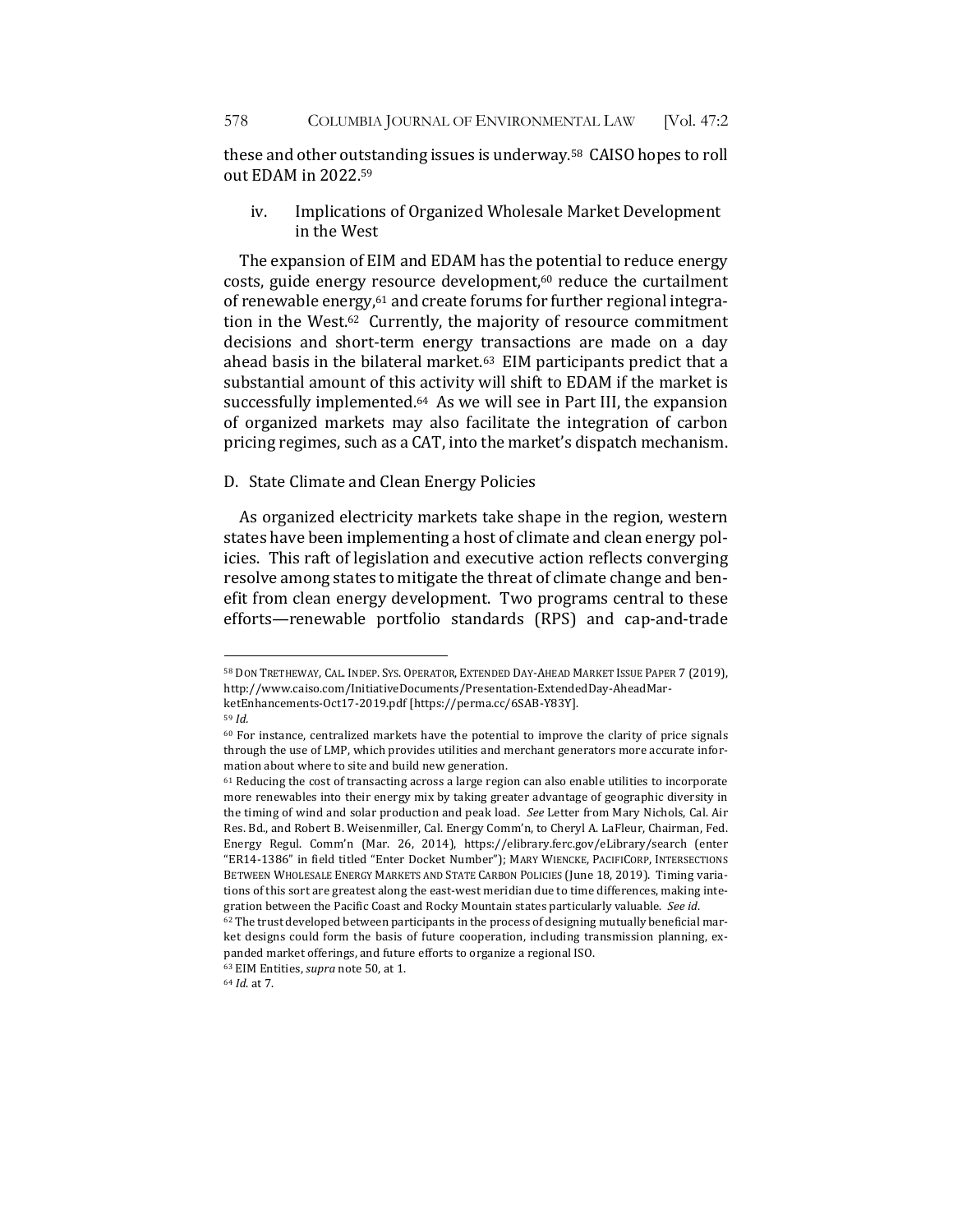(CAT) programs—are the focus of this Note because of their bearing on organized electricity markets.

RPS programs—and their close cousin, clean energy standards (CES)—require retail utilities to procure a portion of their electricity mix from generation resources that are renewable (in the case of RPS) or non-emitting (in the case of CES).<sup>65</sup> The share of renewable or nonemitting energy a utility must procure is usually expressed in terms of a percentage of its retail sales and may escalate over time.<sup>66</sup> For simplicity, this Note will refer to both renewable portfolio and clean energy standards as RPS.

CAT programs, on the other hand, set a cap on emissions for all sectors covered by the program and require covered entities to turn in "emissions allowances" for each metric ton of  $CO<sub>2</sub>e$  they emit.<sup>67</sup> Periodically, the government agency administering the program either freely distributes or auctions allowances in an amount equal to the cap, creating a fixed pool of allowances.<sup>68</sup> Allowances may then be bought and sold by covered entities, enabling entities that can reduce their emissions to earn revenue by selling unneeded allowances to others. Gradually, the number of allowances in circulation is reduced, forcing the covered sectors as a whole to lower their emissions.<sup>69</sup> CAT is a type of carbon pricing regime because the auctioning and trading of emissions allowances generates a going price equal to one metric ton of  $CO<sub>2</sub>e$  emissions.<sup>70</sup>

#### i. Renewable Portfolio and Clean Energy Standards

Currently, every state in the Western Interconnection except Idaho and Wyoming has some form of RPS program.<sup>71</sup> While these programs broadly share the goal of increasing renewable or zero-

<sup>65</sup> Renewable Energy Explained: Portfolio Standards, U.S. ENERGY INFO. ADMIN., https://www.eia.gov/energyexplained/renewable-sources/portfolio-standards.php [https://perma.cc/2MTJ-BYSM] (last viewed May 11, 2022.

<sup>66</sup> *Id.*

<sup>67</sup> See Danny Cullenward, *How California's Carbon Markets Really Work*, 70(5) BULL.

OF THE ATOMIC SCIENTISTS 35, 36 (2014) for a succinct explanation of the basic CAT program construct.

<sup>68</sup> *Id.*

<sup>69</sup> *Id.*

<sup>70</sup> Carbon Pricing in Organized Wholesale Electricity Markets, 173 FERC ¶ 61,062, 2, 2 n.5 (2020) (notice of proposed policy statement).

<sup>71</sup> DSIRE, RENEWABLE & CLEAN ENERGY STANDARDS (2020), http://ncsolarcen-prod.s3.amazonaws.com/wp-content/uploads/2020/09/RPS-CES-Sept2020.pdf [https://perma.cc/2JBD-GXX5].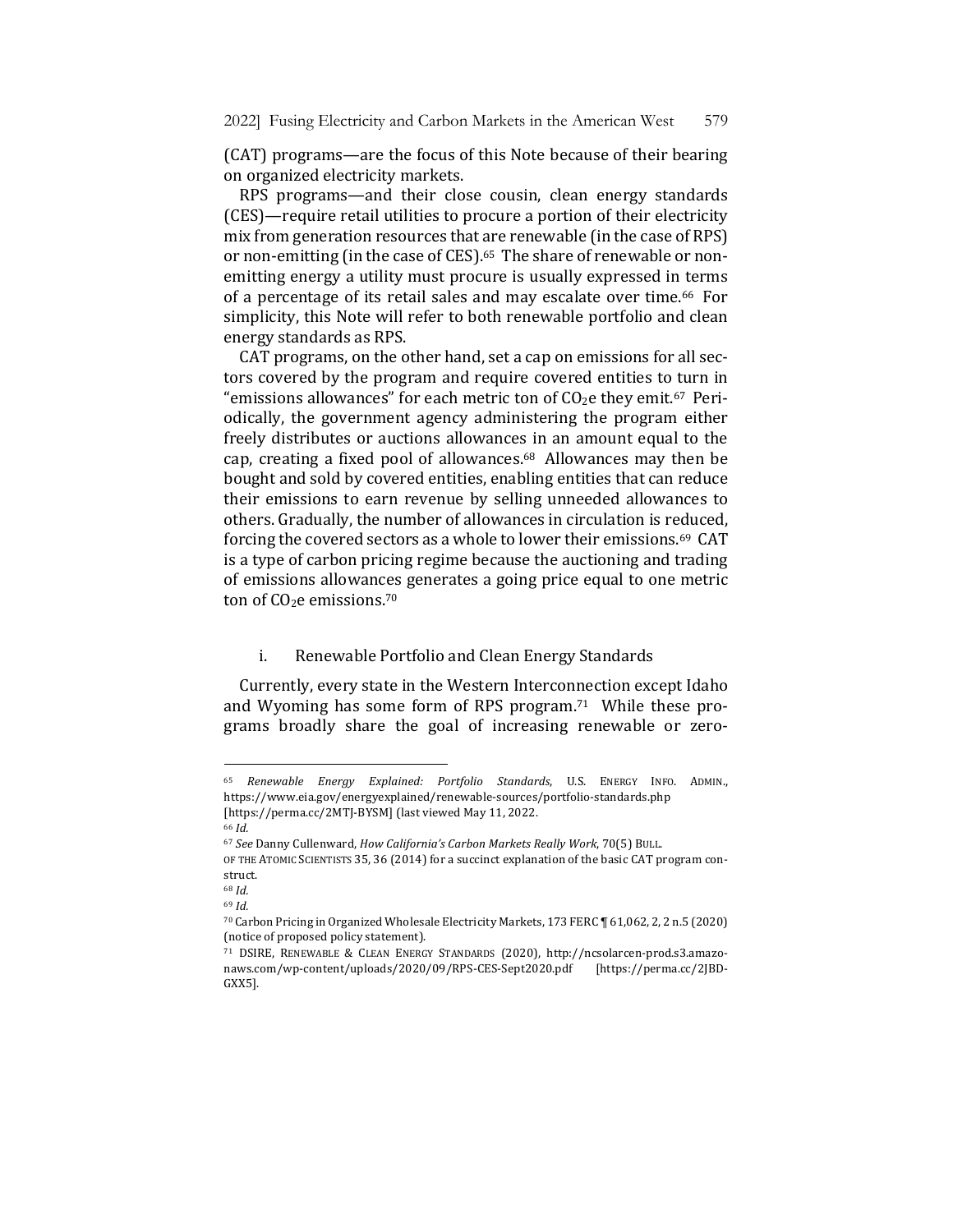emitting energy production, they vary significantly in the timing and stringency of their targets, the types of resources that qualify as renewable or clean, their methods of verifying compliance, and other programmatic details.72

California enacted The 100 Percent Clean Energy Act, or S.B. 100, in 2018, which required that 60% of load be served with renewable energy by 2030<sup>73</sup> and set a goal of achieving 100% zero-carbon energy by 2045.74 In order to flexibly accommodate future technologies and reduce the cost of ensuring reliability, S.B. 100 distinguished between renewable energy—which includes wind, solar, geothermal, biomass, and a few other technologies<sup>75</sup>—and zero-emission energy, which was left undefined in the statute but might include hydroelectric, nuclear, and, in theory, fossil fuel generation outfitted with 100% carbon capture and sequestration.<sup>76</sup>

In 2019, Washington State enacted the Clean Energy Transformation Act (CETA), which mandated that retail electricity sales be "greenhouse gas neutral" by 2030 and use 100% clean energy by  $2045$ .<sup>77</sup> The distinction between the two standards is that "greenhouse gas neutral" allows utilities to meet 20% of their compliance obligation with "alternative compliance options" while "100% clean energy" does not.<sup>78</sup> These alternative compliance options include turning in unbundled renewable energy certificates  $(REG)^{79}$  to the

<sup>75</sup> CAL. PUB. RES. CODE § 25741(a) (West 2021).

79 Unbundled RECs are certificates representing the nonpower attributes of renewable energysuch as their renewable quality—that are purchased *separately from* the underlying energy. Id.

<sup>72</sup> *Renewable Energy Explained: Portfolio Standards*, U.S. ENERGY INFO. ADMIN., https://www.eia.gov/energyexplained/renewable-sources/portfolio-standards.php [https://perma.cc/F5CL-QSLE] (last updated June 29, 2021).

<sup>73</sup> S.B. 100 also created interim targets of 50% renewable energy by 2026 for investor-owned utilities and 52% renewable energy by 2027 for publicly owned utilities. CAL. PUB. UTIL. CODE §§ 399.11(a), .30(c)(2) (West 2021).

<sup>74</sup> CAL. PUB. UTIL. CODE § 454.53 (West 2021). California passed its first RPS in 2002, mandating that 20% of each retail utility's sales be procured from renewable energy by 2017. S.B. 1078, 2001-2002 Leg.. Reg. Sess. § 3 (Cal. 2002). That target was supplemented and updated in 2015 with the passage of S.B. 350. S.B. 350, 2015-2016 Leg, Reg. Sess. § 20 (Cal. 2015).

<sup>76</sup> LIZ GILL ET AL., CAL. ENERGY COMM'N, 2021 SB 100 JOINT AGENCY REPORT 7, 7 tbl. 2, 8 tbl. 3 (2021) (interpreting "zero-carbon resources" to include those that generate only de minimis GHG emissions on site, and characterizing new in-state nuclear and natural gas and coal generation with carbon capture and sequestration as potential zero-carbon resources with "other barriers to development").

<sup>77</sup> WASH. REV. CODE §§ 19.405.040(1), .050(1) (2020). Washington's first RPS, the Energy Independence Act, or I-937, was adopted by initiative in 2006 and required large utilities to procure renewable energy or renewable energy certificates equal to 15% of their retail load by 2020, with interim targets. *Id.* § 19.285.040 (2020). I-937 also required large utilities to identify all achievable cost-effective conservation potential and meet conservation procurement targets. *Id.* 78 WASH. REV. CODE §§ 19.405.040(1), .050(1) (2020).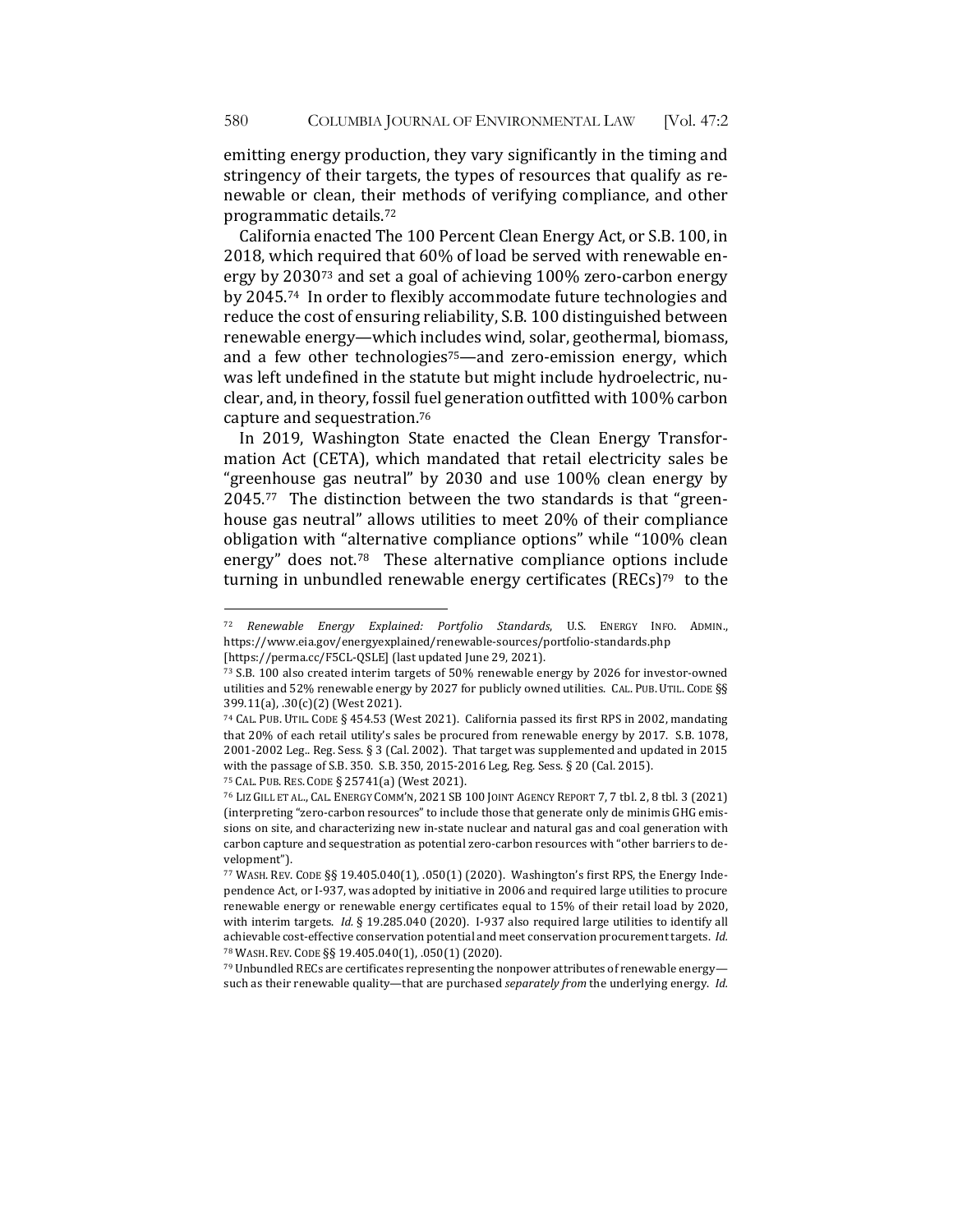administering agency (a process called "retiring" the RECs), paying a fee, or investing in "energy transformation projects" intended to reduce emissions associated with the use of energy in the State.<sup>80</sup> Utilities must verify compliance with the remaining 80% of their "greenhouse gas neutral" obligation by either retiring (bundled<sup>81</sup>) RECs which are certificates used to track the procurement of renewable energy—or otherwise documenting their ownership of the nonpower attributes $82$  of clean energy they use. $83$ 

Oregon's S.B. 1574B amended the State's existing RPS program<sup>84</sup> to mandate that large utilities procure 50% of their retail sales from renewable energy by 2040 and meet interim targets.<sup>85</sup> Much like Washington's program, Oregon offers an alternative compliance option for utilities to satisfy up to 20% their RPS obligation by procuring unbundled RECs. $86$  In 2021, the state legislature supplemented the state's RPS program by passing H.B. 2021, which requires Oregon retail

<sup>§</sup>  $16.405.020(31)$ ,  $(38)$   $(2020)$ . In contrast, a "bundled" REC—or simply a REC—is an instrument demonstrating the procurement of an actual MWh of renewable energy including the renewable and other nonpower attributes of that energy. *Id.* § 16.405.020(31).

<sup>80</sup> *Id.* § 19.405.040(2).

<sup>&</sup>lt;sup>81</sup> See supra note 79.

<sup>82</sup> The term "nonpower attributes" refers to environmental or other characteristics of electricity other than its energy content. For example, the renewable or non-emitting characteristic of electricity is a nonpower attribute. Nonpower attributes can be owned separately from the underlying electricity, as when companies purchase the renewable characteristic of electricity, but not the physical energy, to market their products as made with "100% renewable energy." Nonpower attributes are generally represented and traded using renewable energy certificates, or RECs. Renewable Energy Certificates (RECs), U.S. ENV'T PROT. AGENCY, https://19january2017snapshot.epa.gov/greenpower/renewable-energy-certificates-recs\_.html 

<sup>[</sup>https://perma.cc/RS3Y-TY8K ] (last visited Jan. 1, 2022).

<sup>83</sup> WASH. REV. CODE § 19.405.040(1)(c), (f) (2020).

<sup>84</sup> S.B. 838, Oregon's original RPS, set mandates of 5, 10, or 25 percent by 2025 for utilities depending on their size, with interim targets. S.B. 838, 74th Leg., Reg. Sess. §§ 6, 7 (Or. 2007).

<sup>85</sup> OR. REV. STAT. § 469A.052(1) (2020). Large consumer-owned utilities are mandated to procure 25% of their retail sales from renewable energy by 2025. *Id.* § 469A.052(1)(d).

<sup>86</sup> *Compare* OR. REV. STAT. § 469A.145(1) (2020), with WASH. REV. CODE § 19.405.040(1)(b). Unbundled RECs may be retired to meet more than 20% of a utility's compliance obligation if they are associated with certain in-state net-metering or independent cogeneration or small renewable energy facilities. OR. REV. STAT.  $\S$  469A.145(2), (3) (2020). The 20% limit also does not apply to competitive retail service suppliers before 2021. *Id*. § 469A.145(4). Oregon further requires that the remainder of a utility's compliance obligation, which may be verified using bundled RECs, be met with qualifying renewable energy that is actually delivered to the utility's system or a location from which it can be transmitted to the utility's customers. *Id.* § 469A.135(1).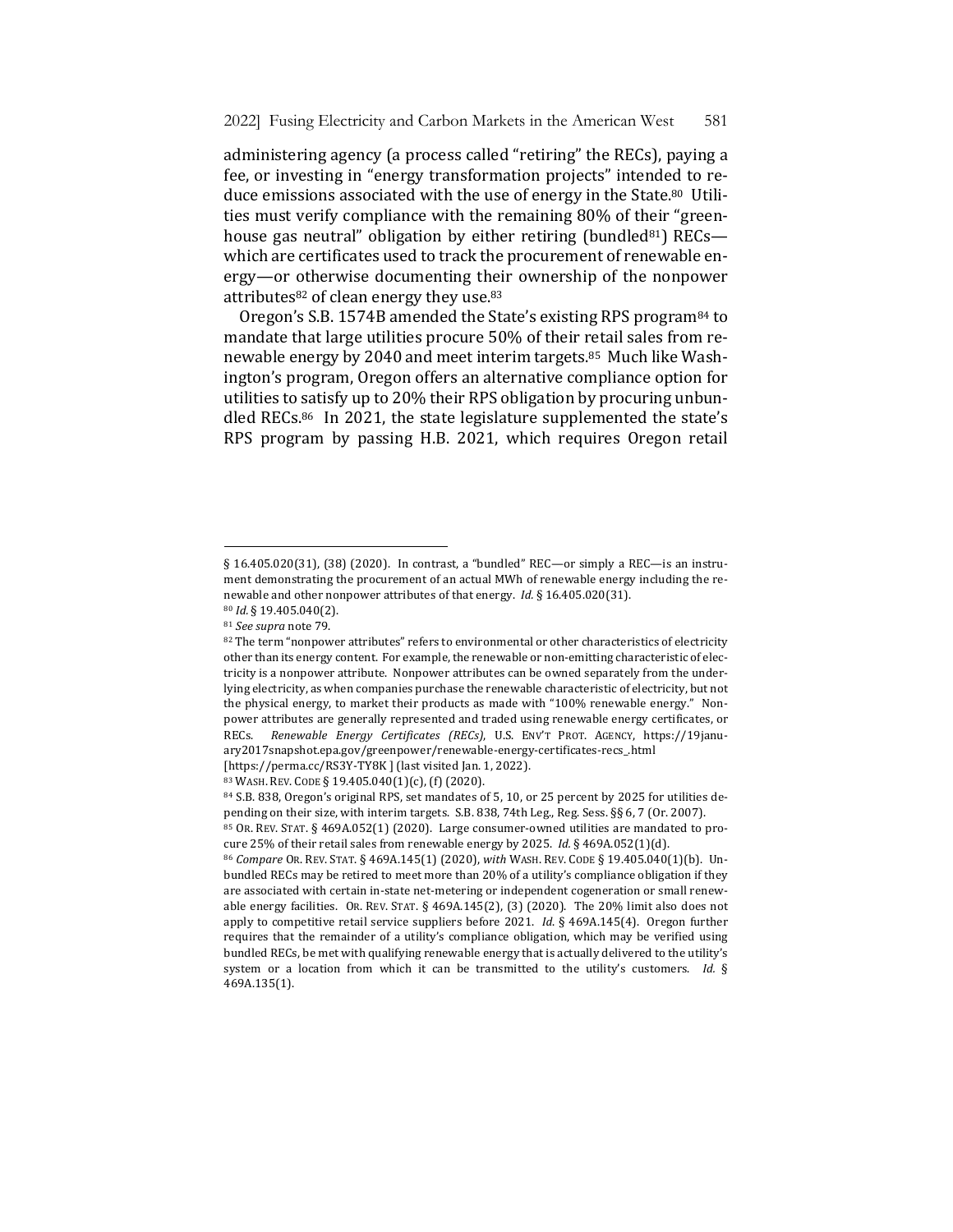utilities to eliminate emissions associated with serving consumers by 2040 and meet several interim GHG reduction targets.<sup>87</sup>

In addition to the Pacific Coast states, Arizona,88 Colorado,89 Mon- $\tau$ tana,<sup>90</sup> Nevada,<sup>91</sup> New Mexico,<sup>92</sup> and Utah<sup>93</sup> have RPS programs that mandate or set voluntary targets for the procurement of renewable or clean energy in amounts ranging from 15 to 100 percent.

## ii. Cap-and-Trade

Efforts to establish a regional CAT initiative in the West began well before RPS programs were widely adopted. This section reviews the history of these efforts as it pertains to the present CAT landscape in the West and the potential for states to adopt CAT in the near future. As we will see in Part IV, the efficacy of incorporating a regional CAT program into emerging organized markets in the West will depend in large part on the number of states that adopt, or are otherwise subject to, CAT.

#### a. The Western Climate Initiative

The Western Climate Initiative (WCI) was an effort beginning in 2007 by jurisdictions in the western United States, Canada, and Mexico to design a regional CAT program. $94$  To achieve this, WCI developed a framework CAT policy that could be adopted by individual

<sup>87</sup> H.B. 2021, 81st Leg., Reg. Sess. § 3 (Or. 2021). H.B. 2021's approach is novel in that it prescribes escalating GHG reduction targets for retail utilities rather than renewable or clean energy acquisition targets.

<sup>88</sup> Arizona requires certain utilities to procure 15% of their retail sales from renewable energy by 2025. ARIZ. ADMIN. CODE § 14-2-1804 (2021).

<sup>89</sup> Colorado requires investor-owned utilities to achieve 30% renewable energy by 2020 and cooperatives and large municipal utilities to achieve 20 or 10 percent renewable energy by 2020 depending on their size. COLO. REV. STAT. § 40-2-124 (2018).

<sup>90</sup> Montana requires investor-owned utilities and certain competitive electricity suppliers to procure 15% of their retail sales from renewable energy by 2015. MONT. CODE ANN. § 69-3-2004 (2021).

<sup>91</sup> In 2020 Nevada voters approved Question 6 for the second time, meeting the State's requirement to add a new state constitutional article requiring utilities to procure 50% of their retail sales from renewable energy by 2030. NEV. CONST. Art.  $4, \S$  39. Earlier in 2020, the Governor signed legislation imposing a similar standard. NEV. REV. STAT.  $\S$  704.7821 (2020).

<sup>92</sup> New Mexico requires certain utilities to achieve 80% renewable energy by 2047, or by 2040 if compliance does not require displacing zero carbon resources. In any event, 100% clean energy is to be achieved by 2045. N.M. STAT. ANN. § 62-16-4 (2021).

<sup>93</sup> Utah requires utilities to procure 20% of their retail sales from renewable energy by 2020, but only if "cost-effective." UTAH CODE ANN. § 54-17-602 (West 2020).

<sup>&</sup>lt;sup>94</sup> See generally Sonja Klinsky, *Bottom-up Policy Lessons Emerging from the Western Climate Ini*tiative's Development, 13 CLIMATE POL'Y 143 (Sept. 10, 2012) for an excellent discussion and analysis of WCI's development and disintegration.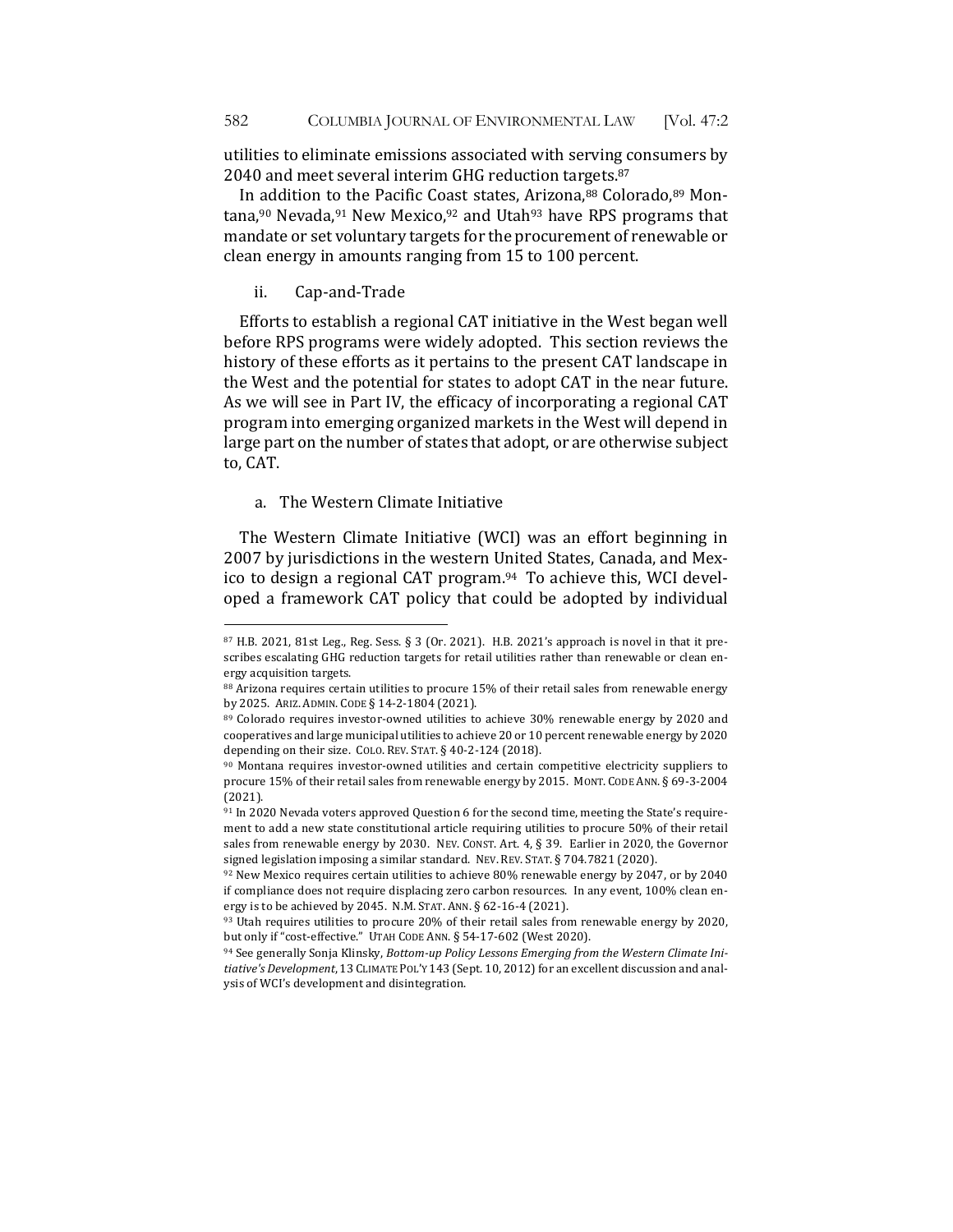states or provinces and "linked" together, meaning that allowances would be mutually recognized and transferable in all participating jurisdictions.<sup>95</sup> Because the price of allowances in linked jurisdictions would converge through interjurisdictional trade, program linkage would result in a uniform carbon price for covered entities across all participating states or provinces.<sup>96</sup> WCI participants envisioned a program with a broad geographic footprint and near economy-wide coverage.<sup>97</sup> Broad coverage was understood to reduce compliance costs by allowing the bulk of emissions reductions to come from sectors that were cheap to decarbonize. $98$  Broad coverage would also minimize "emissions leakage," which occurs when the CAT program causes GHG emissions to increase outside the CAT region, as when emitting activities relocate to avoid regulation.<sup>99</sup>

The WCI included eleven members at its peak: five founding states—Arizona, California, Oregon, New Mexico, and Washington as well as Montana, Utah, British Columbia, Manitoba, Ontario, and Québec. Of these, only California and Québec adopted CAT programs following the WCI framework that remain linked today.<sup>100</sup> Ontario joined WCI in 2008 and established a CAT program linked with California and Québec,<sup>101</sup> but formally withdrew in 2018 after passing the

<sup>95</sup> *Id.*

<sup>96</sup> See W. CLIMATE INITIATIVE, *supra* note 1, at 6 fig. 2 (2010) (explaining that WCI would create a "regional allowance market" through mutual recognition of compliance instruments and that emissions allowances issued by each jurisdiction would be useable throughout all WCI jurisdictions).

<sup>&</sup>lt;sup>97</sup> *Id.* at 5-6. WCI produced a set of uniform design features that member jurisdictions could adopt in their CAT regulations, including the method of setting emissions caps, the scope of program coverage, reporting requirements, the requirements for compliance-eligible carbon offsets, the treatment of imported electricity, policies for linking CAT programs, and the coordination of administrative functions between jurisdictions. *Id.* at 8-25. While individual jurisdictions would be free to design and administer their particular CAT program, consistency with WCI's design principles was a prerequisite to linking with other members because the recommendations were drafted to ensure each program's integrity. *Id.* at 22. 98 *Id.* at 5-6.

<sup>99</sup> *Id.*; MEREDITH FOWLIE & DANNY CULLENWARD, INDEPENDENT EMISSIONS MARKET ADVISORY COMMITTEE REPORT ON EMISSIONS LEAKAGE AND RESOURCE SHUFFLING 1 (2018) (defining "emissions leakage" as "any change in emissions from sources not covered by the GHG policy or program that is *caused* by the GHG emissions policy or program"), https://calepa.ca.gov/wp-content/uploads/sites/6/2018/09/6e.-IEMAC\_Meeting\_Materials\_9-21-

<sup>18</sup>\_\_Fowlie\_and\_Cullenward\_Report\_on\_Emissions\_Leakage.pdf.

<sup>&</sup>lt;sup>100</sup> Klinsky, *supra* note 95, at 145. See generally Jean-Yves Benoit & Claude Côté, *Essay by The* Québec Government on Its Cap-and-Trade System and the Western Climate Initiative Regional Car*bon Market*, 33 UCLA J. OF ENV'T L. & POL'Y 42 (2015) for an historical overview and positive assessment of Québec's CAT program.

<sup>&</sup>lt;sup>101</sup> Klinsky, *supra* note 95, at 146 fig. 1.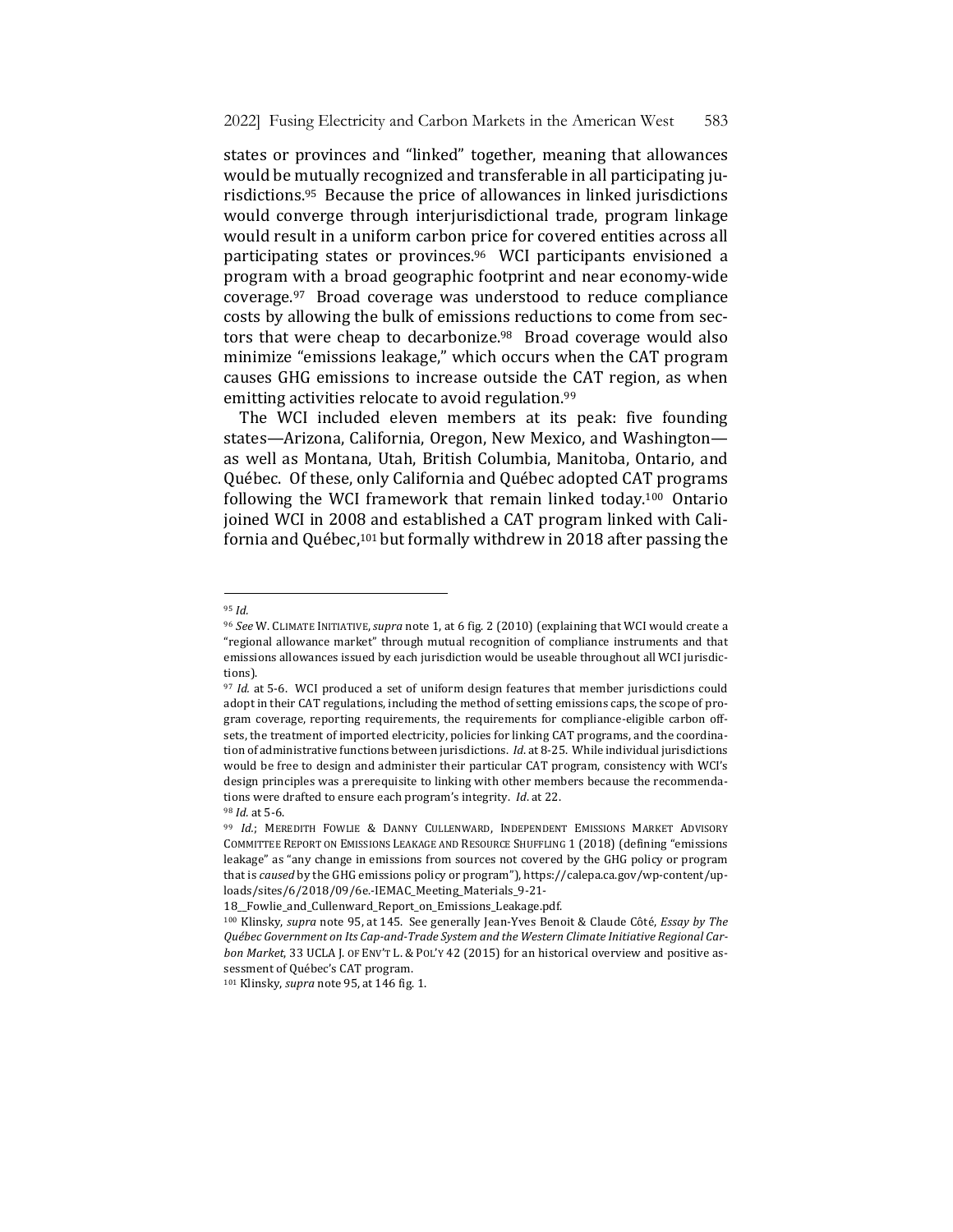Cap and Trade Cancellation Act.<sup>102</sup> Every U.S. state except California withdrew from WCI in  $2011^{103}$  Washington recently passed legislation authorizing a CAT program that could be linked with other jurisdictions, but is still in the process of implementing it and has not yet signed any linkage agreements or rejoined WCI.<sup>104</sup> Oregon is also in the process of implementing a CAT program pursuant to an executive order by Governor Kate Brown, which will not apply to electric power generation.<sup>105</sup> Nova Scotia continues to use WCI, Inc.—a nonprofit that was created to provide administrative and technical support to WCI members—for services related to its own CAT program, but is not linked with California or Québec.<sup>106</sup>

b. California's Cap-and-Trade Program

California's CAT program was the first among western states and remains the most developed. The program arose out of California's Global Warming Solutions Act of 2006,<sup>107</sup> which authorized the California Air Resources Board (CARB) to establish programs to achieve GHG reduction targets.<sup>108</sup> The program covers approximately 85% of California's emissions across multiple sectors<sup>109</sup> and targets GHG reductions of 40% below 1990 levels by 2030 and 80% below 1990 levels by 2050.<sup>110</sup> Covered entities must report emissions to CARB annually and retire an amount of allowances, a portion of which may be substituted with carbon offsets, equal to their emissions for each compliance period.<sup>111</sup>

<sup>105</sup> *Id.*

<sup>102</sup> Bill 4, 42d Leg., 1st Sess. (Ont. 2018), https://www.ola.org/sites/default/files/nodefiles/bill/document/pdf/2018/2018-10/b004ra\_e.pdf [https://perma.cc/C6BB-GGM9].

<sup>&</sup>lt;sup>103</sup> Geoffrey Craig, *Six US States Leave the Western Climate Initiative*, S&P GLOB. PLATTS (Nov. 18, 2011), https://www.spglobal.com/platts/en/market-insights/latest-news/electricpower/111811-six-us-states-leave-the-western-climate-initiative [https://perma.cc/24VF-E5ZH].

<sup>104</sup> See infra Part II.D.ii.c.

<sup>106</sup> News Release, Nova Scotia, Nova Scotia Joins Western Climate Initiative Inc. (May 14, 2018), https://novascotia.ca/news/release/?id=20180514001 [https://perma.cc/6T8Z-T4YF]. 107 California Global Warming Solutions Act of 2006, CAL. PUB. HEALTH CODE §§ 38500-38599. 108 CAL. AIR RES. BD., OVERVIEW OF ARB EMISSIONS TRADING PROGRAM 1 (2015), https://ww2.arb.ca.gov/sites/default/files/classic//cc/capandtrade/guidance/cap\_trade\_overview.pdf [https://perma.cc/UZ2C-2JW9]. <sup>109</sup> *Id.*

<sup>&</sup>lt;sup>110</sup> These are California's GHG reduction targets for 2030 and 2050. Cal. Health & Safety Code § 38566 (2018); State of Cal. Office of the Governor, Executive Order No. B-30-15 (2015), https://www.library.ca.gov/Content/pdf/GovernmentPublications/executive-order-proclamation/39-B-30-15.pdf [https://perma.cc/A6GX-4QX7]. 111 *Id.* at 2.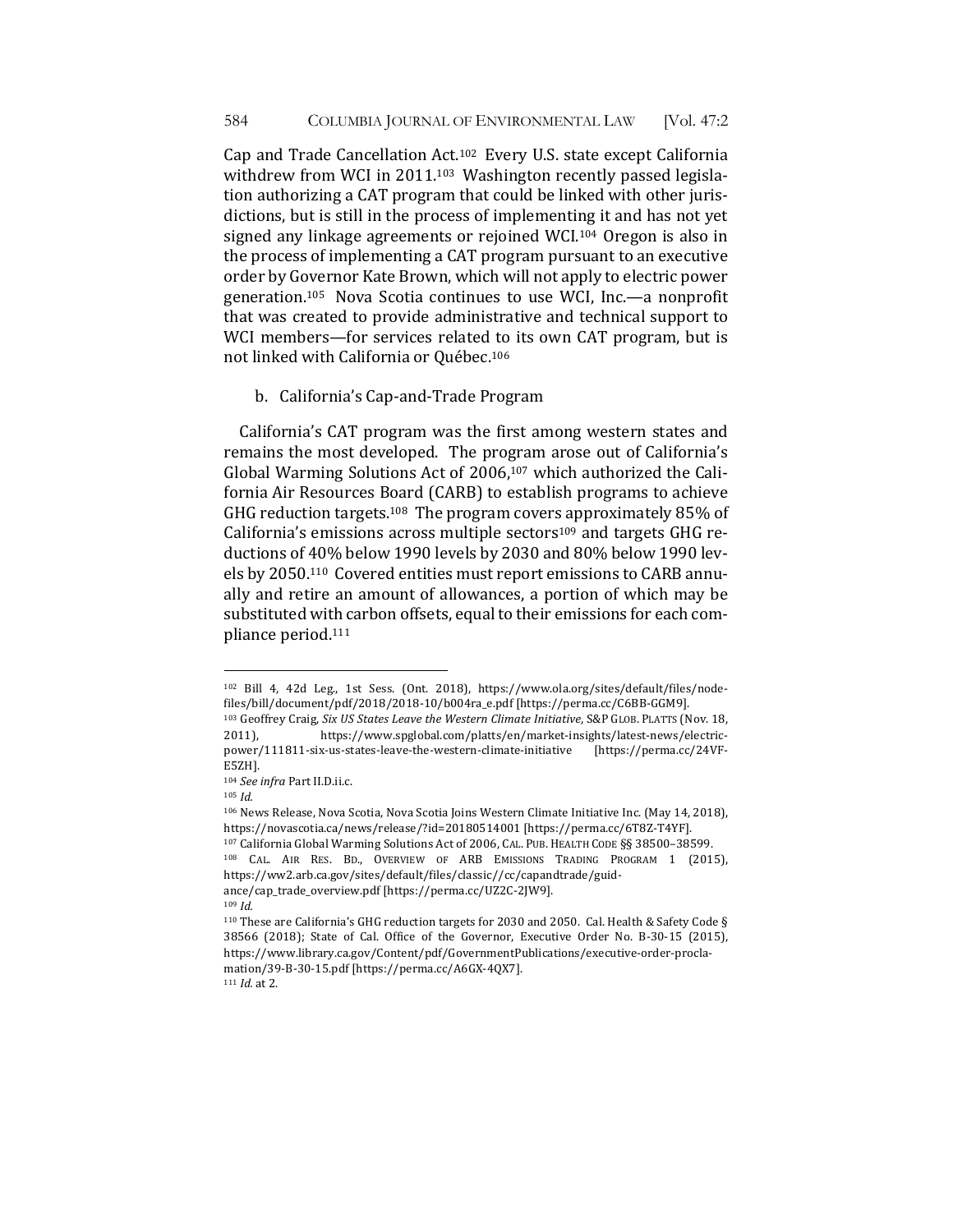Consistent with WCI design recommendations, California's CAT covers GHG emissions from electricity imported into the state as well as in-state generation.<sup>112</sup> This design component is understood as critical to the program's environmental integrity because it mitigates the effect of emitting generators migrating out of state and selling electricity back into California.<sup>113</sup> The compliance obligation for electricity imports—that is, the obligation to retire allowances commensurate with reported emissions-falls on entities that deliver electricity to the first point on California's grid<sup>114</sup> or, in WCI terminology, the "first jurisdictional deliverer."<sup>115</sup> California's CAT regulations label these entities "electricity importers."<sup>116</sup> For imports to California through EIM, the electricity importer is the "scheduling coordinator" for the generation resource, which will either be the generation owner itself, or an entity the generation owner designates to bid the resource into EIM on its behalf.<sup>117</sup>

#### c. Cap-and-Trade in Oregon and Washington

After several false starts, both Oregon and Washington are now in the process of implementing CAT programs. Only Washington's program is designed to regulate electric power generation and therefore has the potential to be incorporated into organized electricity markets.

In Oregon, Republican lawmakers have twice blocked bills creating a linkable WCI-modeled CAT program by walking out of the statehouse to prevent a quorum.<sup>118</sup> Without a quorum, neither bill

116 Cal. Code Regs., tit. 17, § 95811(b)(2) (2021).

<sup>112</sup> *See* Cal. Code Regs., tit. 17, § 95811(b)(2) (2021); W. CLIMATE INITIATIVE, *supra* note 1, at 15. 113 See Danny Cullenward, *The Limits of Administrative Law as Regulatory Oversight in Linked Carbon Markets*, 33 UCLA J. OF ENV'T L. & POL'Y 1, 10-13 (2015) (discussing the importance of

regulating electricity imports under California's CAT program given its status as a net importer of electricity).

 $114$  Cal. Code Regs., tit. 17, §§ 95802(a), 95811(b) (2021) (defining "electricity importer" and specifying that electricity importers are covered entities).

<sup>115</sup> This is consistent with WCI design recommendations which term this point of regulation the "first jurisdictional deliverer" approach. W. CLIMATE INITIATIVE, *supra* note 1, at 15.

<sup>117</sup> *Id.* § 95802(a) ("For electricity that is imported into California through the CAISO Energy Imbalance Market, the

electricity importer is identified as the EIM Participating Resource Scheduling Coordinator serving the EIM market whose transactions result in electricity imports into California"); CAL. INDEP. SYS. OPERATOR, FIFTH REPLACEMENT FERC ELECTRIC TARIFF, App. A (2014) (defining "EIM Participating Resource Scheduling Coordinator" as "[t]he EIM Participating Resource, or a third party designated by the EIM Participating Resource" to schedule the resource on its behalf).

<sup>&</sup>lt;sup>118</sup> In 2019, Republican lawmakers walked-out of the statehouse to prevent the passage of HB 2020 and left the state after the Oregon State Police were dispatched to return them to the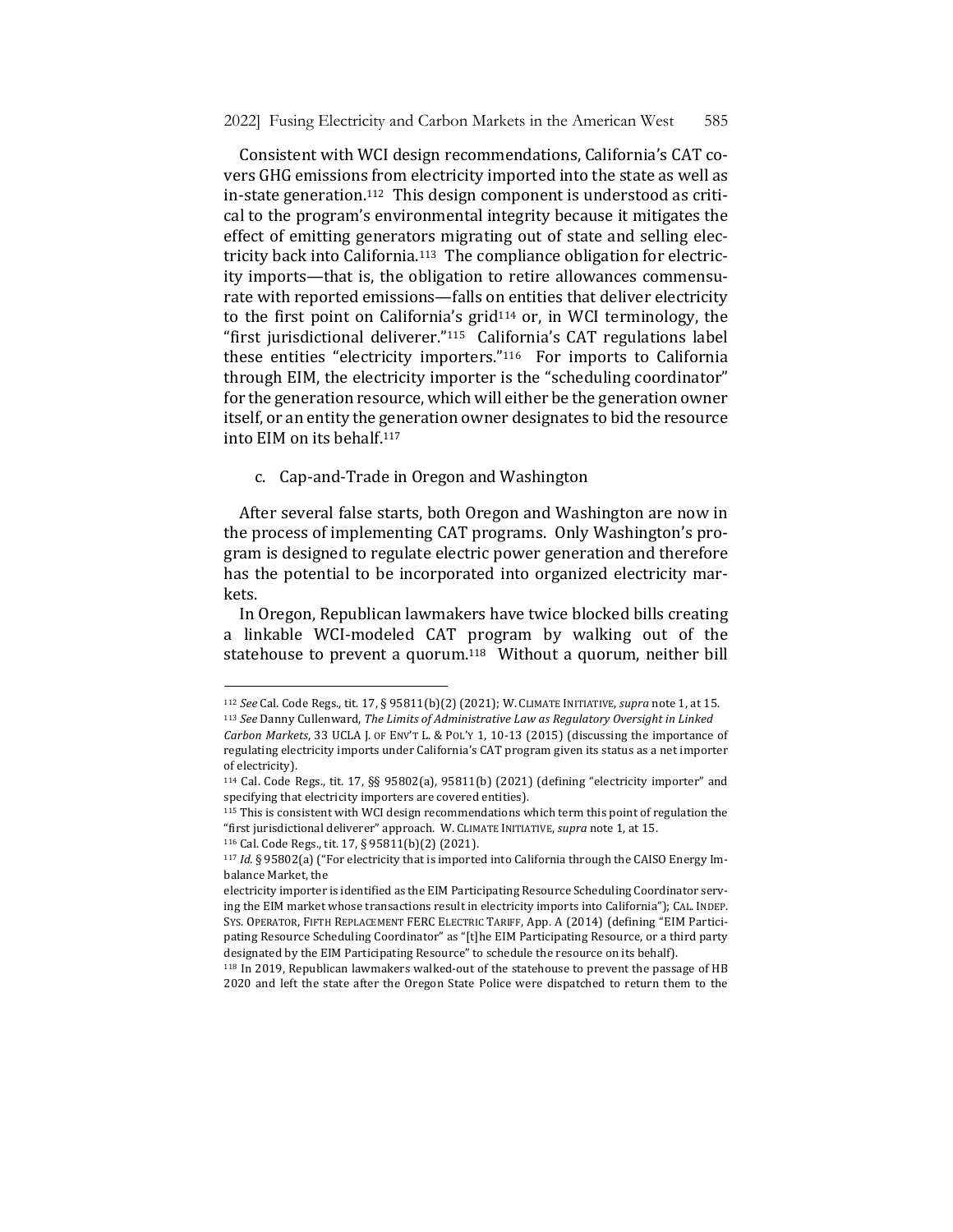could be brought for a vote despite support for the measure by a three-fifths majority, the threshold required to enact revenue-raising legislation.119

In 2020, Governor Kate Brown responded by ordering the state's Department of Environmental Quality (DEQ) and its rulemaking board to implement a "cap and reduce program" using existing authority under state air pollution statutes.<sup>120</sup> DEQ determined that it had sufficient statutory authority to impose a deescalating cap on emissions from in-state large stationary sources, transportation fuels, and liquid and gaseous fuels, and to authorize trading of emissions allowances between covered entities.<sup>121</sup> However, DEQ concluded it lacked authority to regulate emissions that occur outside the stateincluding emissions associated with electricity imports—or to sell or auction allowances for more than the administrative cost of issuing them.<sup>122</sup> In December 2021, DEQ adopted a CAT program called the Climate Protection Plan, which covers transportation fuels, natural gas, and other fossil fuels, but not electric power generators.<sup>123</sup> The program's rules do not provide for linking Oregon's program with other jurisdictions, such as California or Washington.

Washington has also seen several attempts to adopt CAT or other carbon pricing programs.<sup>124</sup> In May of 2021, the state adopted the

capitol. See Ian Lovett, Where Are Oregon's Senate Republicans? Check Idaho, WALL ST. J. (June 24, 2019), https://www.wsj.com/articles/where-are-oregons-senate-republicans-check-idaho-11561408161. The next year, Republicans walked-out again to prevent the passage of S.B. 1530, a similar CAT bill. Dirk VanderHart, As Cap-And-Trade Bill Moves Forward, Republicans Head for Exits, OR. PUB. BROAD. (Feb. 24, 2020), https://www.opb.org/news/article/oregon-republicansenator-walkout-cap-and-trade-bill/ [https://perma.cc/AF4Y-4FZH].

 $119$  CONST. OF OR., art. IV, § 25(2).

<sup>&</sup>lt;sup>120</sup> See STATE OF OR. OFFICE OF THE GOVERNOR, EXECUTIVE ORDER NO. 20-04 6 (Mar. 10, 2020), https://www.oregon.gov/gov/Documents/executive\_orders/eo\_20-04.pdf [https://perma.cc/Y3QW-FB8G]. 

<sup>121</sup> OR. DEP'T OF ENV'T QUALITY, PROGRAM OPTIONS TO CAP AND REDUCE

GREENHOUSE GAS EMISSIONS 7-8 (2020), https://www.oregon.gov/gov/Documents/2020%20DEQ%20CapandReduce\_FinalReport.pdf [https://perma.cc/JE88-C2DM]. 122 *Id.* at 7, 9.

<sup>123</sup> OR. ADMIN. R. 340-271-0110 (2021); *id.* 340-271-0020(14).

<sup>124</sup> For example, in 2019, S.B. 5981, colloquially known as "cap and invest," would have created a CAT program covering, among other sources, electricity imports that could be linked with compatible CAT programs. S.B. 5981, 66th Leg., Reg. Sess. (Wash. 2019); see also THE LOW CARBON PROSPERITY INST., WASHINGTON STATE CAP & INVEST BILL SUMMARY (2019), https://www.lowcarbonprosperity.org/cap-invest/cap-invest-bill-summary/ [https://perma.cc/YWY6-6EGK]. The bill failed to advance out of committee in 2020. WASH. PUB. PORTS ASS'N, LEGISLATIVE REPORT, WEEK OF MARCH 7 – MARCH 13, 2020 3-4 (2020), https://static1.squarespace.com/static/5a8499e518b27dc83c2403ce/t/5e6c1a7373af576a4f 4c6e9e/1584142964275/WPPA+2020+Legislative+Report+-+Mar+7-Mar+13%2C+2020.pdf [https://perma.cc/V6QS-6A69].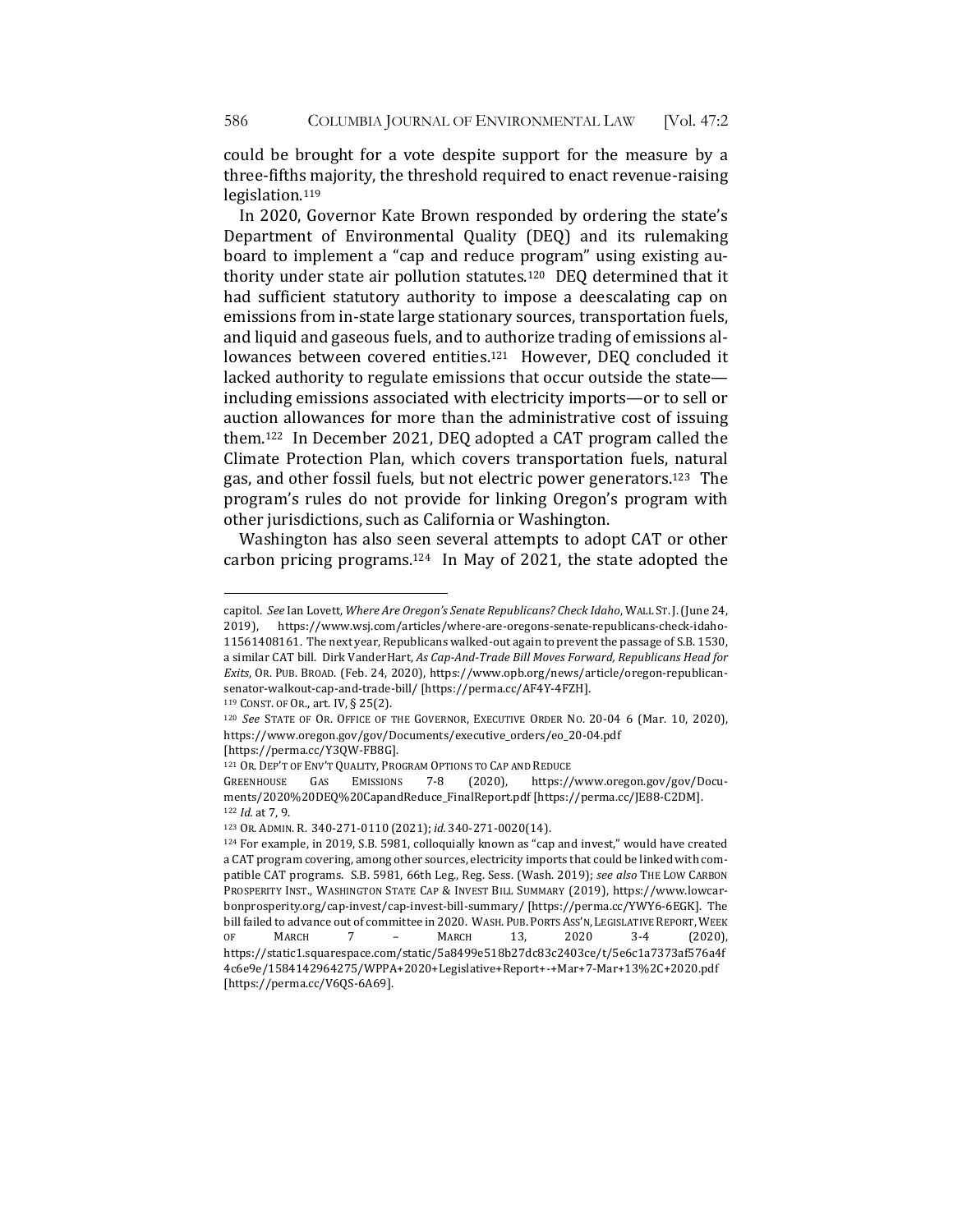Washington Climate Commitment Act, which authorizes a CAT program covering sources of GHG emissions across the economy that exceed statutory limits, including power plants and electricity importers.<sup>125</sup> The program is set to take effect on January 1, 2023.<sup>126</sup> and aims for total emissions reductions of ninety-five percent below 1990 levels by 2050, with several interim targets.<sup>127</sup> It also directs Washington's Department of Ecology to pursue linkage with other programs in furtherance of the Act's emissions reduction goals, so long as the other programs meets criteria for environmental justice, stringency, and compatibility.<sup>128</sup>

Washington's Climate Commitment Act could very well expand the existing California- Québec linkage agreement to a third state. According to one of the bill's sponsors, Senator Reuven Carlyle, the Act is intended to facilitate linkage with California in order to "creat[e] the foundation for a broad, competitive exchange." $129$  This purpose is reflected in the linkage provisions as well as the structure of the legislation, which mirrors, in many ways, California's program.<sup>130</sup> Washington's Department of Ecology is currently designing the program, and it remains to be seen how it evolves in relation to other CAT programs and emerging organized electricity markets in the region.

E. Incorporating California's Cap-and-Trade into EIM

California already has several years of experience incorporating its CAT program into EIM, CAISO's real-time market, which has now been expanded to parts of ten states and the province of British Columbia.<sup>131</sup> Its experience offers both a model for how a broader CAT program could be integrated with organized markets, and a cautionary example of how resource shuffling—a problem explored in the next section—can cut into the climate benefits of such a program.

<sup>125</sup> See S.B. 5126, 67th Leg., Reg. Sess. (Wash. 2021).

<sup>126</sup> WASH. REV. CODE § 70A.65.070 (2021).

<sup>127</sup> *Id.* §§ 70A.65.060(1), 70A.45.020.

<sup>128</sup> *Id.* § 70A.65.210.

<sup>129</sup> Levi Pulkkinen, *Washington Passed its Cap-and-Trade Climate Legislation. Now What?*, U.S. NEWS & WORLD REPS. (May 10, 2021), https://www.usnews.com/news/best-states/articles/2021-05-10/washington-passed-its-cap-and-trade-climate-legislation-now-what. 

<sup>130</sup> For example, the Washington and California programs both cover a similar set of industries, provide for auctions of compliance instruments that include a price floor and ceiling, and authorize limited use of carbon offsets to meet CAT obligations. *Compare* WASH. REV. CODE §§ 70A.65.080, 70A.65.150, 70A.65.160, 70A.65.170 (2021), *with* CAL. CODE REGS. §§ 95811, 95911(b), 95915, 95854 (2021).

<sup>131</sup> See supra Part II(C)(i).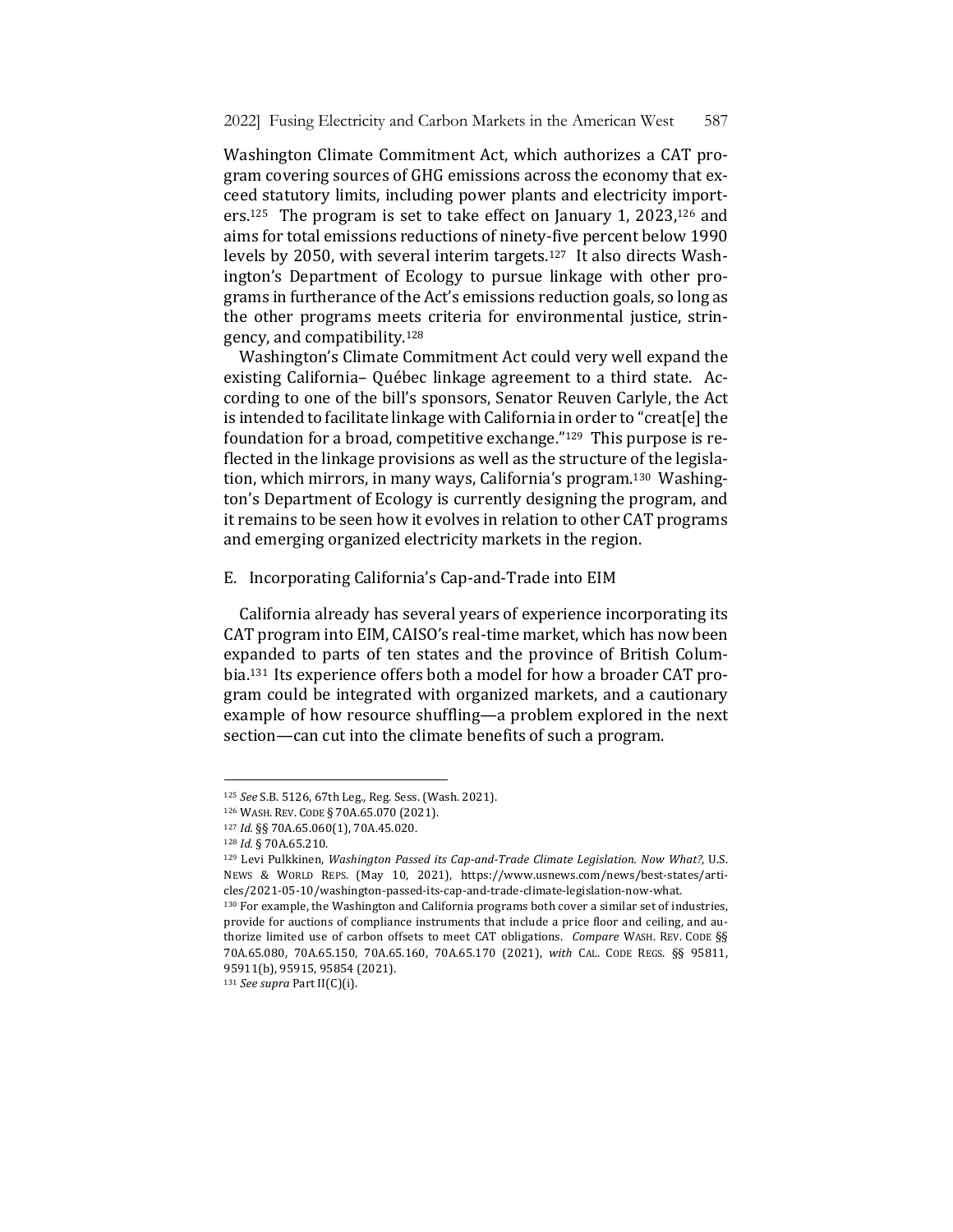Because importers of electricity into California via the EIM incur a CAT obligation, CAISO had to develop a mechanism for identifying out-of-state EIM resources that deliver electricity to California.<sup>132</sup> Designing such a mechanism runs up against a fundamental feature of organized electricity markets that limits their ability to accommodate divergent state policies within their footprint. Organized markets, including EIM, operate on a "pool" paradigm, in which participating resources contribute to a single "pool" of undifferentiated electricity from which market buyers draw.<sup>133</sup> The market has no ability to match particular buyers with particular generators of electricity.<sup>134</sup> Instead, the market balances supply and demand over the whole system.<sup>135</sup> As a result, enforcing California's CAT regulations required CAISO to develop a novel design feature to identify which out-of-state generators were dispatched through EIM to serve California consumers.

The solution CAISO developed approximates those emissions associated with serving consumers in California by "deeming" certain EIM resources delivered to California.<sup>136</sup> The mechanism works by permitting each participating out-of-state generator<sup>137</sup> to submit a "GHG" adder" along with its supply bid that reflects the generator's cost of complying with the CAT program, were it obligated to do so.<sup>138</sup> EIM then selects the least-cost mix of resources to serve California load based on both supply bids and GHG adders, while simultaneously selecting the least-cost mix of resources to serve load outside California based on supply bids only.<sup>139</sup> Resources that are selected based on their supply bid and GHG adder are "deemed delivered" to California

<sup>&</sup>lt;sup>132</sup> See Cal. Indep. Sys. Operator, 147 FERC \ 61231, 62413 (2014) (conditionally approving CAISO's tariff revision to establish the EIM and implement a mechanism for identifying resources that import electricity to California).

<sup>133</sup> James Bushnell, Univ. of Cal. Davis, Presentation at EIM Regional Issues Forum Carbon Workshop, *supra* note 17, at 5:06-6:05 (describing the pool-based paradigm: "[ISOs] are not bilaterally matching one seller to one buyer, ... everyone is ... pouring their power in and we are valuing it based on when and where they are doing so and they are taking the power out based on when and where they are doing so  $\dots$ .").

<sup>134</sup> *Id.*

<sup>135</sup> *Id.*

<sup>136</sup> *See* Cal. Indep. Sys. Operator, 147 FERC 1 61231, 62413 (2014); *see also* CAL. CODE REGS. § 95802(a) (2021) (defining "imported electricity" to include "[EIM] dispatches designated by the CAISO's optimization model and reported by the CAISO to EIM Participating Resource Scheduling Coordinators as electricity imported to serve retail customers load that is located within the State of California").

<sup>137</sup> In-state resources do not submit GHG adders because they incur a CAT compliance obligation regardless of where they are deemed dispatched. Cal. Code Regs.  $\S 95811(b)(1)$  (2021).

<sup>138</sup> CAL. INDEP. SYS. OPERATOR, FIFTH REPLACEMENT FERC ELECTRIC TARIFF § 29.32(a)(2)(A) (2019). <sup>139</sup> *Id.* § 29.32(b)(1).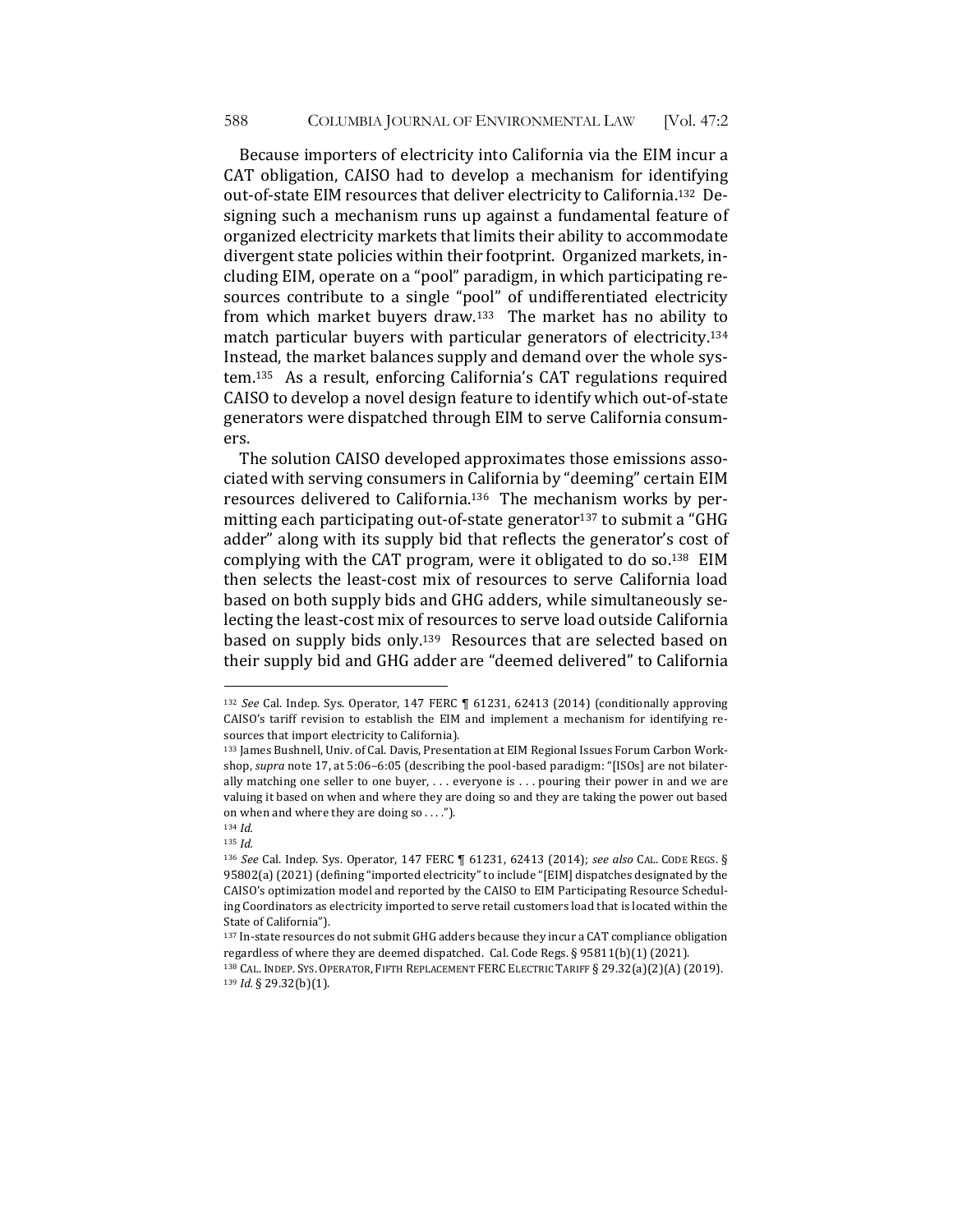and, as a result, incur a CAT compliance obligation.<sup>140</sup> Generators that do not wish to be subjected to California's CAT rules may make themselves ineligible by declining to submit a GHG adder.<sup>141</sup> Figure 2 depicts a simplified market outcome incorporating a GHG adder. Nonemitting resources like wind and nuclear might submit a nominal GHG adder but, for simplicity, are depicted here as having a GHG adder of zero.

EIM's GHG adder mechanism Figure 2 Resource Stack with a GHG Adder

optimizes dispatch for GHG emissions as well as cost within California.<sup>142</sup> Anytime an emitting generator is deemed delivered to California and sets the market clearing price at some location on the grid, the LMP $143$  at that location will include a premium reflecting that generator's cost of compliance, as reported in its GHG adder.<sup>144</sup> All other generators that clear the market at that location



will earn the GHG-premium LMP. As a result, the market theoretically incentivizes developers to build low-emitting resources—which have low CAT compliance costs—at the dirtiest locations on the grid, replacing older, high-emitting resources. Clean energy developers

<sup>140</sup> See id. § 29.32(d) (describing when CAISO will inform EIM Participating Resource Scheduling Coordinators that an EIM dispatch has been deemed imported to California); CAL. CODE REGS. § 95802(a) (2021) (defining "imported electricity" to include "[EIM] dispatches designated by the CAISO's optimization model and reported by the CAISO to EIM Participating Resource Scheduling Coordinators as electricity imported to serve retail customers load that is located within the State of California").

<sup>&</sup>lt;sup>141</sup> CAL. INDEP. SYS. OPERATOR, FIFTH REPLACEMENT FERC ELECTRIC TARIFF § 29.32(b)(3) (2019).

<sup>142</sup> See id. § 29.32(b)(1) (explaining that GHG adders are considered by the unit commitment and dispatch systems for selecting out-of-state resources for delivery into California).

<sup>&</sup>lt;sup>143</sup> As explained *supra* Part II(B), "LMP" refers to the locational marginal price of electricity generated through an organized market.

<sup>144</sup> CAL. INDEP. SYS. OPERATOR, EIM GREENHOUSE GAS ENHANCEMENTS, 3RD REVISED DRAFT FINAL PROPOSAL 2 (2018) (explaining that, within the CAISO BAA, locational marginal prices include GHG adders); see also CAL. INDEP. SYS. OPERATOR, FIFTH REPLACEMENT FERC ELECTRIC TARIFF app. C § B (2020) (providing that "[f]or each [pricing node] within an EIM Entity Balancing Authority Area, the LMP shall include ... the EIM Bid Adder component").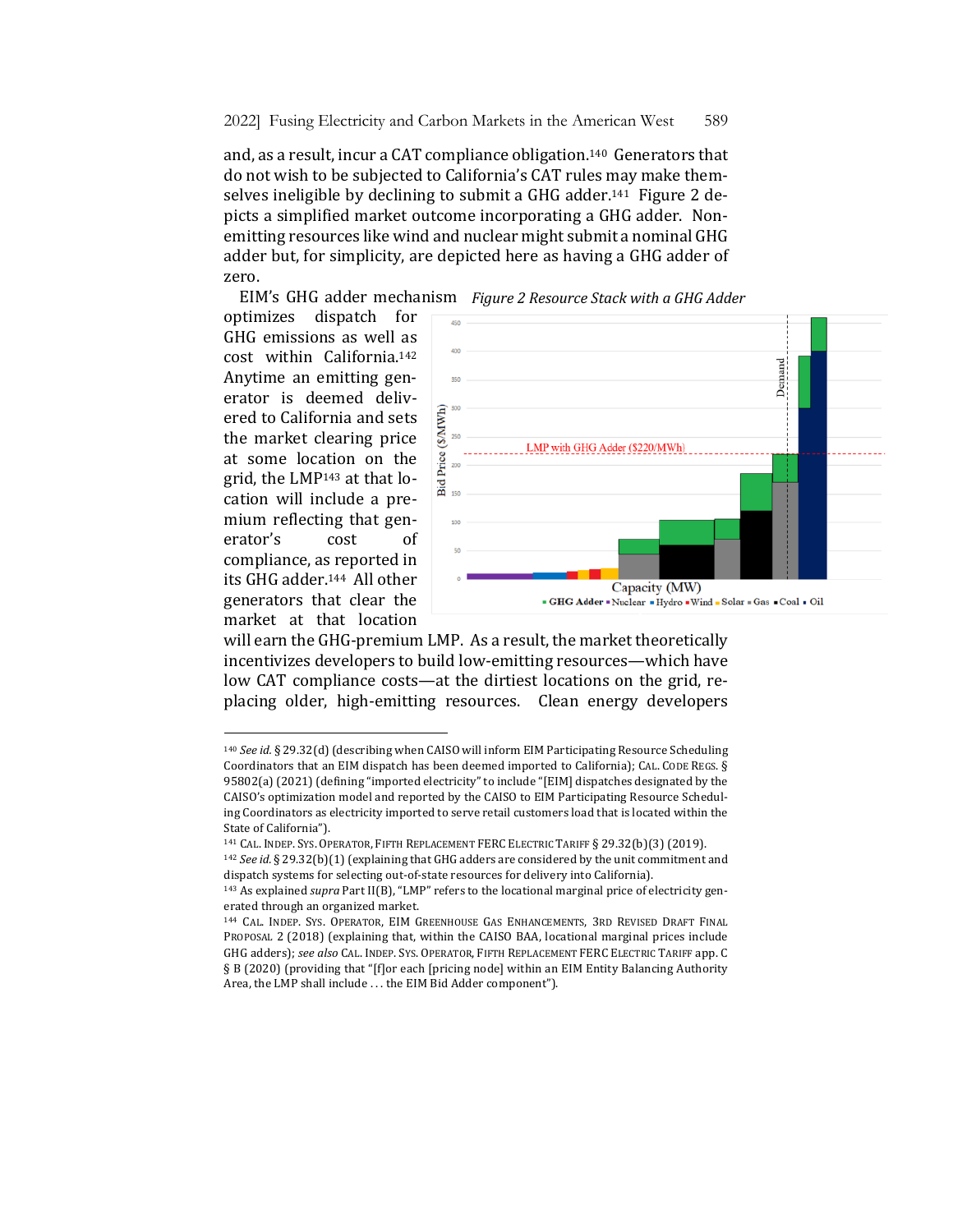motivated to earn the highest GHG-premium will be drawn to locations where existing high-emitting generators are bidding high GHG adders into EIM.

## F. The Problem: Resource Shuffling

Although mechanisms like EIM's GHG adder can theoretically support state climate goals at a low cost by integrating CAT and organized markets, EIM's experience highlights a major limitation of CAT programs that only apply to a single state or set of states. This limitation would not impede a national CAT program where generation emissions are uniformly regulated regardless of their state of origin.

The problem is a phenomenon called "resource shuffling" or "secondary dispatch." It occurs when the market's dispatch algorithm deems low-emitting resources delivered to the GHG control area (which, in the case of EIM, currently includes only California) while "backfilling" out-of-jurisdiction load with higher-emitting resources.<sup>145</sup> In their 2018 report to the California Independent Emissions Market Advisory Committee, Meredith Fowlie and Danny Cullenward explain the concept by imagining a hypothetical utility before and after a CAT program is enacted:

[s]uppose a utility once imported power from carbon-intensive coal plants prior to the cap-and-trade program's existence. In response to the new carbon price, the utility might decide to divest its contract with the coal plant and replace it with natural gas-fired electricity. While this swap will reduce the carbon intensity of the utility's imports, and therefore reduce its compliance obligations under the cap-and-trade program, it may not reduce net greenhouse gas emissions if the divested coal-fired electricity is purchased by a utility outside of the cap-andtrade program.<sup>146</sup>

In the EIM context, they continue:

<sup>145</sup> See MEREDITH FOWLIE & DANNY CULLENWARD, INDEPENDENT EMISSIONS MARKET ADVISORY COMMITTEE REPORT ON EMISSIONS LEAKAGE AND RESOURCE SHUFFLING 4-5, 7-8 (2018), https://calepa.ca.gov/wp-content/uploads/sites/6/2018/09/6e.-

IEMAC\_Meeting\_Materials\_9-21-

<sup>18</sup>\_Fowlie\_and\_Cullenward\_Report\_on\_Emissions\_Leakage.pdf for a helpful explanation of resource shuffling and its occurrence in EIM. See also CAL. CODE REGS. tit. 17, § 95802(a) (2021) (defining "resource shuffling" as "any plan, scheme, or artifice undertaken by a First Deliverer of Electricity to substitute electricity deliveries from sources with relatively lower emissions for electricity deliveries from sources with relatively higher emissions to reduce its emissions compliance obligation.").

<sup>&</sup>lt;sup>146</sup> FOWLIE & CULLENWARD, supra note 145, at 5.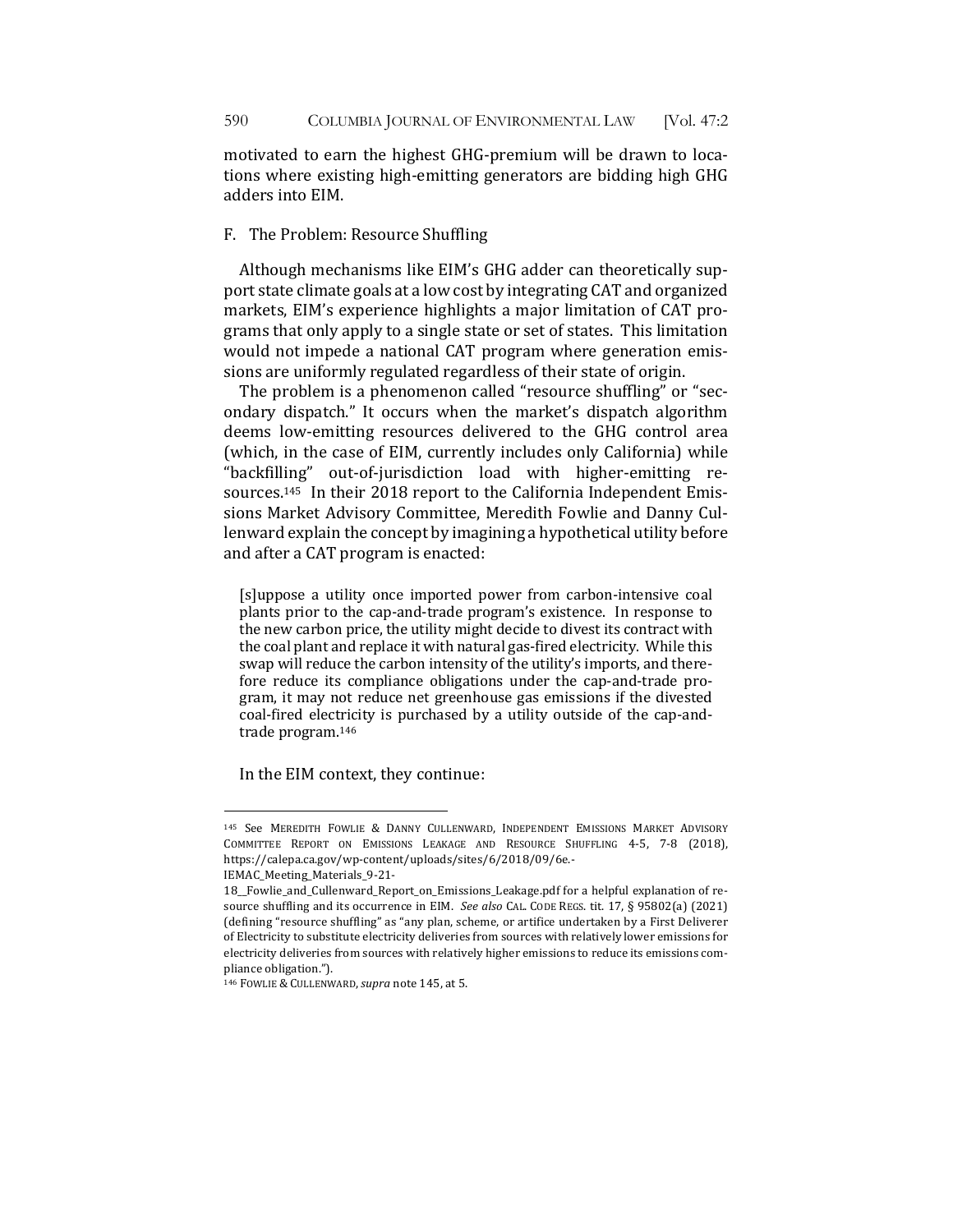[t]he issues [of resource shuffling] arise[] because low- and zero-carbon resources outside of California have an incentive to opt in the EIM to serve CAISO load. However, if these relatively clean out-of-state resources are preferentially dispatched to serve California load, highercarbon resources may be reallocated to serve non-California EIM load. The dispatch of higher-carbon resources to serve non-California EIM load is sometimes called "backfilling" or "secondary dispatch."<sup>147</sup>

When resource shuffling occurs, GHG emissions are "reshuffled" to somewhere outside of the CAT jurisdiction, creating the illusion that jurisdictional emissions have gone down. As some observers have noted, resource shuffling is unavoidable in any CAT program that covers only part of the relevant market because reallocating delivery from emitting resources is a rational response to the price signal generated by the program.<sup>148</sup> As discussed in Part IV, the distribution of coalfired generation in the West makes resource shuffling a particularly serious concern given the opportunity for coal plants to escape regulation without reducing their output.<sup>149</sup>

While California's CAT regulations generally prohibit resource shuffling,<sup>150</sup> transactions in EIM and the day-ahead market are exempt.<sup>151</sup> Nonetheless, after CAISO implemented the GHG adder, CARB raised concerns that resource shuffling was preventing EIM from identifying all emissions associated with out-of-state generation serving California load.<sup>152</sup> In response, CAISO amended its GHG adder rules in 2018 to address the issue;<sup>153</sup> but the solution it implemented is incomplete. In implementing its resource shuffling fix, CAISO took advantage of an

<sup>147</sup> *Id.* at 7.

<sup>&</sup>lt;sup>148</sup> See Clare Breidenich, W. Power Trading F., Remarks at the Federal Energy Regulatory Commission Technical Conference Regarding Carbon Pricing in Organized Wholesale Electricity Markets, *supra* note 27, at 239:12-24 (describing resource shuffling as "a rational economic response to a carbon price signal" and explaining "if you have carbon pricing in one region and not in others, the carbon pricing region is going to have the effect of pulling clean resources into its footprint.").

<sup>149</sup> See infra Part IV.

<sup>150</sup> CAL. CODE REGS. § 95852(b)(2) (2021).

<sup>151</sup> *Id*. § 95852(b)(2)(A)(10).

<sup>152</sup> *See* Cal. Indep. Sys. Operator Transmittal Letter to Hon. Kimberly B. Bose, Fed. Energy Regul. Comm'n 5 (Aug. 29, 2018), https://elibrary.ferc.gov/eLibrary/search (enter "ER18-2341-000" in field titled "Enter Docket Number"); CAL. AIR RES. BD., WESTERN EIM REGIONAL ISSUES FORUM CARBON WORKSHOP 9 (2019) (discussing CARB's concern that EIM's design failed to "account for the full GHG emissions experienced by the atmosphere from electricity imported to California under EIM, and result[ed] in emissions leakage"), https://www.westerneim.com/Documents/Presentation-CapandTrade-CaliforniaAirResourcesBoard.pdf [https://perma.cc/QD6K-Q62T]. 

<sup>153</sup> *See* Cal. Indep. Sys. Operator Corp., 165 FERC ¶ 61050 (2018).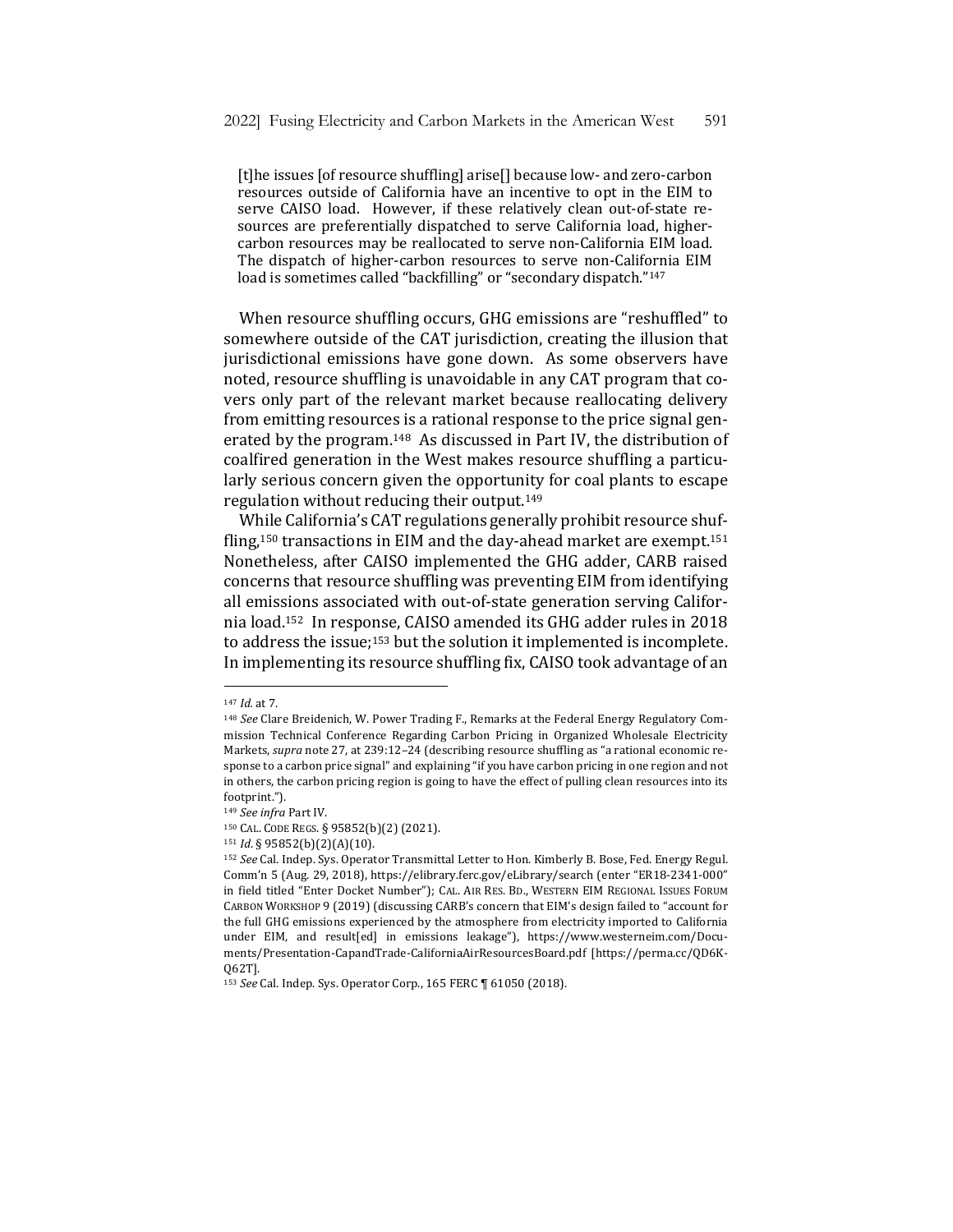existing feature of EIM called "base schedules," which are hourly reports submitted by resource scheduling coordinators that indicate how much of the resource's output is committed to obligations other than EIM over the next hour.<sup>154</sup> In other words, base schedules indicate how much a resource would run regardless of whether it participates in EIM. The details of the amended rule are complex,<sup>155</sup> but its effect is to prevent generation output that is already scheduled to serve load elsewhere from being deemed delivered to California.<sup>156</sup> This reduces the amount of clean energy shuffled to serve California load and, as a result, also reduces backfilling from higher-emitting resources. 157

While the amended GHG adder rules alleviate resource shuffling, they do not eliminate it.<sup>158</sup> In fact, market designs are unlikely to ever eliminate the problem because resource shuffling arises from the fundamental limits of any CAT program to reduce emissions from sources *outside* the program's jurisdiction. Any geographically incomplete or "sub-regional"—CAT program can only regulate emissions in nonparticipating jurisdictions when those emissions are associated with products imported into the CAT jurisdiction. But out-of-jurisdiction producers, including electricity generators, can be expected to avoid regulation by simply delivering their product elsewhere, if doing so is cost-effective.<sup>159</sup> Additionally, combatting resource shuffling with additional layers of design complexity may impose administrative costs on organized market participants and hamper the market's ability to

<sup>154</sup> CAL. INDEP. SYS. OPERATOR, FIFTH REPLACEMENT FERC ELECTRIC TARIFF app. A (2020) (defining "EIM Base Schedule" as "[a]n hourly forward Energy Schedule that does not take into account Dispatches from the Real-Time Market and is submitted by an EIM Entity Scheduling Coordinator or EIM Participating Resource Scheduling Coordinator for use in the Real-Time Market").

<sup>155</sup> CAISO's partial-fix limits the portion of a resource's output for which participants can submit a GHG adder to the difference between the resource's effective maximum output and its base schedule. *Id.* § 29.32(b)(2). Because electricity may only be deemed delivered to California if it is submitted with a GHG adder, this limits the portion of a resource's output that EIM can deem delivered to California to the amount it has not already committed for other purposes. Cal. Indep. Sys. Operator Corp., 165 FERC ¶ 61050, at ¶ 7 (2018).

<sup>156</sup> See id. (explaining that CAISO's tariff amendment would "limit the amount of a resource's output that can be designated as supporting a transfer into CAISO when the resource has already been scheduled to serve load outside of CAISO").

<sup>157</sup> Cal. Indep. Sys. Operator, *supra* note 152, at 6.

<sup>&</sup>lt;sup>158</sup> CAL. AIR RES. BD., *supra* note 152, at 9 ("CAISO's new deeming mechanism is expected to improve the accuracy of GHG emissions accounting, but not fully eliminate the leakage issue").

<sup>159</sup> *See* Clare Breidenich, *supra* note 148, at 239:12-24 (describing resource shuffling as "a rational economic response to a carbon price signal" and explaining "if you have carbon pricing in one region and not in others, the carbon pricing region is going to have the effect of pulling clean resources into its footprint.").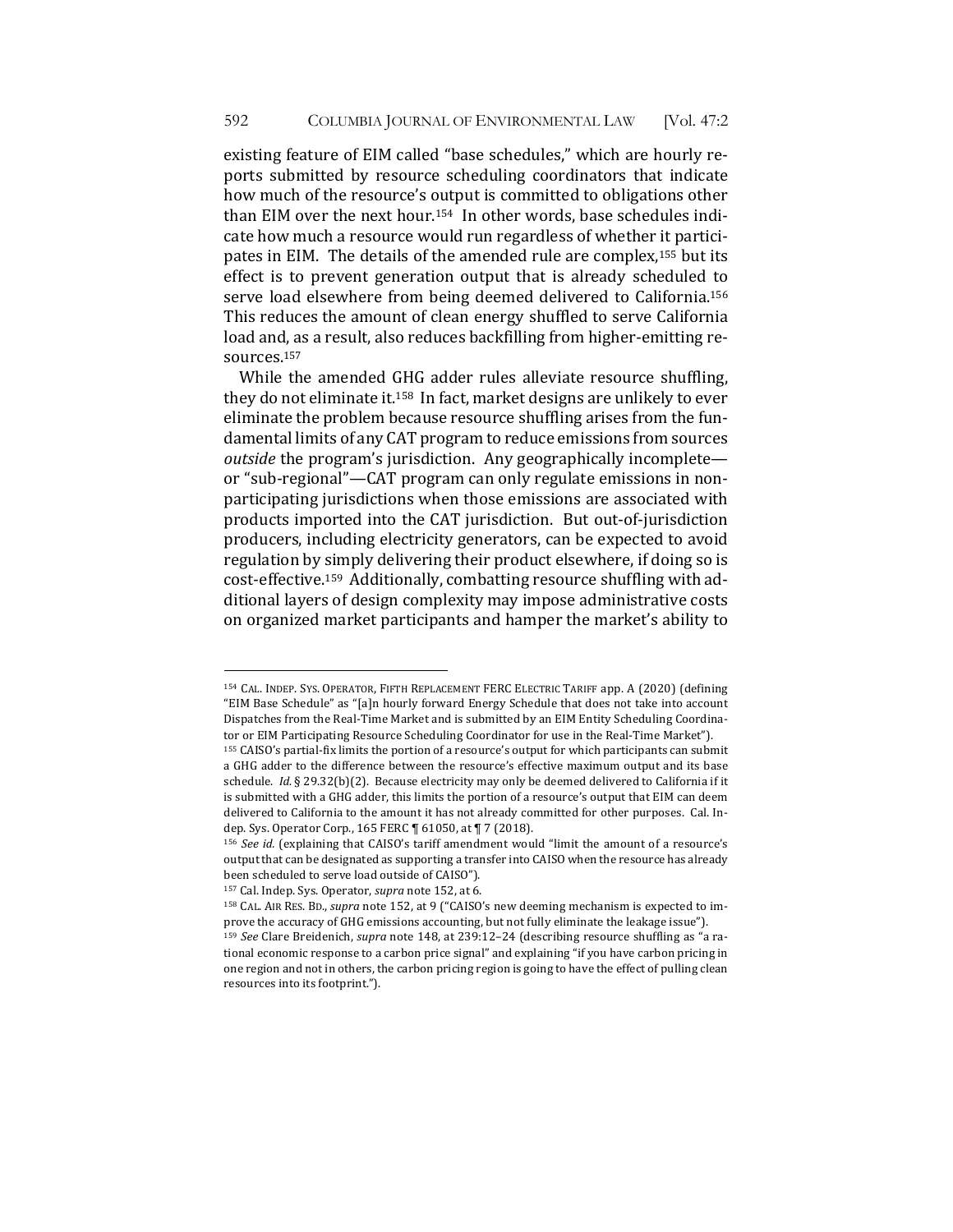integrate greater amounts of renewable energy.<sup>160</sup> Regardless of design tweaks, resource shuffling will therefore continue to dampen the benefits of any CAT (or other carbon pricing) program that covers less than the entire footprint of the relevant market—which, for our purposes, is the physically interconnected grid.<sup>161</sup>

## III. STRUCTURE AND IMPLEMENTATION OF REGIONAL CAP-AND-TRADE

As electricity markets become more regional and states become more active in addressing climate change across the West, regional CAT could offer a market-based climate solution that could be readily integrated into the region's emerging organized wholesale electricity markets.<sup>162</sup> Following California's example, this Part outlines how organized markets could incorporate a regional CAT program and how such a program might work. In particular, it outlines the design features that would make a state CAT program compatible with organized markets and linkable with other programs, especially California's.

A. Incorporating Regional Cap-and-Trade into Organized Market Rules

Incorporating a set of fully linked CAT programs that produce a single carbon price into organized markets would be relatively straightforward.<sup>163</sup> Fully linked programs with similar design components would generate a functionally equivalent cost of compliance that could be incorporated into EIM and other markets using a similar

<sup>160</sup> JAMES BUSHNELL, GOING WITH THE FLOW, REGIONAL POWER MARKETS AND CARBON REGULATION 26 (2019), https://www.westerneim.com/Documents/Presentation-CentralizedMarketsandRenewables-Bushnell.pdf [https://perma.cc/7C57-8NM3].

<sup>&</sup>lt;sup>161</sup> See J. Arnold Quinn, Vistra Energy, Remarks at the Federal Energy Regulatory Commission Technical Conference Regarding Carbon Pricing in Organized Wholesale Electricity Markets, supra note 27, at 212:19-213:1 ("Most efforts to address internal leakage are likely to be only partially successful because they rely on [s]peaking of the ISO/RTO footprint as subdivided into a carbon pricing region and a non-carbon pricing region. And then trying to determine when a resource in one of those regions should be needed to serve load in the other region. That determination is inherently a fiction because the ISO dispatches all generation to serve all load.").

<sup>&</sup>lt;sup>162</sup> See Carbon Pricing in Organized Wholesale Electricity Markets, 173 FERC ¶ 61,062, at P 14 (2020) (notice of proposed policy statement) (describing stakeholder comments that integrating carbon pricing into organized markets is an "efficient market-based tool that incorporates state public policies into RTO/ISO markets").

<sup>163</sup> Mark Rothleder, Cal. Indep. Sys. Operator, Presentation at EIM Regional Issues Forum Carbon Workshop, *supra* note 17, at 50:13-52:27 (June 18, 2019) ("If we can link [GHG regulating jurisdictions] together we can basically have two areas: a GHG compliance area and a non-GHG area. And then all we have to do is ... track what's going in between  $\dots$ ").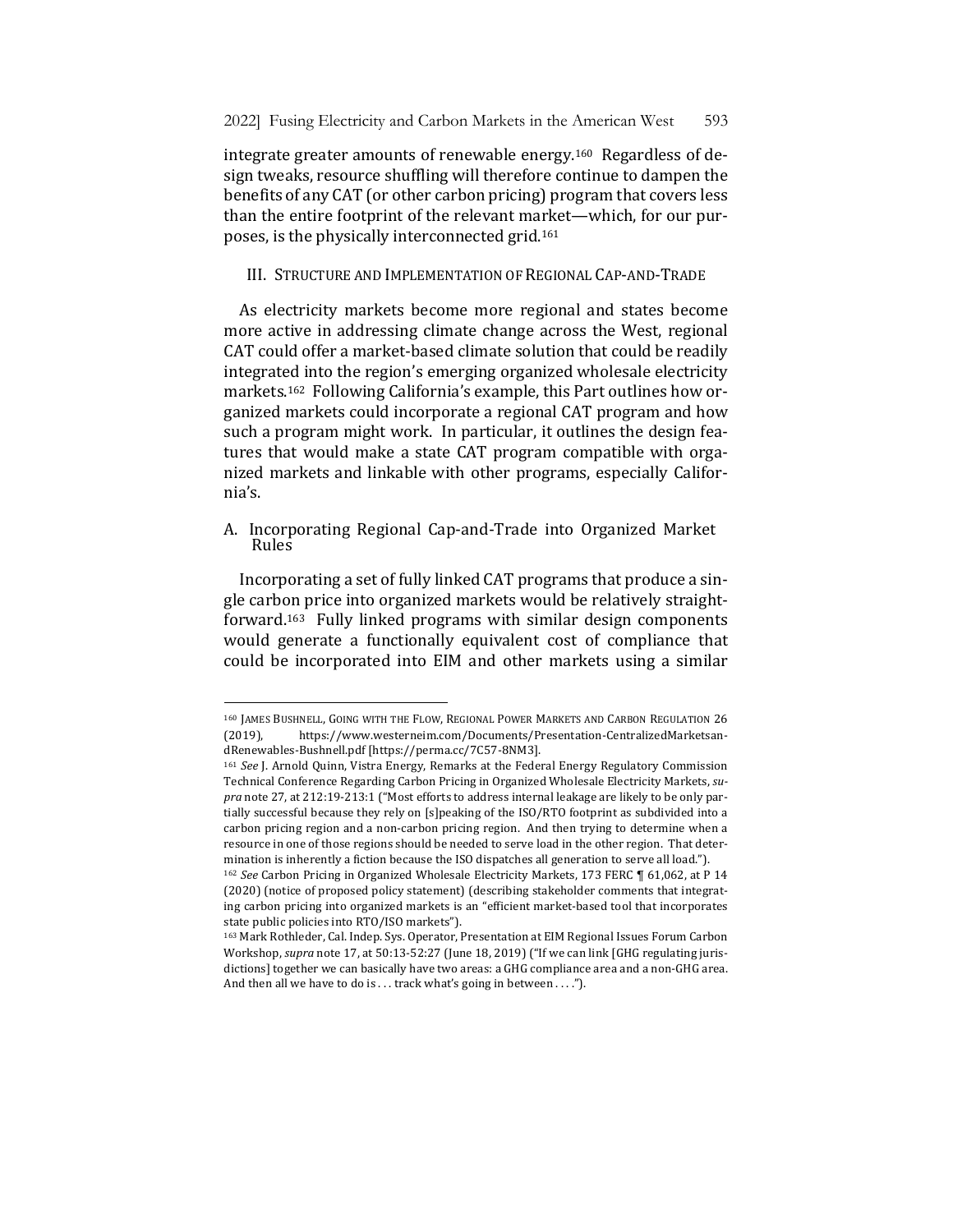mechanism to EIM's existing GHG adder.<sup>164</sup> Just as EIM's GHG adder currently distinguishes resources dispatched to serve California load, an organized market's dispatch algorithm could select resources to be dispatched to a single CAT region containing multiple linked programs based on GHG adders submitted along with supply bids.

However, incorporating several non-linkable CAT programs with varying design components could burden the market with additional complexity (as well as costs) and might be technically infeasible.<sup>165</sup> Because each program would generate a different price per allowance, integrating each program into the market would require multiple GHG adders or some other novel sorting mechanism for dispatching generation across distinct CAT and non-CAT states. The complexity required to achieve this could interfere with the market's ability to optimize least-cost dispatch.<sup>166</sup> If non-linkable state CAT programs also have different points of regulation—for example some states regulate electricity imports while others only regulate in-state sources—one CAISO official has suggested that integrating each program into the market might not be technically possible.<sup>167</sup>

The benefits of linkage and uniformity of design when it comes to incorporating multiple CAT programs into organized markets like EIM makes it all the more important that Washington and future CATadopters design their programs to be linkable with California (and possibly Québec). This would functionally expand the existing carbon pricing region without interfering with the dispatch mechanism of EIM or other future organized markets, such as EDAM. The next section will first review California's requirements for linking its CAT program with other programs and then discuss specific issues that may arise in connection with a California-Washington linkage agreement.

B. California's Requirements for Linkage with Cap-and-Trade Programs in Other Jurisdictions

California law requires the State's governor to make several findings regarding the sufficiency of a partner jurisdiction's CAT regime

<sup>164</sup> *Id.* at 50:13-52:27.

<sup>&</sup>lt;sup>165</sup> *Id.* at 52:27-54:00, 2:07:36-08:50 ("[If the difference between non-linkable state GHG regulations] was just price differentials and everything else was source-based, I think theoretically you could achieve it from a technological perspective .... Where it starts breaking down further for me is when you start having [differences in] the point of regulation, ... that is where it gets really cloudy for me how you achieve it.").

<sup>166</sup> *Id.*

<sup>167</sup> *Id.* at 2:07:36-08:50.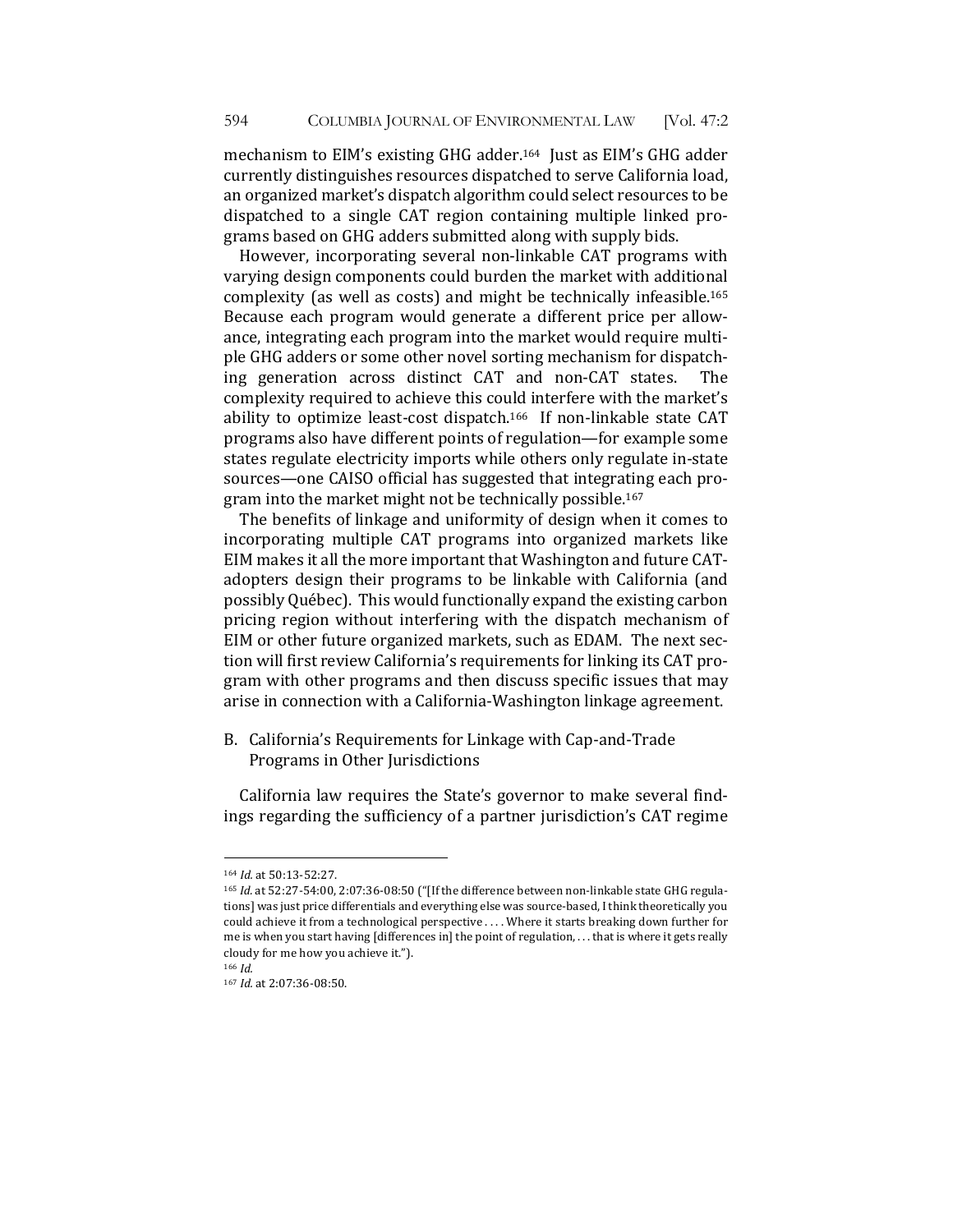before the State may execute a linkage agreement.<sup>168</sup> The required findings are that  $(1)$  the partner program's GHG reduction requirements "are equivalent to or stricter than" California's, (2) the linkage preserves California's jurisdiction to the maximum extent permitted by law, (3) the partner program's enforcement powers "are equivalent to or stricter than" California's, and (4) the linkage will "not impose any significant liability on" California.<sup>169</sup>

The factors cited by California's Governor and Department of Justice<sup>170</sup> in approving linkage agreements with Québec and Ontario illustrate the standards a potential partner-program would need to meet. In support of the first finding, the Governor and Department of Justice noted that both provinces' programs had more ambitious emissions reduction goals than California, were consistent with and derivative of WCI design recommendations, and had similar reporting requirements, offset regulations, and economy-wide coverage of emissions.<sup>171</sup> The second and fourth findings were supported by the facts that linkage did not impose new limitations on California's jurisdiction and the use of WCI, Inc. infrastructure would alleviate security risks, respectively.<sup>172</sup> Finally, the availability of civil, criminal, and

<sup>168</sup> Cal. Gov. Code § 12894(f) (2018).

 $169$  *Id*. The requirement is procedural in that the findings themselves are not subject to judicial review. *Id.* § 12894(g).

<sup>170</sup> The California Attorney General reviews the proposed linkage for consistency with applicable laws and makes a recommendation to the governor. *Id*. § (a)(1), (g).

<sup>171</sup> Letter from Governor Edmund Brown to Mary Nichols, Cal. Air Res. Bd. 1-2 (Apr. 8, 2013), https://www.ca.gov/archive/gov39/wp-content/uploads/2017/09/Re-

quest\_for\_SB\_1018\_Findings.pdf [https://perma.cc/M9TZ-9RPQ]; Letter from Christopher Crook, Deputy Att'y Gen., to Cliff Rechtschaffen, Senior Advisor to the Governor 2-4 (Mar. 5, 2013), https://www.ca.gov/archive/gov39/wp-content/uploads/2017/09/AG\_Letter\_SB\_1018.pdf [https://perma.cc/TL3K-F5ET]; Letter from Governor

Edmund Brown to Mary Nichols, Cal. Air Res. Bd. 1-3 (Mar. 16, 2017), https://ww2.arb.ca.gov/sites/default/files/classic//cc/capandtrade/linkage/re-

sponse\_to\_sb\_1018\_request.pdf [https://perma.cc/RZ9U-GYT5]; Letter from Robert Byrne, Senior Assistant Att'y Gen., to Peter Krause, Legal Affs. Sec'y, Cal. Office of the Governor 2-6 (Mar. 16, 2017), https://ww2.arb.ca.gov/sites/default/files/classic//cc/capandtrade/linkage/ag\_letter\_sb\_1018.pdf [https://perma.cc/FW6S-2R86].

<sup>172</sup> Letter from Governor Edmund Brown to Mary Nichols, Cal. Air Res. Bd. 2-3 (Apr. 8, 2013), https://www.ca.gov/archive/gov39/wp-content/uploads/2017/09/Re-

quest\_for\_SB\_1018\_Findings.pdf [https://perma.cc/M9TZ-9RPQ]; Letter from Christopher Crook, Deputy Att'y Gen., to Cliff Rechtschaffen, Senior Advisor to the Governor 4-7 (Mar. 5, 2013), https://www.ca.gov/archive/gov39/wp-content/uploads/2017/09/AG\_Letter\_SB\_1018.pdf [https://perma.cc/TL3K-F5ET]; Letter from Governor

Edmund Brown to Mary Nichols, Cal. Air Res. Bd. 1-3 (Mar. 16, 2017), https://ww2.arb.ca.gov/sites/default/files/classic//cc/capandtrade/linkage/re-

sponse\_to\_sb\_1018\_request.pdf [https://perma.cc/RZ9U-GYT5]; Letter from Robert Byrne, Senior Assistant Att'y Gen., to Peter Krause, Legal Affs. Sec'y, Cal. Office of the Governor 2-3 (Mar.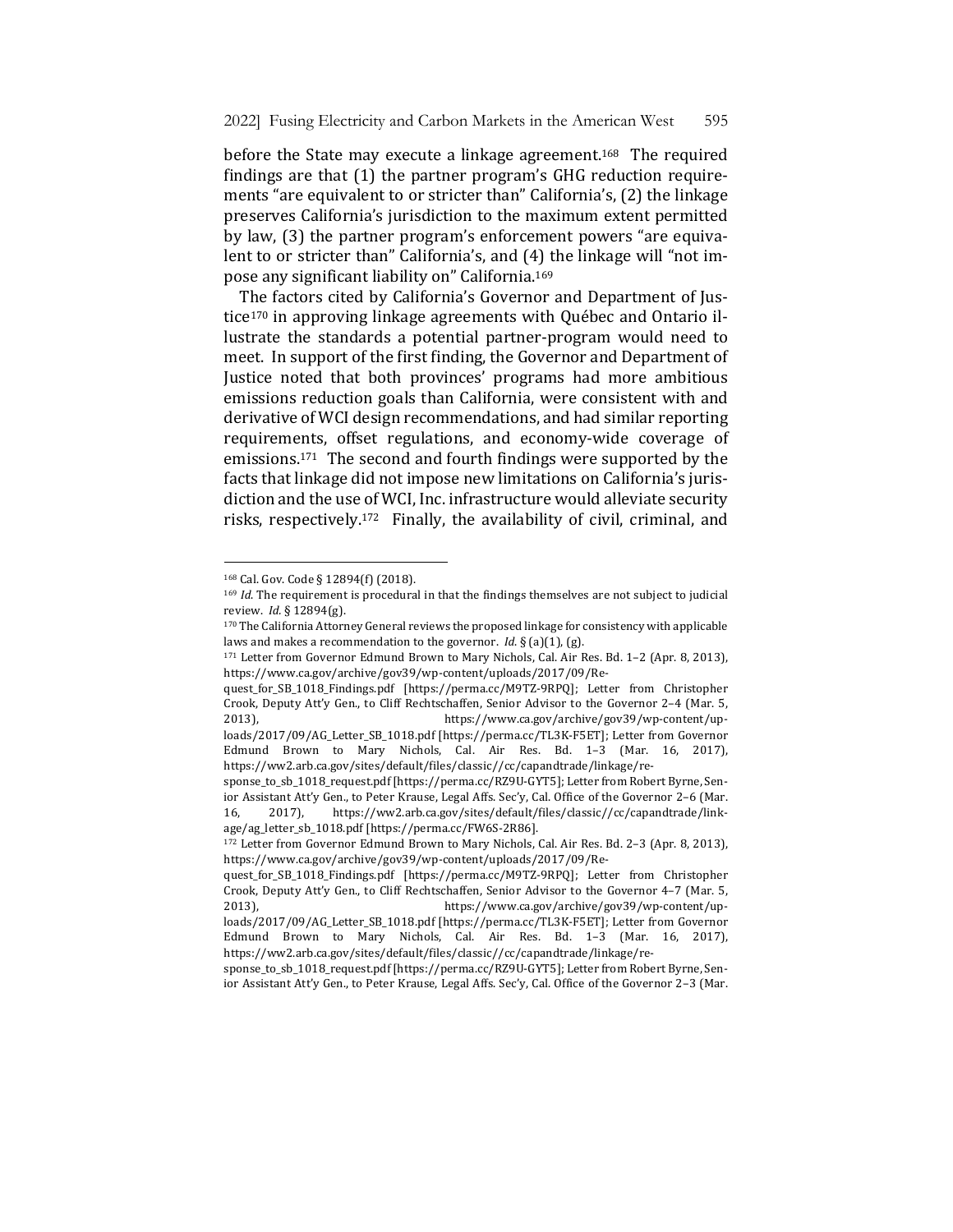administrative penalties for program noncompliance was sufficient to support the third finding. $173$ 

Determining the compatibility of Washington's CAT program with California's will involve a technical review of Washington's CAT regulations after they are issued. As a preliminary matter, the Climate Commitment Act is consistent with several of California's criteria. For example, it aims for reductions in GHG emissions of 45% below 1990 levels by 2030 and 95% by 2050.<sup>174</sup> These are more stringent than California's targets of 40% reductions below 1990 levels by 2030 and 80% by 2050.<sup>175</sup> Moreover, Washington and California both authorize the limited use of offsets, while regulating them to ensure they actually produce the emissions reductions they claim.<sup>176</sup> And both programs provide for enforcement authorities.<sup>177</sup>

Washington's Climate Commitment Act contains its own requirements for linking with other jurisdictions, including environmental justice criteria that potential partner jurisdictions must satisfy. Specifically, the Act requires that all linkage agreements "[e]nsure that the linking jurisdiction has provisions to ensure the distribution of benefits from the program to vulnerable populations and overburdened communities."<sup>178</sup> Linkage agreements must also not "yield net adverse impacts to either jurisdiction's highly impacted communities or analogous communities in the aggregate." $179$  These provisions could raise issues when it comes to linking with California's program,

<sup>16, 2017),</sup> https://ww2.arb.ca.gov/sites/default/files/classic//cc/capandtrade/linkage/ag\_letter\_sb\_1018.pdf [https://perma.cc/FW6S-2R86].

<sup>173</sup> Letter from Governor Edmund Brown to Mary Nichols, Cal. Air Res. Bd. 2-3 (Apr. 8, 2013), https://www.ca.gov/archive/gov39/wp-content/uploads/2017/09/Re-

quest\_for\_SB\_1018\_Findings.pdf [https://perma.cc/WPB7-K6BG]; Letter from Christopher Crook, Deputy Att'y Gen., to Cliff Rechtschaffen, Senior Advisor to the Governor 5 (Mar. 5, 2013), https://www.ca.gov/archive/gov39/wp-content/uploads/2017/09/AG\_Letter\_SB\_1018.pdf 

<sup>[</sup>https://perma.cc/2RKJ-JCMP]; Letter from Governor Edmund Brown to Mary Nichols, Cal. Air Res. Bd. 3-4 (Mar. 16, 2017), https://ww2.arb.ca.gov/sites/default/files/classic//cc/capandtrade/linkage/response\_to\_sb\_1018\_request.pdf [https://perma.cc/6MCF-2V5Y]; Letter from Robert Byrne, Senior Assistant Att'y Gen., to Peter Krause, Legal Affs. Sec'y, Cal. Office of the Governor 8 (Mar. 16, 2017), https://ww2.arb.ca.gov/sites/default/files/classic//cc/capandtrade/linkage/ag\_letter\_sb\_1018.pdf [https://perma.cc/PN86-8JWH].

<sup>174</sup> WASH. REV. CODE §§ 70A.65.060(1), 70A.45.020 (2021).

<sup>175</sup> Cal. Health & Safety Code § 38566 (2018); STATE OF CAL. OFFICE OF THE GOVERNOR, EXECUTIVE ORDER NO. B-30-15 (2015), https://www.library.ca.gov/Content/pdf/GovernmentPublications/executive-order-proclamation/39-B-30-15.pdf [https://perma.cc/MT84-2M45]. 

<sup>176</sup> *Compare* WASH. REV. CODE § 70A.65.170 (2021), with Cal. Code Regs. § 95854 (2021).

<sup>177</sup> *Compare* WASH. REV. CODE § 70A.65.200, *with* Cal. Code Regs. §§ 96010-96014. 178 WASH. REV. CODE § 70A.65.210(3)(c).

<sup>179</sup> *Id.* § 70A.65.210(3)(d).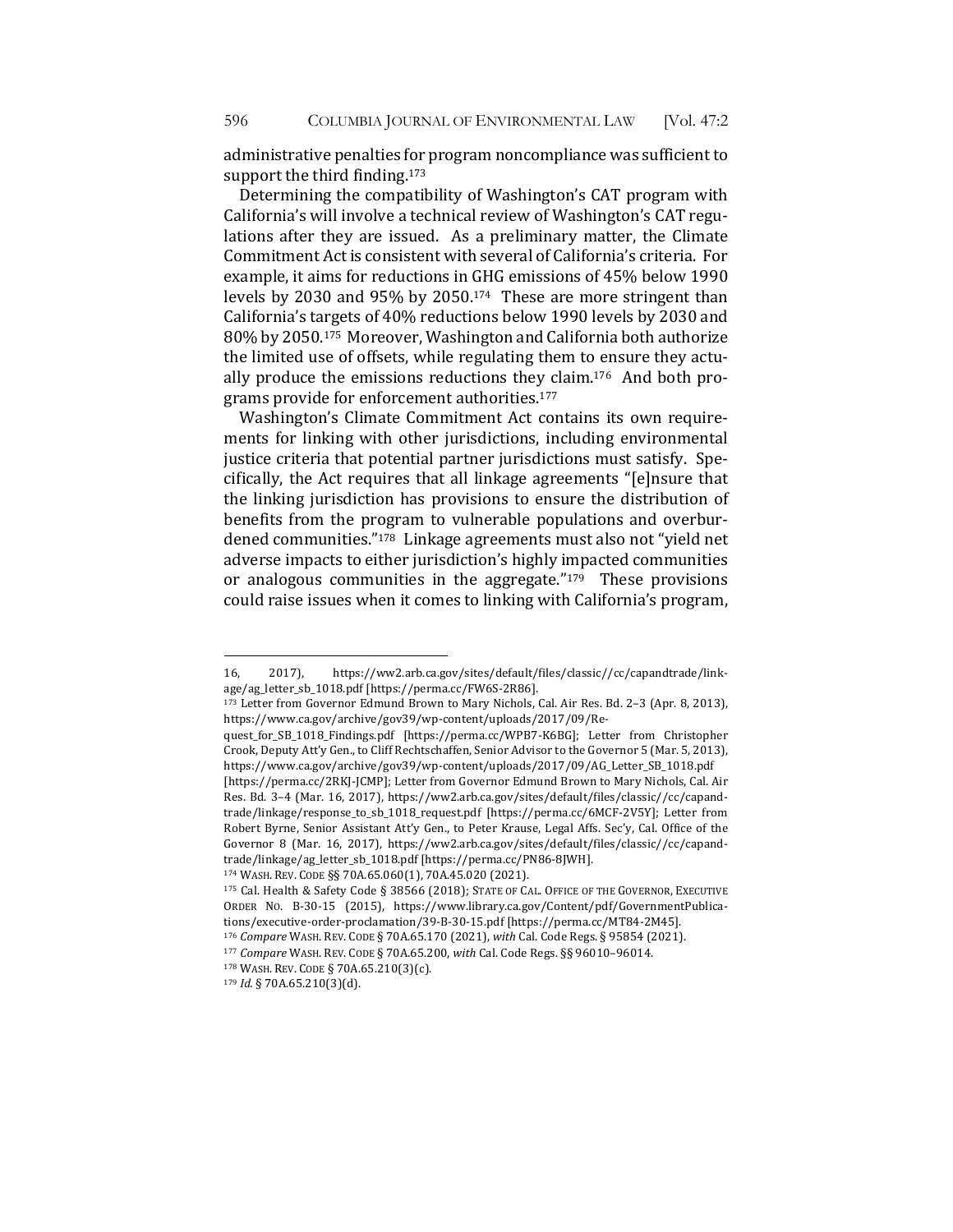which has been dogged for years by claims that it concentrates emissions in overburdened communities.<sup>180</sup>

# IV. ASSESSING REGIONAL CAP-AND-TRADE IN THE CONTEXT OF EXPANDED ORGANIZED MARKETS

With EDAM expected to go live in 2022, new CAT legislation being implemented in Washington, and rulemakings underway to implement RPS programs in California, Washington, and elsewhere, the West is at a critical juncture in determining its energy future. If compatibly designed, CAT programs enacted separately in several states could be linked together to form a regional (or sub-regional) CAT initiative. That program could then be incorporated into organized markets using a similar design to EIM's GHG adder. Unfortunately, were this to happen, resource shuffling would continue to severely dampen the initiative's emissions benefits because several states with highemitting resources cannot be expected to join. As a result, organized markets like EIM that incorporate a sub-regional CAT program would end up "deeming" large amounts of clean energy delivered inside the CAT region, while allowing emitting power plants outside the region to backfill, producing little or no net reduction in GHG emissions. This difficulty illustrates how expanding CAT to an entire region—or, preferably, nationwide—would not only increase the number of entities covered by the program, but also amplify the effectiveness of each state's program by preventing emissions from "leaking" or "shuffling" to non-participating states.

This Part presents two arguments for why expanding CAT to new jurisdictions and building the program into organized markets would advance climate policy goals. First, pricing carbon into organized markets would provide clear price signals to developers about where to build clean energy while also co-optimizing dispatch (which power plants get selected to run) for GHG emissions and cost. Second, expanding CAT to new jurisdictions would alleviate inconsistency in accounting for GHG emissions between so-called load- and source-based emissions programs. However, given the interconnected nature of the grid, each argument is made weaker in a scenario where only a handful of states in the region participate in the CAT initiative. This Part addresses how a partial, or sub-regional, CAT initiative would fail to

<sup>&</sup>lt;sup>180</sup> Curt Barry, 'Tricky' Path Seen For Washington Link To California GHG Trading Program, INSIDEEPA (June 10, 2021), https://insideepa.com/daily-news/tricky-path-seen-washingtonlink-california-ghg-trading-program [https://perma.cc/4QJM-DKEU].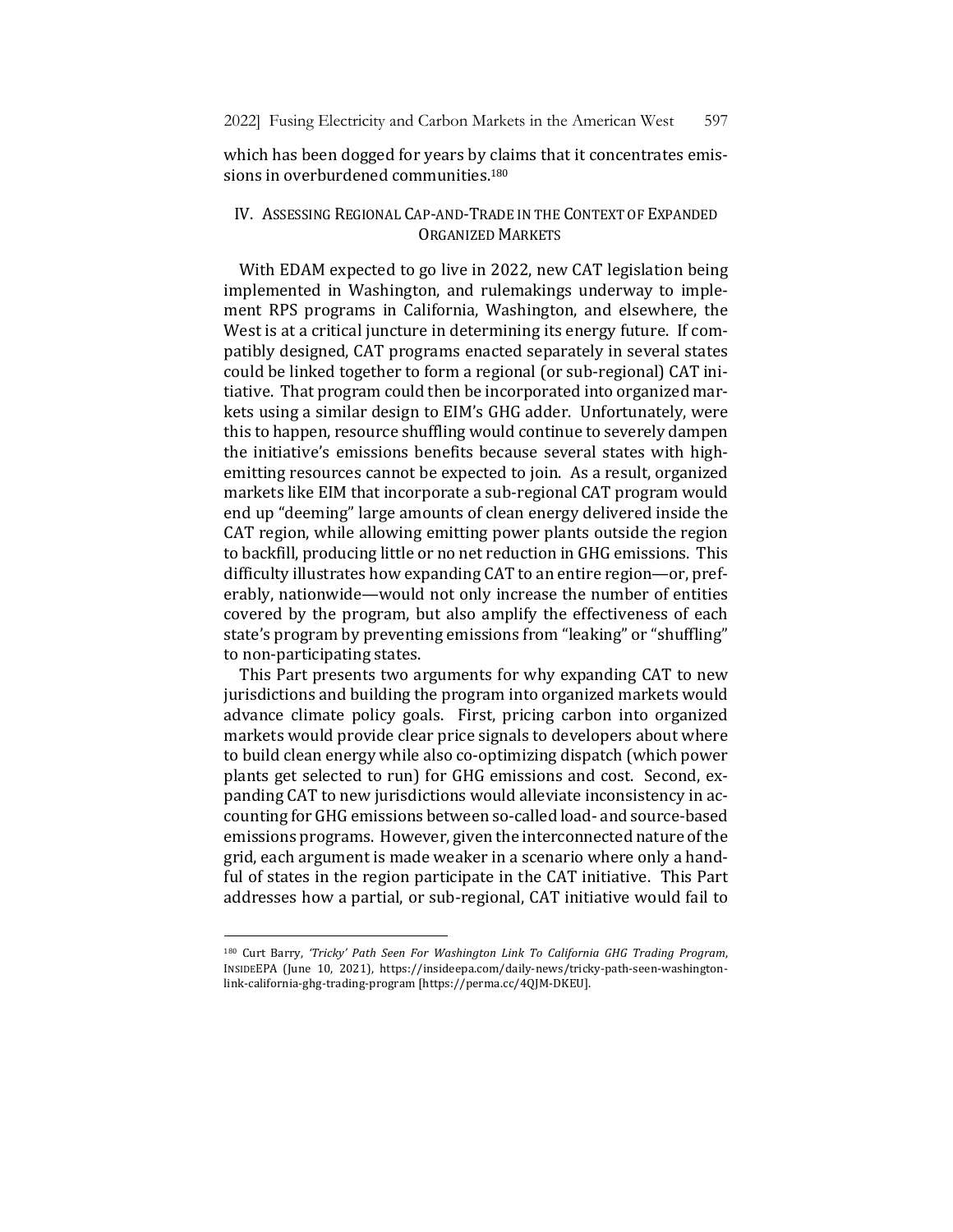realize the full benefits of a grid-wide, market-integrated CAT program. It concludes by suggesting that climate advocates continue to aspire to a national CAT program, which would achieve the considerable benefits of integrating CAT and western organized markets.

#### A. Greenhouse Gas Optimized Dispatch and Efficient Price Signals

Incorporating a carbon price into organized markets would co-optimize resource dispatch for GHG emissions as well as cost, prioritizing low-emitting resources over high-emitting resources whenever  $cost\text{-}effective\text{-}181$  Consequently, integrating a carbon price into the market's dispatch algorithm will efficiently guide the development of clean energy resources by signaling where on the grid low-emitting energy is most needed to replace dirtier generation.<sup>182</sup>

When a carbon price is incorporated into a market's dispatch algorithm, the carbon price becomes an additional component of the locational marginal price (LMP) whenever an emitting resource sets the market clearing price—meaning it is the most expensive resource dispatched at a particular location.<sup>183</sup> In that case, all resources that clear the market at that location will also earn the LMP including the carbon

<sup>181</sup> See, e.g., Joseph Bowring, Indep. Mkt. Monitor, PJM, Remarks at the Fed. Energy Regulatory Commission Technical Conference Regarding Carbon Pricing in Organized Wholesale Electricity Markets 85:17-21 (Sept. 30, 2020) ("Implementation of a carbon price is a market approach which would let market participants respond in efficient and innovative ways to the price signal rather than relying on planners to identify specific technologies or resources to be subsidized."), https://www.ferc.gov/sites/default/files/2020-11/AD20-14-000-Transcript.pdf

<sup>[</sup>https://perma.cc/ZBP8-KET9]; Mark Rothleder, Cal. Indep. Sys. Operator, Remarks at the Federal Energy Regulatory Commission Technical Conference Regarding Carbon Pricing in Organized Wholesale Electricity Markets, *supra* note 27, at 172:14-20 ("carbon pricing does provide a competitive signal to resources.... And it allows you to efficiently dispatch and invest in those resources that have the capabilities that you need.").

<sup>182</sup> See, e.g., Matthew White, Indep. Sys. Operator of New England, Remarks at the Federal Energy Regulatory Commission Technical Conference Regarding Carbon Pricing in Organized Wholesale electricity Markets, *supra* note 27, at 171:1-10 ("[S]table transparent prices facilitate investment in competitive markets. . . . Our transparent carbon price not only facilities investment from non-emitting resources, obviously they would stand to gain financially from it, but also from emitting resources."); Joseph Wadsworth, *supra* note 27, at 262:1-5 ("[F]or those of us that are involved in making these long-term capital intensive investments in energy infrastructure, having this mechanism that can provide long-term price signals for investment would be hugely valuable.").

<sup>183</sup> See EXELON, USING A CARBON PRICE TO COST EFFECTIVELY MEET CLEAN GENERATION GOALS IN NEW ENGLAND - UPDATE 1 (2016), https://nepool.com/uploads/IMAPP\_20160914\_Presentation\_Carbon\_Pricing\_Update.pdf [https://perma.cc/AMF9- HGXG]; MARK ROTHLEDER, CAL. INDEP. SYS. OPERATOR, CURRENT GHG ACCOUNTING APPROACHES 3 (2019), https://www.westerneim.com/Documents/Presentation-GHGAccounting-CAISO.pdf [https://perma.cc/YP4Y-FXCC].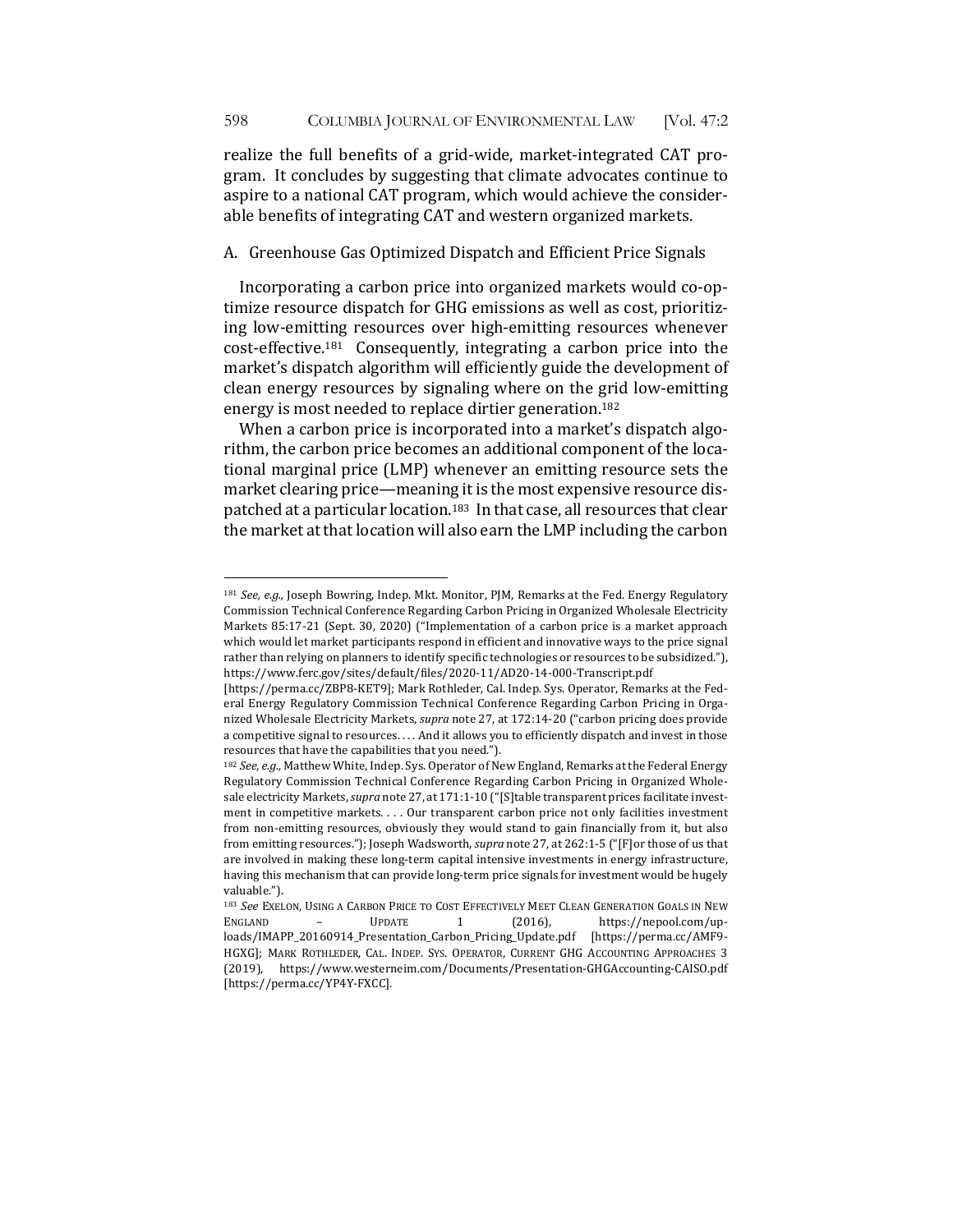pricing premium.<sup>184</sup> This encourages developers to build low-emitting resources where the LMP's carbon pricing premium is highest meaning that existing generation is dirty—in order to earn the highest return.<sup>185</sup> Consequently, LMP with a carbon pricing component directs clean energy development to locations on the grid where it will replace the dirtiest existing resources.

Unfortunately, in a scenario in which many states in the market do not adopt a linkable CAT program, the net emissions benefits of both GHG optimized dispatch and efficient carbon price signals are doubtful given the effect of resource shuffling. Although the proliferation of climate and clean energy policies in western states indicates a growing consensus on the need for climate action, it remains highly unlikely that all states currently participating in EIM would adopt compatible carbon pricing programs. For example, Utah has opposed carbon pricing in wholesale markets.<sup>186</sup> In fact, it has signaled that it considers California's CAT program unconstitutional as implemented in EIM.187

Accurately measuring the adverse effects of resource shuffling in the West would require modelling a hypothetical dispatch that would occur in the absence of California's CAT regulations and then comparing it to actual EIM outcomes.<sup>188</sup> However, there are several indications that significant resource shuffling is already occurring.

<sup>&</sup>lt;sup>184</sup> See CYNTHIA HINMAN, CAL. INDEP. SYS. OPERATOR, EXISTING DAY-AHEAD MARKET OVERVIEW 61  $(2019)$  (explaining that resources are paid the nodal price), http://www.caiso.com/Documents/Presentation-Existing-Day-Ahead-Market-Overview.pdf [https://perma.cc/MJT9- 225U].

<sup>185</sup> Joseph Wadsworth, Energy Trading Inst., Testimony of Joseph Wadsworth on Behalf of the Energy Trading Institute 1 (2020), https://www.ferc.gov/media/panel-3-group-2-josephwadsworth-vitol-energy-trading-institute [https://perma.cc/TUX3-SNC6] ("If a sustainable, robust carbon price is implemented in the energy markets, the spot market will reflect this value in LMP, prioritize clean energy resources for dispatch, and reward those resources for their clean output. The transparent, locational price signal will alert market participants of a clean energy opportunity by producing the most carbon-intensive price at nodes with high-emitting resources, exactly the reason for utilizing LMP."); Carbon Pricing in Organized Wholesale Electricity Markets, 173 FERC  $\P$  61,062, at P 14 (2020) (notice of proposed policy statement).

<sup>186</sup> CHRIS PARKER, UTAH DEP'T OF COMMERCE, CHRIS PARKER'S OPENING STATEMENT (2020), https://www.ferc.gov/media/closing-panel-chris-parker-utah-department-commerce [https://perma.cc/CS6D-Q5VS]. 

<sup>187</sup> *Id.* In his opening statement in FERC's carbon pricing technical conference, the Executive Director of Utah's Department of Commerce indicated that Utah has chosen not to challenge EIM's GHG adder mechanism due to the modest amount of energy currently traded in EIM and its own resource constraints. *Id.* 

<sup>188</sup> FOWLIE & CULLENWARD, *supra* note 145, at 6.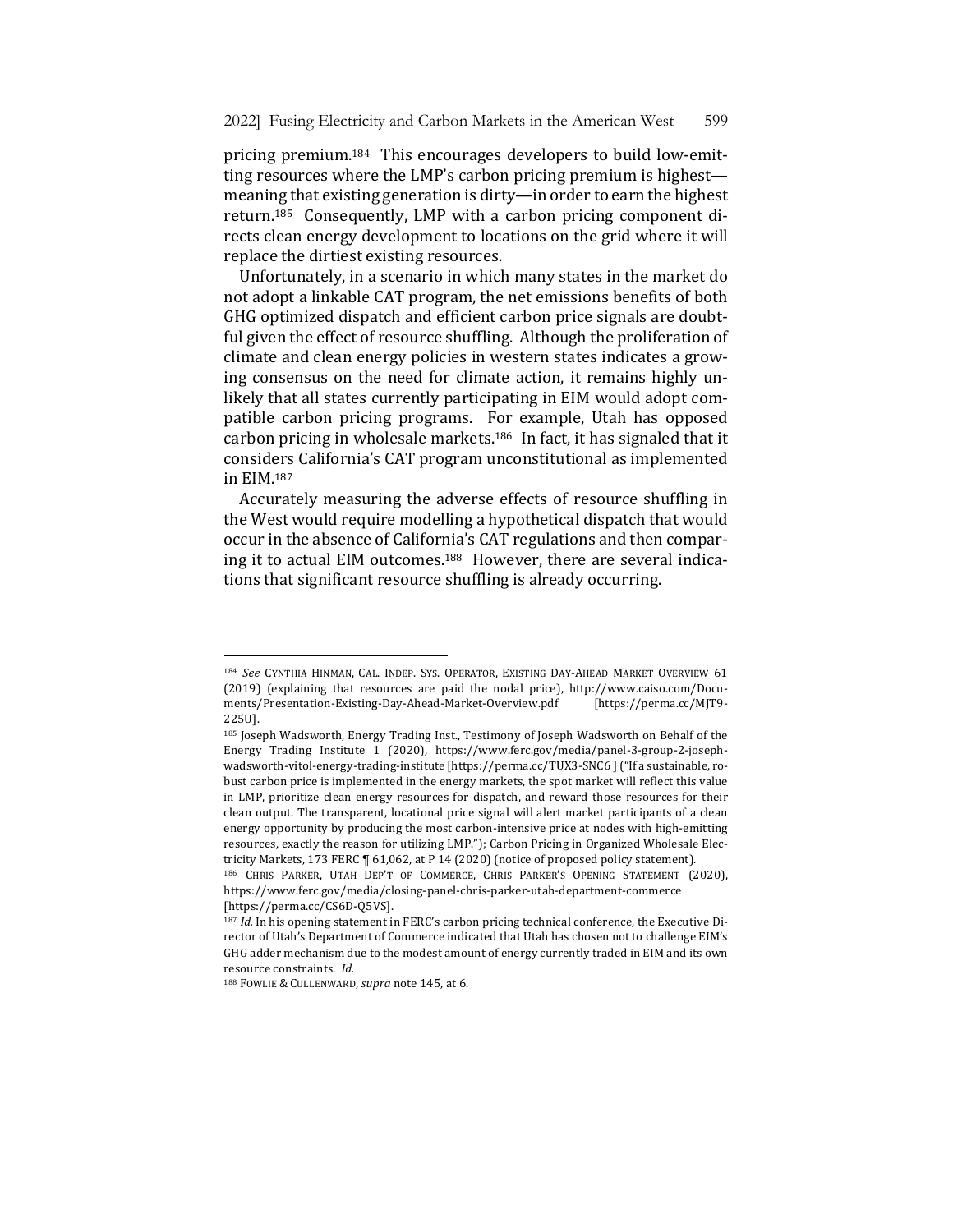Several studies of existing CAT programs bear this conclusion out. For example, one study found that a CAT program covering only California resources would have almost no effect on regional emissions due to leakage, while a program that also regulates electricity imports into California would perform only marginally better due to the ability of non-jurisdictional resources to shuffle or relabel energy to "unspecified," earning a lower default emissions rate.<sup>189</sup> A separate study reviewing the Regional Greenhouse Gas Initiative (RGGI)—an electricpower-only CAT program comprised of eleven Northeastern states found that resource shuffling negated just over half of the initiative's emissions reductions.<sup>190</sup> As discussed in the next paragraph, the effects of resource shuffling would likely be even worse in the West than in RGGI because fewer coalfired power plants are located in states

that might be likely to adopt CAT. Finally, a 2017 study of market data from CAISO's day-ahead market concluded that, as a result of resource shuffling, California's CAT program is unlikely to significantly cut regional electricity sector emissions unless expanded to cover the entire Western Interconnection.191

Resource shuffling poses an especially large challenge for cutting power sector emissions in the West because, as shown in Figure 3, the states most likely to be first-adopters of linkable CAT programs—California, Oregon,  Figure 3. Coal Plants in the Western Electric Coordinating *Council, Source: U.S. Energy Information Administration (Mar. 2021)*



<sup>189</sup> James Bushnell et al., *Downstream Regulation of CO<sub>2</sub> Emissions in California's Electricity Sector*, 64 ENERGY POL'Y 313, 320-21 (2014).

<sup>&</sup>lt;sup>190</sup> Harrison Fell & Peter Maniloff, *Leakage in Regional Environmental Policy, the Case of the Regional Greenhouse Gas Initiative*, 87 J. OF ENV'T ECON. AND MGMT. 1, 3 (2018); *Welcome*, THE REG'L GREENHOUSE GAS INITIATIVE (last accessed Mar. 8, 2021), https://www.rggi.org/ [https://perma.cc/7Z45-47WS]. 

<sup>191</sup> C.K. Woo et al., *Electricity Price Behavior and Carbon Trading: New Evidence from California*, 204 APPLIED ENERGY 531, 541 (2017).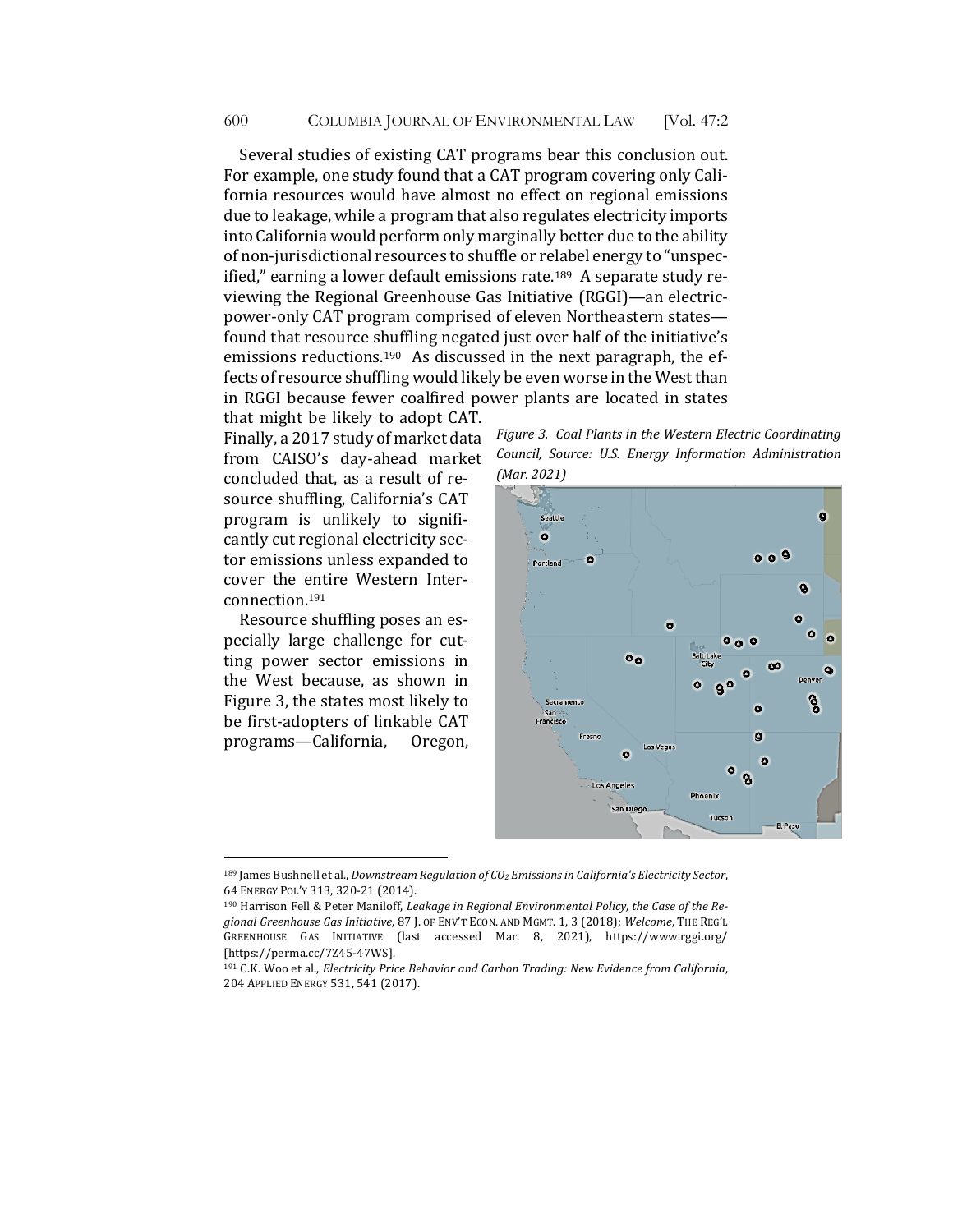and Washington<sup>192</sup>—have little coalfired generation relative to their neighbors to the east.<sup>193</sup> The inability of these probable first-adopters to directly regulate most of the region's coal plants<sup>194</sup> aggravates the potential for resource shuffling because electricity from these highemitting plants can be easily reallocated to consumers outside the CAT jurisdiction who might otherwise have received clean electricity.

A national CAT program or truly regional initiative including most western states would avoid the predicament of resource shuffling by directly regulating all or most of these coalfired generators. This could significantly impact the economics of coal power across the West as it would obligate these plants to purchase many more allowances per megawatt hour than cleaner alternative resources.

#### B. Alleviating Inconsistency in Greenhouse Gas Accounting

The interaction between California's CAT program and the use of RECs for compliance with RPS programs in other states has generated controversy that would be partially alleviated by the expansion of California's CAT program to states like Oregon and Washington. The issue arises when renewable energy is imported or deemed delivered inside California, but the REC produced by the renewable generator is sold separately and used outside California to comply with another state's RPS program.

RECs are unique representations of the non-power attributes-including environmental, social, and economic benefits—of one MWh of renewable energy.<sup>195</sup> Many states with RPS programs accept RECs to demonstrate compliance with at least a portion of an entity's RPS

<sup>&</sup>lt;sup>192</sup> See EIM ENTITIES, supra note 40, at 16 (showing that CAISO's EDAM feasibility assessment assumed that Washington and Oregon, as well as the Canadian provinces of Alberta and British Columbia, would join California in a GHG pricing region).

<sup>193</sup> The Western Electric Coordinating Council oversees bulk power system reliability and security in the Western Interconnection, and is indicated by the blue area in Figure 1. About WECC, W. Area Coordinating Council (last accessed Mar. 8, 2021), https://www.wecc.org/Pages/AboutWECC.aspx [https://perma.cc/Y7N6-3FVX]. *See also*  James Bushnell, Univ. of Cal. Davis, Presentation at EIM Regional Issues Forum Carbon Workshop, *supra* note 17, at 23:43-24:15 (June 18, 2019) ("If we want to regulate the carbon emissions from the power sector and we are California, Washington, or Oregon, there just isn't that much carbon in the state. Even though we are responsible for a lot more carbon by consuming a lot more electricity, we don't have direct reach over a lot of sources in the state.").

<sup>&</sup>lt;sup>194</sup> States that adopt CAT could only regulate emitting resources in non-participating states indirectly by regulating deliverers of electricity produced by those resources and imported into the CAT state or region.

<sup>195</sup> See, e.g., WASH. ADMIN. CODE § 480-109-060(24) (2021); OR. ADMIN. R. 330-160-0015 (2021).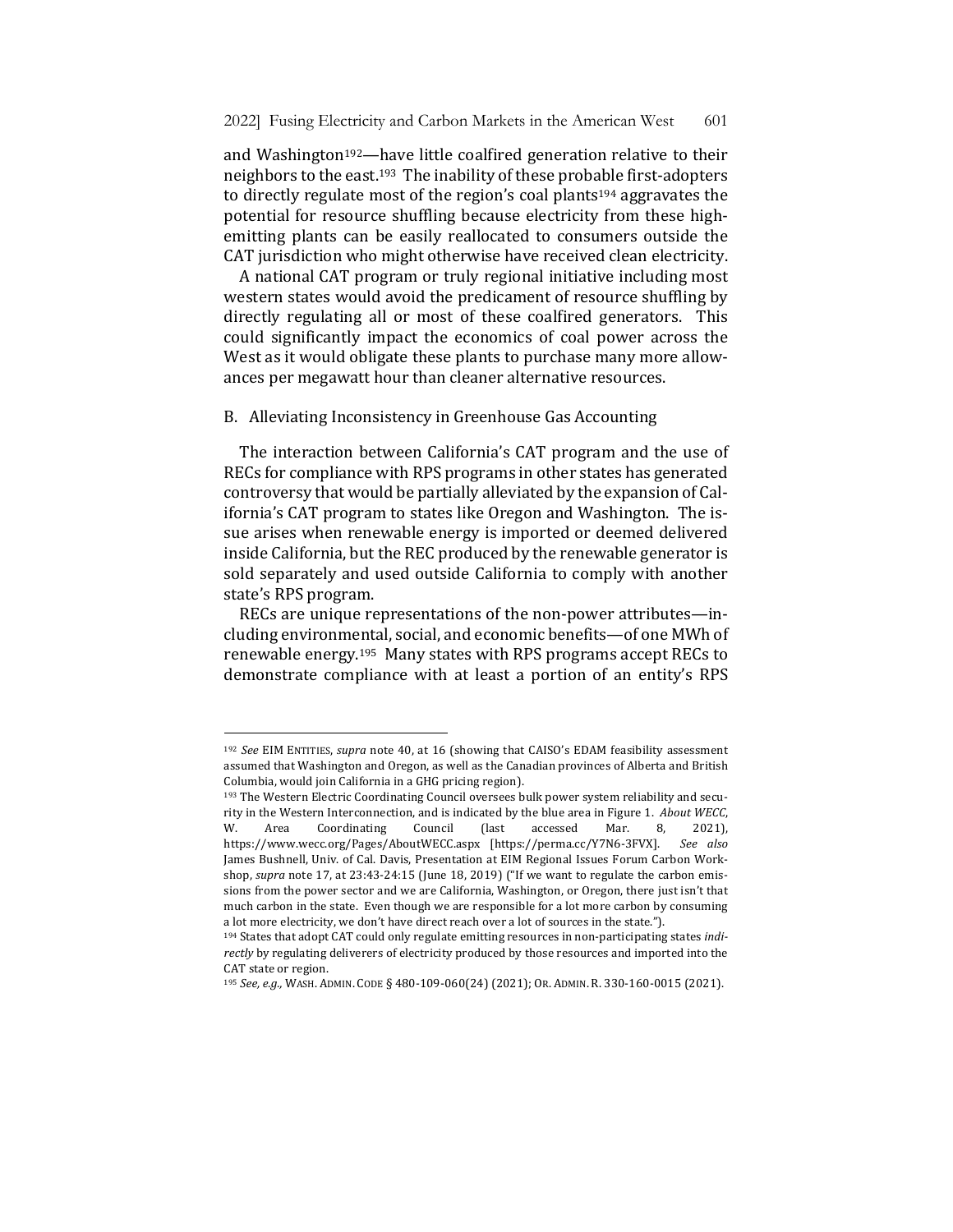obligations.<sup>196</sup> In some cases, RPS programs may permit covered entities to demonstrate compliance by retiring "unbundled RECs," which are RECs sold separately from the underlying energy.<sup>197</sup> For example, in Oregon and Washington, covered entities can, for the most part, satisfy up to 20% of their RPS compliance obligations with unbundled RECs. 198

When renewable energy is imported or deemed delivered to California and specified as renewable energy, California's Mandatory Reporting Regulation (MRR) will assign an emissions attribute of zero to it without requiring that a REC be retired on its behalf.<sup>199</sup> Consequently, the electricity importer will not be required to retire allowances under California's CAT program as a result of the import. The REC associated with the underlying renewable energy could then still be retired elsewhere as an unbundled REC to demonstrate compliance with an RPS program outside California.

There is lively debate within the sector as to whether this result constitutes double-counting of the zero-emissions attribute of the renewable energy.<sup>200</sup> Those who view it as double-counting argue that California's regulation of electricity imports is a load-based program-meaning it regulates the emissions content of electricity *deliv*ered to consumers rather than emissions produced at a source—and is therefore incompatible with other load-based programs, particularly RPS.<sup>201</sup> Those who believe there is no double-counting between RPS programs and California's CAT maintain that California's regulation of electricity imports is, in fact, source-based because the compliance obligation falls on electricity importers, not retail utilities.<sup>202</sup> Both sides of the debate agree that source- and load-based regulations

<sup>196</sup> *See, e.g.,* CAL. PUB. UTIL. CODE § 399.21 (West 2021); WASH. REV. CODE § 19.405.040(1)(c) (2020); OR. REV. STAT. § 469A.070 (2020).

<sup>197</sup> *See, e.g.,* OR. REV. STAT. § 469A.145 (2020); WASH. REV. CODE § 19.405.040(1)(b)(ii) (2020).

<sup>198</sup> OR. REV. STAT. § 469A.145 (2020); WASH. REV. CODE § 19.405.040(1)(b)(ii) (2020). Entities in Washington will no longer be able to use unbundled RECs for compliance after December 31, 2044. WASH. REV. CODE § 19.405.040(1)(b).

<sup>&</sup>lt;sup>199</sup> See Cal. Code Regs., tit. 17, § 95111(a)(4) (2021) (requiring electric power entities to report emissions associated with imported electricity, but not requiring REC retirement).

<sup>&</sup>lt;sup>200</sup> Compare Letter from Todd Jones, Ctr. for Res. Solutions, to Dallas Burtraw, Chair, Indep. Emissions Mkt. Advisory Comm. 4-5 (Oct. 5, 2018) (arguing that there is a double-counting problem), https://resource-solutions.org/wp-content/uploads/2019/01/CRS-Comments-for-IEMAC-10- 5-2018.pdf [https://perma.cc/TM76-287D], with OR. DEP'T OF ENERGY, *supra* note 200, at 45-49 (Comments of Clare Breidenich, W. Power Trading Forum) (arguing that there is no doublecounting).

<sup>&</sup>lt;sup>201</sup> *See* Jones, *supra* note 200, at 2-3.

<sup>&</sup>lt;sup>202</sup> OR. DEP'T OF ENERGY, *supra* note 200, at 46 (Comments of Clare Breidenich, W. Power Trading Forum).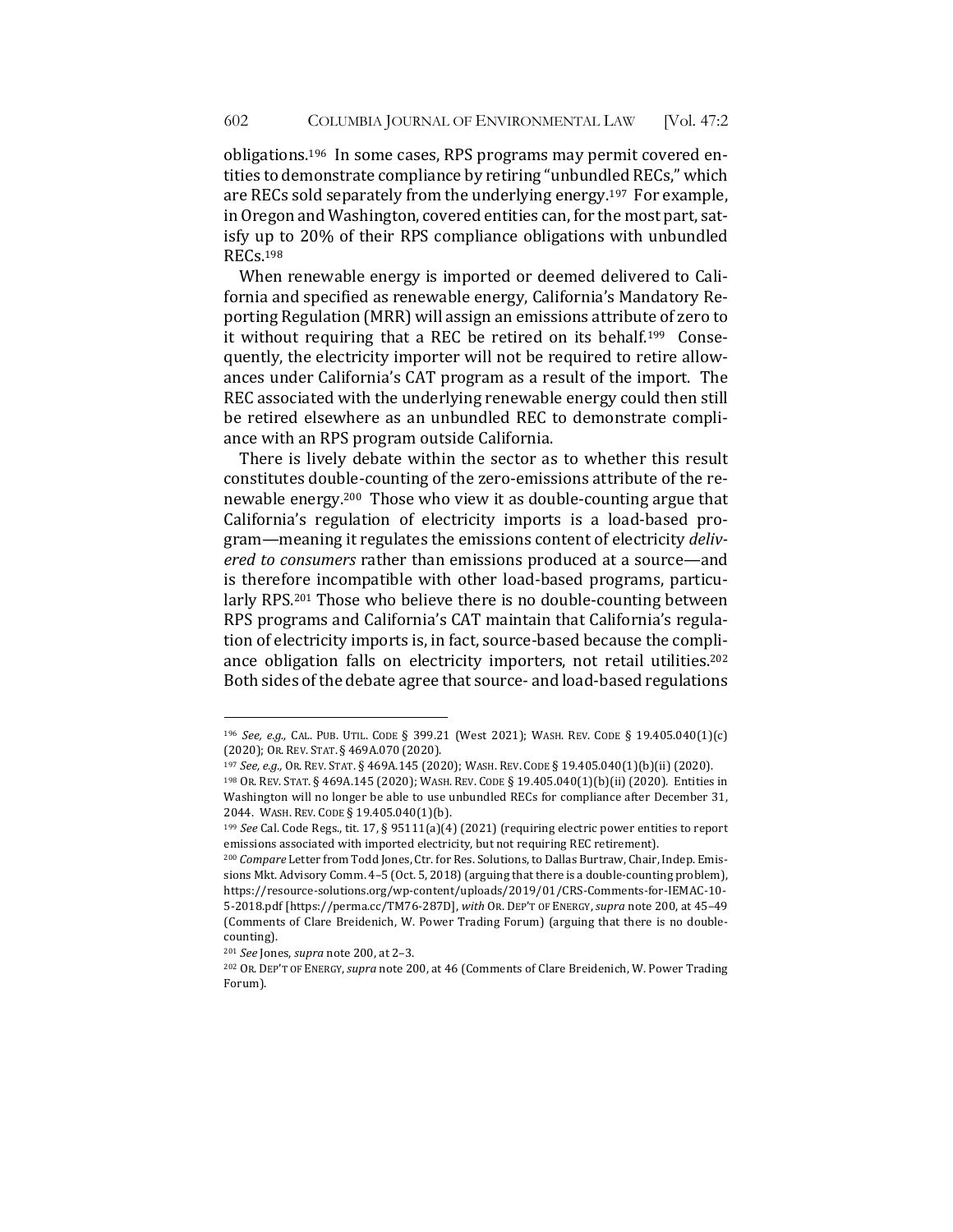can operate concurrently—it is not double-counting to regulate emissions at their source while *also* limiting the procurement of emitting generation by retail utilities. An additional assertion against the double-counting view is that California's CAT program regulates direct GHG emissions while RPS programs regulate the procurement of renewable generation—two related but distinct objectives.<sup>203</sup>

Regulators and stakeholders in Washington and Oregon have convened conferences to consider how RECs associated with renewable electricity imported to California should be treated under each state's RPS program.<sup>204</sup> At the time of this writing, Oregon's Department of Energy has not taken further action to clarify the eligibility of RECs associated with renewable energy delivered to California,<sup>205</sup> and Washington's Department of Commerce is still in the process of drafting CETA implementing regulations.<sup>206</sup> However, at least one EIM participant reports having changed its EIM practices in response to statements by state officials that using RECs associated with California electricity imports to demonstrate RPS compliance would be doublecounting.207

<sup>203</sup> *Id.* at 47.

<sup>&</sup>lt;sup>204</sup> See OR. DEP'T OF ENERGY, REQUEST FOR STAKEHOLDER COMMENTS (2017), https://www.oregon.gov/energy/energy-oregon/Documents/2017-06-23-Public-Comment-Request-RECS-

RPS-and-CA-EIM.pdf [https://perma.cc/VPS6-NURJ]; CETA MKT. WORKGROUP, WORKSHOP #4 DRAFT AGENDA (Aug. 28, 2020), https://www.utc.wa.gov/docs/Pages/DocketLookup.aspx?FilingID=190760 (select docket icon, navigate to "Documents" tab, and select "Draft Agenda, Market Workgroup, Workgroup #4, on behalf of Pacific Power & Light Company d/b/a PacifiCorp, from Jessica Zahnow. (via email)"). The issue of how to treat RECs associated with specified renewable electricity imported to California came to the fore when the Western Renewable Energy Generation Information System (WREGIS), which is currently used by every state with an RPS in the western interconnection except Arizona to track RECs, issued a draft memo stating its determination that an assignment of zero-emissions by California regulators was a claim on a REC that required it to be retired. Draft Memorandum from W. Renewable Energy Generation Info. Sys. to WREGIS Account Holders (Apr. 17, 2017) (on file with author). WREGIS found that, because RECs cannot be shyplit, a claim that the zero-emissions attribute of renewable energy was delivered to California would prevent the REC from being used to claim the delivery of emissions attributes or other environmental qualities elsewhere. *Id*.

<sup>&</sup>lt;sup>205</sup> Renewable Energy Certificates: Stakeholder Meetings, OR. DEP'T OF ENERGY (last visited Mar. 2021), https://www.oregon.gov/energy/energy-oregon/Pages/RECs-EIM-Stakeholder-Meetings.aspx [https://perma.cc/KBQ5-BKVK]. 

<sup>206</sup> STATE OF WASH. DEP'T OF COMMERCE, IMPLEMENTATION PLAN - CLEAN ENERGY TRANSFORMATION ACT RULEMAKING (2019), http://www.commerce.wa.gov/wp-content/uploads/2019/08/CETA-Implementation-Plan-2019-08-27.pdf [https://perma.cc/7EFT-2RDJ]. 

<sup>&</sup>lt;sup>207</sup> See California ISO, Jun 18, 2019 - (Part 2) EIM Regional Issues Forum Carbon Workshop, YOUTUBE 2:18:46-19:30 (June 20, 2019) (presentation by Mary Wiencke, PacifiCorp: "Pacifi-Corp's wind resources are not allowed to be deemed delivered to California in the EIM because [of the possibility that state officials would consider the use of an associate REC double-counting.] And we would more so agree ... that it is not a double count, but in conversations with our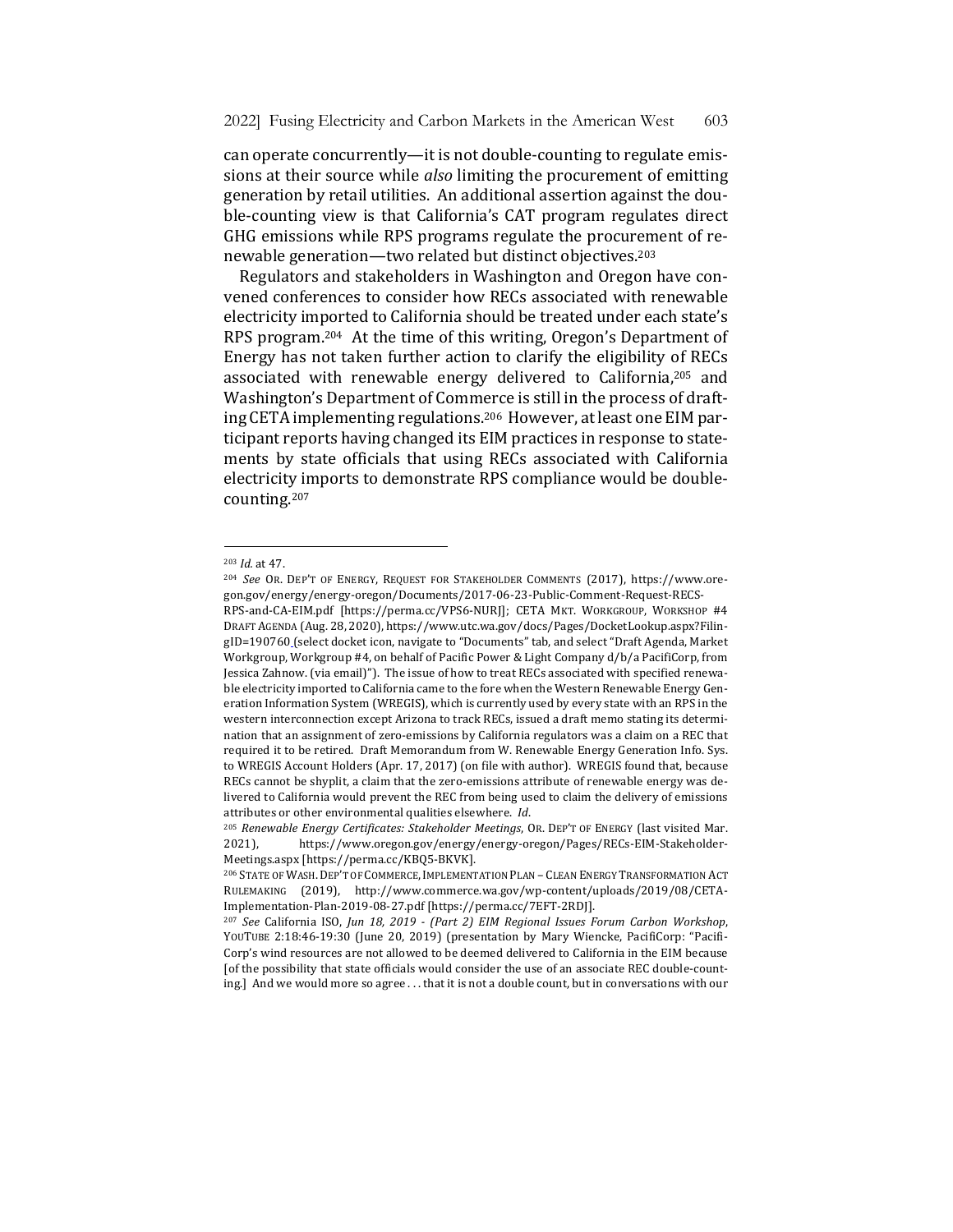If states determine that RECs associated with renewable energy delivered to California are ineligible for their RPS programs, participation in the wholesale market could be severely curtailed.<sup>208</sup> Regulated public utilities that construct renewable resources for the benefit of their ratepayers may need to prevent the electricity those resources produce from being deemed delivered to California by, for example, not bidding a GHG adder.<sup>209</sup> Consequently, the market will have fewer resources from which to select the optimal dispatch configuration, frustrating the market's ability to minimize costs.<sup>210</sup>

On the other hand, some argue that permitting double-counting will undermine the environmental integrity of both RPS programs and California's CAT by adversely affecting REC markets and inaccurately accounting for emissions associated with California imports.<sup>211</sup> For example, programs that certify the integrity of RECs in the voluntary REC market—a market comprised of organizations seeking to improve their green credentials by purchasing renewable energy attributes—will not certify RECs that have been double-counted or are missing attributes, which may include the direct GHG emissions that are assigned to electricity imports under California's MRR.<sup>212</sup>

state policymakers, we decided that they probably would think that."), https://www.youtube.com/watch?v=KhZ-QP0AluU&feature=youtu.be. 

<sup>&</sup>lt;sup>208</sup> *See id.* ("It is not a positive thing for PacifiCorp's resources not to be fully engaged and not to be fully participating in the market because of this issue."); MARY WIENCKE, PACIFICORP, RENEWABLE ENERGY CERTIFICATES ASSOCIATED WITH ENERGY IMPORTED INTO CALIFORNIA VIA THE ENERGY IMBALANCE MARKET 4 (2017), https://www.westerneim.com/Documents/Pacifi-CorpPresentation-EnergyImportedIntoCaliforniaViaEIM.pdf [https://perma.cc/B3F6-L29W]; OR. DEP'T OF ENERGY, *supra* note 200, at 13 (Comments of Andrew Ulmer, Cal. Indep. Sys. Operator) ("If Oregon decides that renewable EIM participating resources serving ISO load must retire RECs associated with their output, this restriction may cause resources to elect not to participate in the EIM or elect not to make their output available to serve ISO load.").

<sup>&</sup>lt;sup>209</sup> WIENCKE, *supra* note 208, at 4 (2017) ("RECs generated from PacifiCorp resources are allocated to each of PacifiCorp six states—PacifiCorp cannot unilaterally render RECs unusable without compensation to customers. . . . Because PacifiCorp does not know beforehand which resources will be deemed

delivered to California, [it] cannot evaluate [the] financial benefit of allowing resources to be imported into California versus retaining the RECs.").

<sup>&</sup>lt;sup>210</sup> OR. DEP'T OF ENERGY, *supra* note 200, at 13 (Comments of Andrew Ulmer, Cal. Indep. Sys. Operator) ("[R]estrictions limiting the flexibility of resources to participate in the EIM will reduce overall market benefits to customers in the EIM area.").

<sup>211</sup> Letter from Todd Jones, Ctr. for Res. Solutions, to Dallas Burtraw, Chair, Indep. Emissions Mkt. Advisory Comm. 3 (Oct. 5, 2018), https://resource-solutions.org/wp-content/uploads/2019/01/CRS-Comments-for-IEMAC-10-5-2018.pdf [https://perma.cc/U7RU-B9L4].

<sup>&</sup>lt;sup>212</sup> TODD JONES, CTR. FOR RES. SOLUTIONS, REC AND GHG TREATMENT IN THE EIM 16 (2017) (stating that "[d]ouble counted RECs and RECs missing certain attributes are not allowed in Green-e," a REC and carbon offset certifier for the voluntary market), https://www.westerneim.com/Documents/CRSPresentation-REC-GHGTreatmentinEIM.pdf [https://perma.cc/EC8V-BAR4].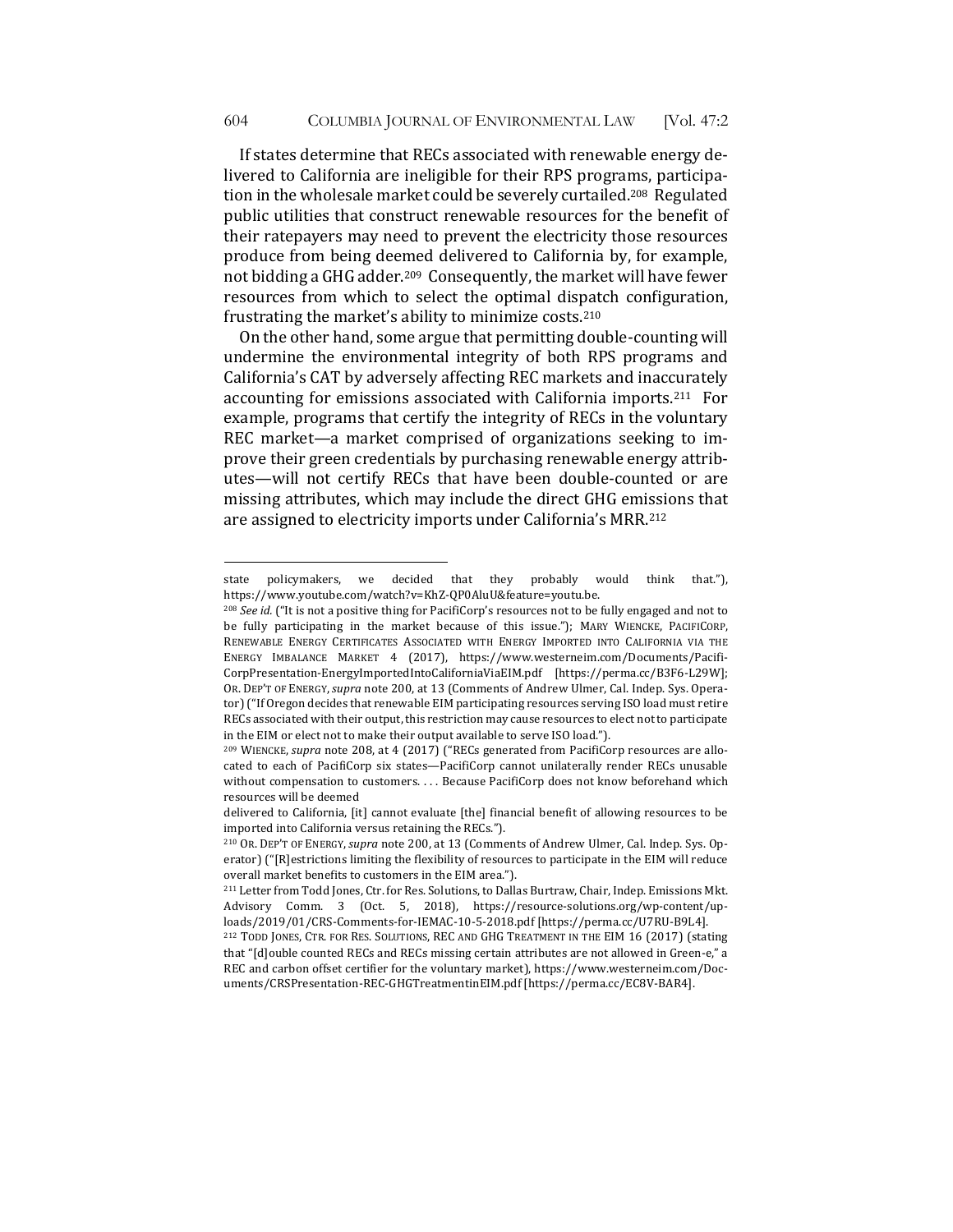If states with RPS regimes formed a regional CAT initiative by adopting CAT programs and linking them with California's program, the doubling-counting issue—to the extent one considers it a problem—would be partially alleviated. This is because renewable resources located anywhere inside the CAT region would be covered by CAT at the source, rather than at the point of import into the CAT jurisdiction, as California's program currently operates. In this situation, neither side of the debate would view the outcome as doublecounting because both agree that emissions can be consistently regulated at both the source (via CAT) and again at the load (via RPS).

However, so long as some states that participate in the wholesale market do not adopt linkable CAT programs—an overwhelmingly likely outcome—the debate will continue as to RECs associated with electricity imported into CAT states from non-participating states. The increasing number of ambitious RPS programs in states like New Mexico and Nevada will not only the expand market for RECs, but also increase the potential for double-counting the emissions of electricity imported into a CAT jurisdiction.

Additionally, more modest solutions can remedy actual or perceived double-counting. First, CARB could clarify that the attribution of emissions associated with imported electricity by MRR does not constitute a claim that zero-emissions energy was delivered to serve California load. This would alleviate the conflict between California's CAT program and the rights of REC owners in the voluntary market by clearly distinguishing CARB's regulation of electricity imports from the load-based attribute tracking reflected in RECs. Second, states with RPS programs could only accept RECs associated with electricity imported to California if the electricity was sold as unspecified power—meaning that it would be assigned a default emissions factor by California's MRR rather than a zero-emissions attribute. Finally, some parties have proposed exploring design modifications that could facilitate the sale of RECs along with non-emitting energy in EIM.<sup>213</sup> It is unclear if such a design would be feasible as it would likely require the market to trace sources to load to a greater extent than is currently possible.

A national CAT program would also eliminate any possible doublecounting by regulating all electricity sector emissions at the source. If power plants in all states were subject to CAT, no state would need to regulate imported electricity at its border. As a result, CAT regulations applicable to the generation of electricity would unambiguously

<sup>213</sup> *Id.*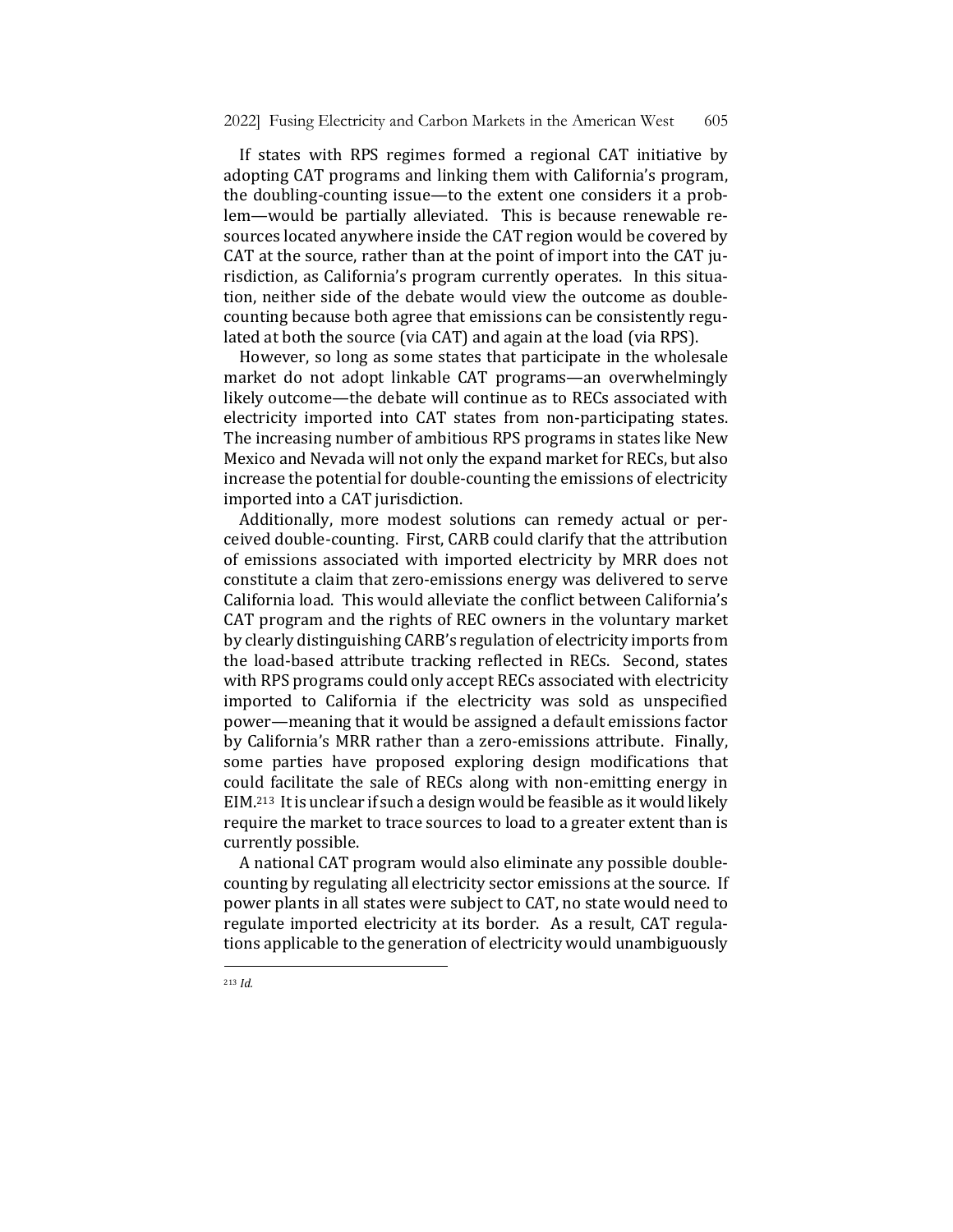be source-based and would not conflict with load-based RPS programs or the voluntary REC market.

#### V. CONCLUSION

Climate policy and emerging organized markets are increasingly shaping the future of electricity in the West. Both developments are key to achieving economy-wide decarbonization because the efficiencies of organized markets will support states' ambitious renewable energy targets at the lowest cost. Organized markets support climate policy, not only by reducing curtailment of intermittent wind and solar resources, but also by keeping electricity bills down. As we transition to a decarbonized economy, controlling costs will both encourage electrification in other sectors and buoy political support for climate programs.

Weaving a market-based climate program like CAT into the rules governing organized markets has the potential to harmonize these two major developments. Done correctly, this approach could put the power of organized markets to work cutting carbon at the lowest cost by co-optimizing dispatch for GHG emissions and cost and signaling to developers where clean energy is needed most. Expanding CAT to more jurisdictions might also alleviate knotty inconsistencies that can arise when CAT (a mostly source-based regulation) and RPS programs (a load-based regulation) intersect.

Unfortunately, these benefits largely evaporate when only a handful of states in an interconnected grid participate in the CAT program. A fully linked sub-regional CAT regime could be incorporated into organized markets using a mechanism like the EIM GHG adder, $214$  but the effect of resource shuffling would largely erase any emissions reductions such a program might achieve. This is particularly true in the West, where coalfired generators are disproportionality located in states that are unlikely to participate in a regional CAT initiative.<sup>215</sup> Moreover, future regional markets like EDAM will not have base schedules from which the market's dispatch could distinguish marginal dispatches to serve the CAT region from existing unit commitments,<sup>216</sup> foreclosing even the partial fix that has been implemented in EIM.

<sup>&</sup>lt;sup>214</sup> See supra Part III.A.

<sup>&</sup>lt;sup>215</sup> See supra Fig. 1 and accompanying text.

<sup>216</sup> MARK ROTHLEDER, CAL. INDEP. SYS. OPERATOR, PREPARED STATEMENT OF MARK ROTHLEDER ON BEHALF OF THE CALIFORNIA INDEPENDENT SYSTEM OPERATOR CORPORATION 6 (2020),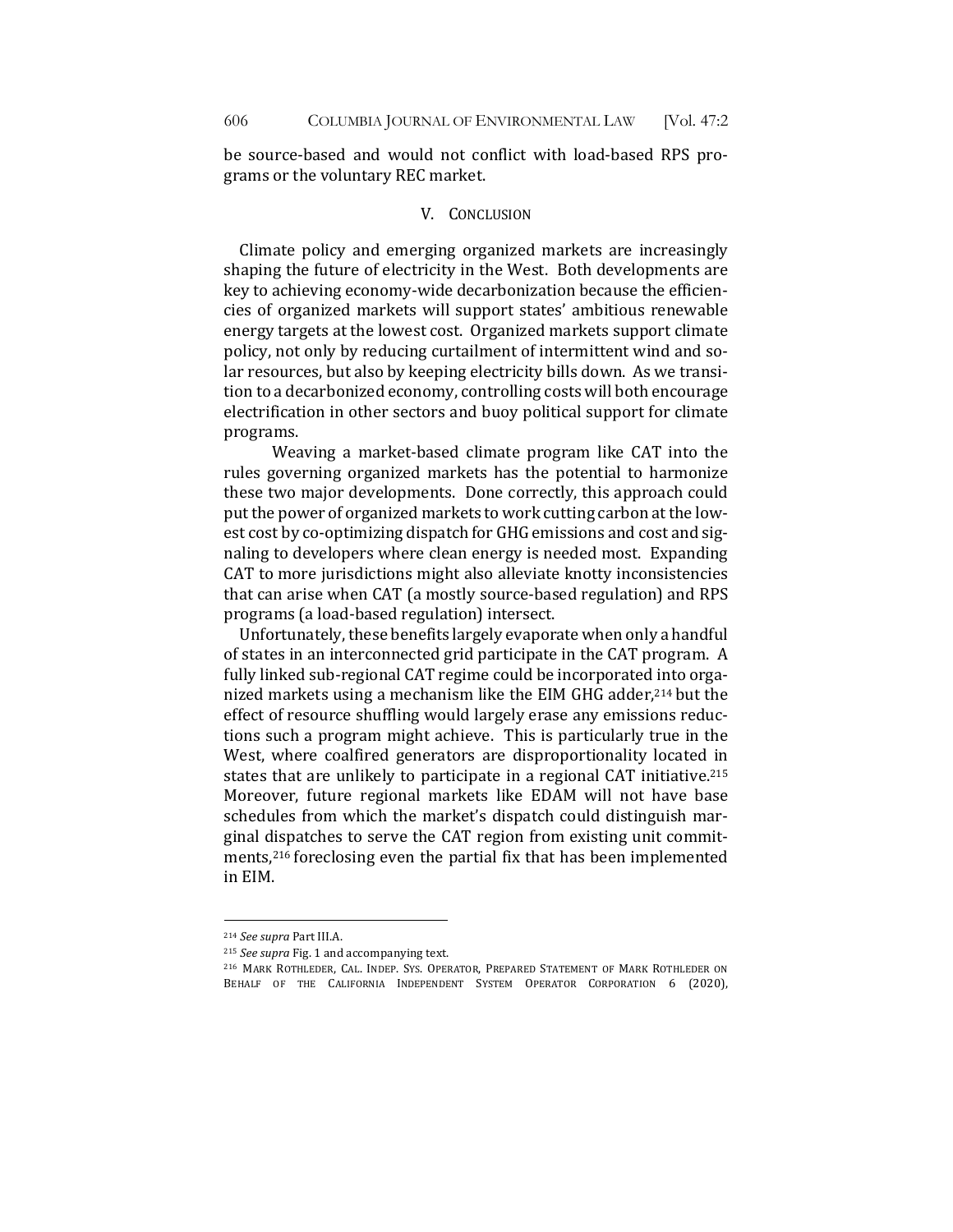Achieving either a national CAT program or a regional CAT initiative that attracts more western states with coalfired generation should therefore continue to be a priority of climate-concerned advocates and policymakers.<sup>217</sup> Admittedly, the possibility that Congress will pass national CAT legislation soon is vanishingly small given its narrow Democratic majority and inconsistent track record on bipartisan climate action. In the near term, state CAT programs are likely to have less effect on electricity sector emissions than programs like RPS, energy efficiency standards, or prohibitions on coalfired electricity.

Until political momentum for a national or comprehensively regional CAT program materializes, policymakers in the West can focus on buttressing their flagship electric power decarbonization programs—such as RPS—and expanding organized regional markets. For example, in Washington, stakeholders and regulators are discussing how CETA's mandate that all retail utilities use 100% GHG-neutral electricity by 2030 can be flexibly implemented so that utilities can participate in EIM and other markets without compromising CETA's objectives.<sup>218</sup> Meanwhile, CAISO is continuing to work with stakeholders across the region to design and implement EDAM.<sup>219</sup> Strengthening non-CAT decarbonization programs will drive emissions reductions in the electricity sector in the short term. Expanding

https://www.ferc.gov/media/panel-3-group-1-mark-rothleder-california-iso [https://perma.cc/V2FH-85UH]. 

<sup>&</sup>lt;sup>217</sup> See Anthony Giacomoni, PJM, Remarks at the Federal Energy Regulatory Commission Technical Conference Regarding Carbon Pricing in Organized Wholesale Electricity Markets, *supra* note 27, at 180:25-181:2 (explaining study finding that, compared to a carbon price that applied to only part of the PJM RTO, "RTO wide programs are by far the most cost-effective in effectively reducing emissions."); J. Arnold Quinn, Vistra Energy, Remarks at the Federal Energy Regulatory Commission Technical Conference Regarding Carbon Pricing in Organized Wholesale Electricity Markets, *supra* note 27, at 212:5-213:1 (stating support for "regional carbon pricing regimes as a step in the right direction" but acknowledging that "[w]here the regional carbon price does not apply uniformly across an ISO/RTO footprint, the concerns about leakage occur because internal ISO/RTO dispatch is very good about optimizing" the effects of resource shuffling).

<sup>&</sup>lt;sup>218</sup> See Memorandum from Amanda Goodin, Earth Justice, to Wendy Gerlitz, Regarding the Legal interpretation of the Clean Energy Transformation Act (Aug. 10, 2020), https://www.utc.wa.gov/documents-and-proceedings/dockets (enter "191023" in field titled "Search dockets # or keywork," select "191023" under "Docket," select "Documents," and open "191023-Earthjustice CETA memo-FINAL-8-10-20.pdf" filed on Aug. 11, 2020); Memorandum from Elizabeth Thomas & Christina Elles, K&L Gates LLP, and Jason Kuzma, Perkins Coie LLP Regarding Compliance with the Washington Clean Energy Transformation Act (July 31, 2020), https://www.utc.wa.gov/documents-and-proceedings/dockets (follow the instructions for the immediately preceding citation, but open "UE-191023-UE-190837-Joint-Appendix-B-(08-04-2020).pdf" filed Aug. 4, 2020).

<sup>&</sup>lt;sup>219</sup> Initiative: Extended Day-Ahead Market, CAISO (Oct. 3, 2019), https://stakeholdercenter.caiso.com/StakeholderInitiatives/Extended-day-ahead-market [https://perma.cc/AXW3-MZKY].